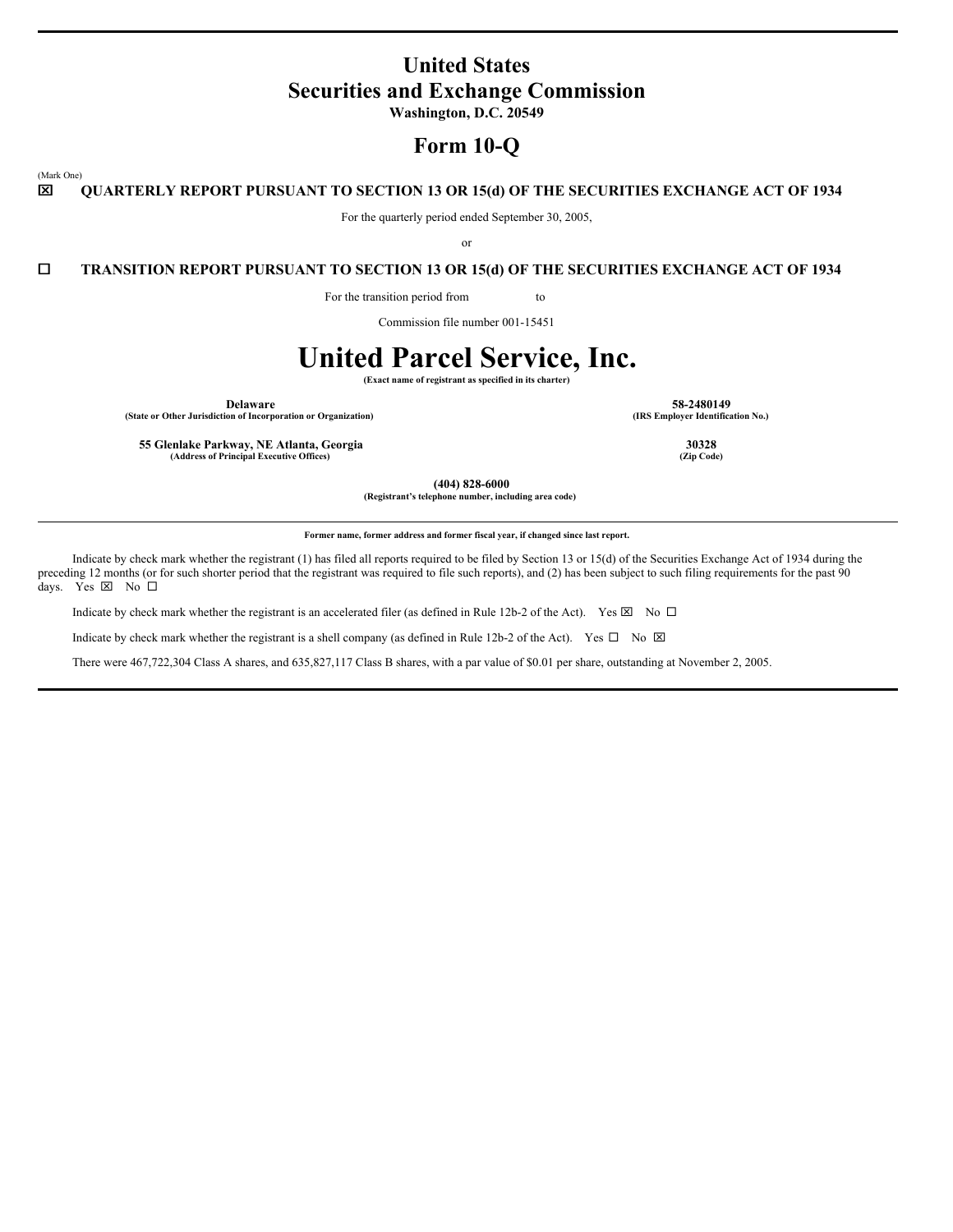# **PART I. FINANCIAL INFORMATION**

**Item 1. Financial Statements**

#### **UNITED PARCEL SERVICE, INC. AND SUBSIDIARIES CONSOLIDATED BALANCE SHEETS September 30, 2005 (unaudited) and December 31, 2004 (In millions, except per share amounts)**

|                                                                                                                               | September 30,<br>2005    | December 31,<br>2004     |
|-------------------------------------------------------------------------------------------------------------------------------|--------------------------|--------------------------|
| <b>Assets</b>                                                                                                                 |                          |                          |
| <b>Current Assets:</b>                                                                                                        |                          |                          |
| Cash & cash equivalents                                                                                                       | 1,708<br>$\mathbb{S}$    | $\mathbb{S}$<br>739      |
| Marketable securities & short-term investments                                                                                | 2,198                    | 4,458                    |
| Accounts receivable, net                                                                                                      | 5,446                    | 5,156                    |
| Finance receivables, net                                                                                                      | 500                      | 524                      |
| Income tax receivable                                                                                                         | $\qquad \qquad =$        | 371                      |
| Deferred income taxes                                                                                                         | 571                      | 392                      |
| Other current assets                                                                                                          | 1,010                    | 965                      |
|                                                                                                                               |                          |                          |
| <b>Total Current Assets</b>                                                                                                   | 11,433                   | 12,605                   |
| Property, Plant & Equipment—at cost, net of accumulated depreciation & amortization of \$14,106 and \$13,505 in 2005 and 2004 | 14,889                   | 13,973                   |
| Prepaid Pension Costs                                                                                                         | 3,884                    | 3,160                    |
| Goodwill and Intangible Assets, Net                                                                                           | 3,129                    | 1,924                    |
| Other Assets                                                                                                                  | 1,744                    | 1,364                    |
|                                                                                                                               |                          |                          |
|                                                                                                                               | 35,079<br>\$.            | 33,026                   |
|                                                                                                                               |                          |                          |
|                                                                                                                               |                          |                          |
| <b>Liabilities &amp; Shareowners' Equity</b>                                                                                  |                          |                          |
| <b>Current Liabilities:</b>                                                                                                   |                          |                          |
| Current maturities of long-term debt and commercial paper                                                                     | 1,850<br>$\mathbb{S}$    | $\mathbb{S}$<br>1,187    |
| Accounts payable                                                                                                              | 2,374                    | 2,312                    |
| Accrued wages & withholdings                                                                                                  | 1,681                    | 1,197                    |
| Dividends payable                                                                                                             | $\overline{\phantom{a}}$ | 315                      |
| Other current liabilities                                                                                                     | 1.964                    | 1,518                    |
|                                                                                                                               |                          |                          |
| <b>Total Current Liabilities</b>                                                                                              | 7,869                    | 6,529                    |
| Long-Term Debt                                                                                                                | 3,182                    | 3,261                    |
| Accumulated Postretirement Benefit Obligation, Net                                                                            | 1,606                    | 1,470                    |
| Deferred Taxes, Credits & Other Liabilities                                                                                   | 5,805                    | 5,382                    |
| Shareowners' Equity:                                                                                                          |                          |                          |
| Preferred stock, no par value, authorized 200 shares, none issued                                                             | $\overline{\phantom{0}}$ | $\overline{\phantom{0}}$ |
| Class A common stock, par value \$.01 per share, authorized 4,600 shares, issued 472 and 515 in 2005 and 2004                 | 5                        | 5                        |
| Class B common stock, par value \$.01 per share, authorized 5,600 shares, issued 633 and 614 in 2005 and 2004                 | 6                        | 6                        |
| Additional paid-in capital                                                                                                    |                          | 417                      |
| Retained earnings                                                                                                             | 16,734                   | 16,192                   |
| Accumulated other comprehensive loss                                                                                          | (128)                    | (236)                    |
| Deferred compensation arrangements                                                                                            | 161                      | 169                      |
|                                                                                                                               |                          |                          |
|                                                                                                                               | 16,778                   | 16,553                   |
| Less: Treasury stock (3 shares in 2005 and 2004)                                                                              | (161)                    | (169)                    |
|                                                                                                                               |                          |                          |
|                                                                                                                               | 16,617                   | 16,384                   |
|                                                                                                                               |                          |                          |
|                                                                                                                               | 35,079<br><sup>\$</sup>  | 33,026<br>S.             |
|                                                                                                                               |                          |                          |

See notes to unaudited consolidated financial statements.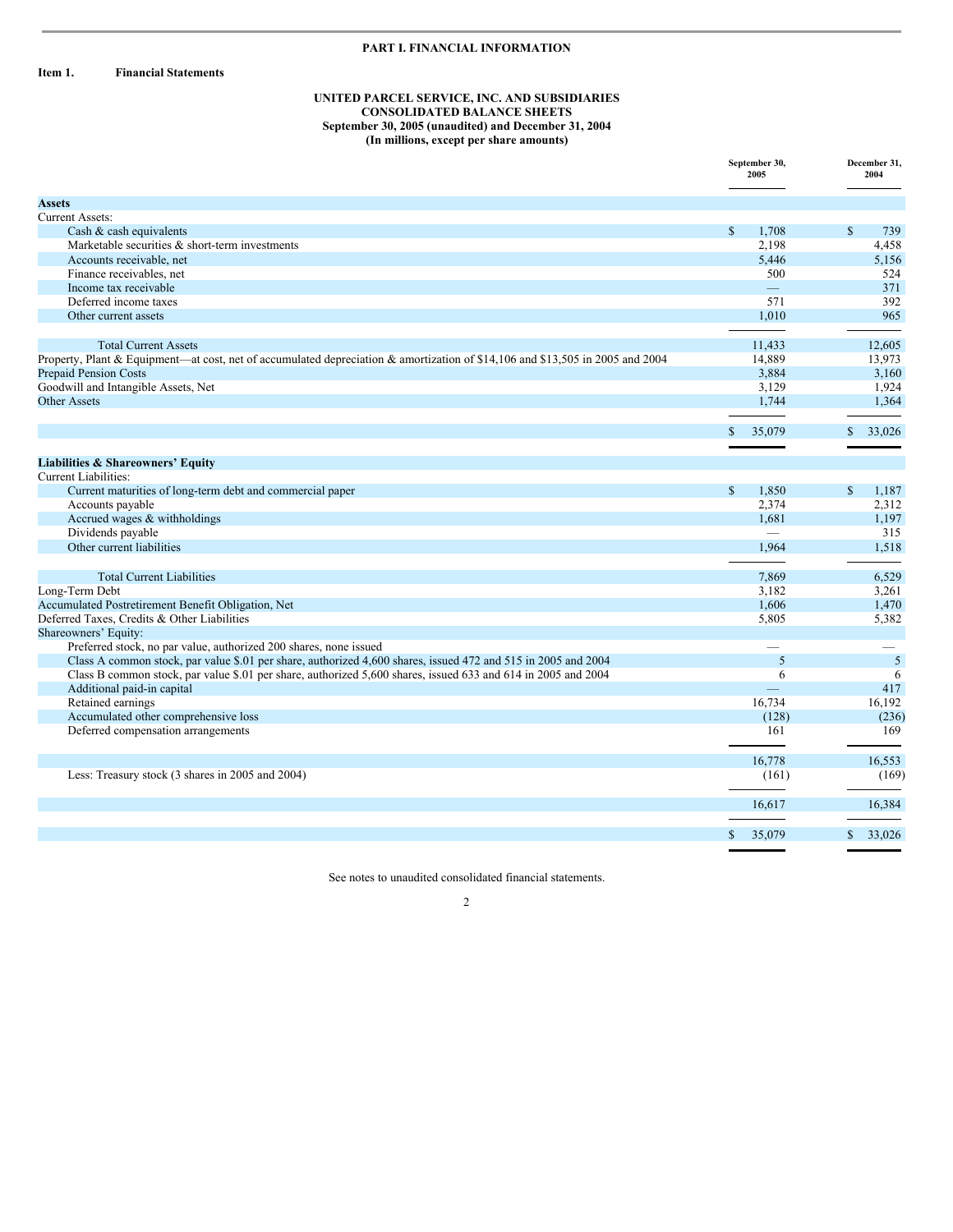#### **UNITED PARCEL SERVICE, INC. AND SUBSIDIARIES STATEMENTS OF CONSOLIDATED INCOME Three and Nine Months Ended September 30, 2005 and 2004 (In millions, except per share amounts) (unaudited)**

|                                   |                     | <b>Three Months Ended</b><br>September 30, |                      | <b>Nine Months Ended</b><br>September 30, |  |
|-----------------------------------|---------------------|--------------------------------------------|----------------------|-------------------------------------------|--|
|                                   | 2005                | 2004                                       | 2005                 | 2004                                      |  |
| Revenue                           | \$10,550            | \$8,952                                    | \$30,627             | \$26,742                                  |  |
| Operating Expenses:               |                     |                                            |                      |                                           |  |
| Compensation and benefits         | 5,626               | 5,139                                      | 16,462               | 15,386                                    |  |
| Other                             | 3,426               | 2,555                                      | 9,733                | 7,571                                     |  |
|                                   | 9,052               | 7,694                                      | 26,195               | 22,957                                    |  |
| <b>Operating Profit</b>           | 1,498               | 1,258                                      | 4,432                | 3,785                                     |  |
| Other Income and (Expense):       |                     |                                            |                      |                                           |  |
| Investment income                 | 28                  | 26                                         | 96                   | 57                                        |  |
| Interest expense                  | (37)                | (38)                                       | (120)                | (112)                                     |  |
|                                   | (9)                 | (12)                                       | (24)                 | (55)                                      |  |
| Income before Income Taxes        | 1,489               | 1,246                                      | 4,408                | 3,730                                     |  |
| <b>Income Taxes</b>               | 536                 | 356                                        | 1,587                | 1,263                                     |  |
| Net Income                        | $\mathbb{S}$<br>953 | \$<br>890                                  | \$2,821              | \$2,467                                   |  |
| Basic Earnings Per Share          | \$.<br>0.86         | \$0.79                                     | 2.53<br>$\mathbf{s}$ | $\mathbb{S}$<br>2.19                      |  |
|                                   |                     |                                            |                      |                                           |  |
| <b>Diluted Earnings Per Share</b> | \$<br>0.86          | \$0.78                                     | 2.52<br>$\mathbb{S}$ | 2.17<br>$\mathbb{S}$                      |  |
|                                   |                     |                                            |                      |                                           |  |

See notes to unaudited consolidated financial statements.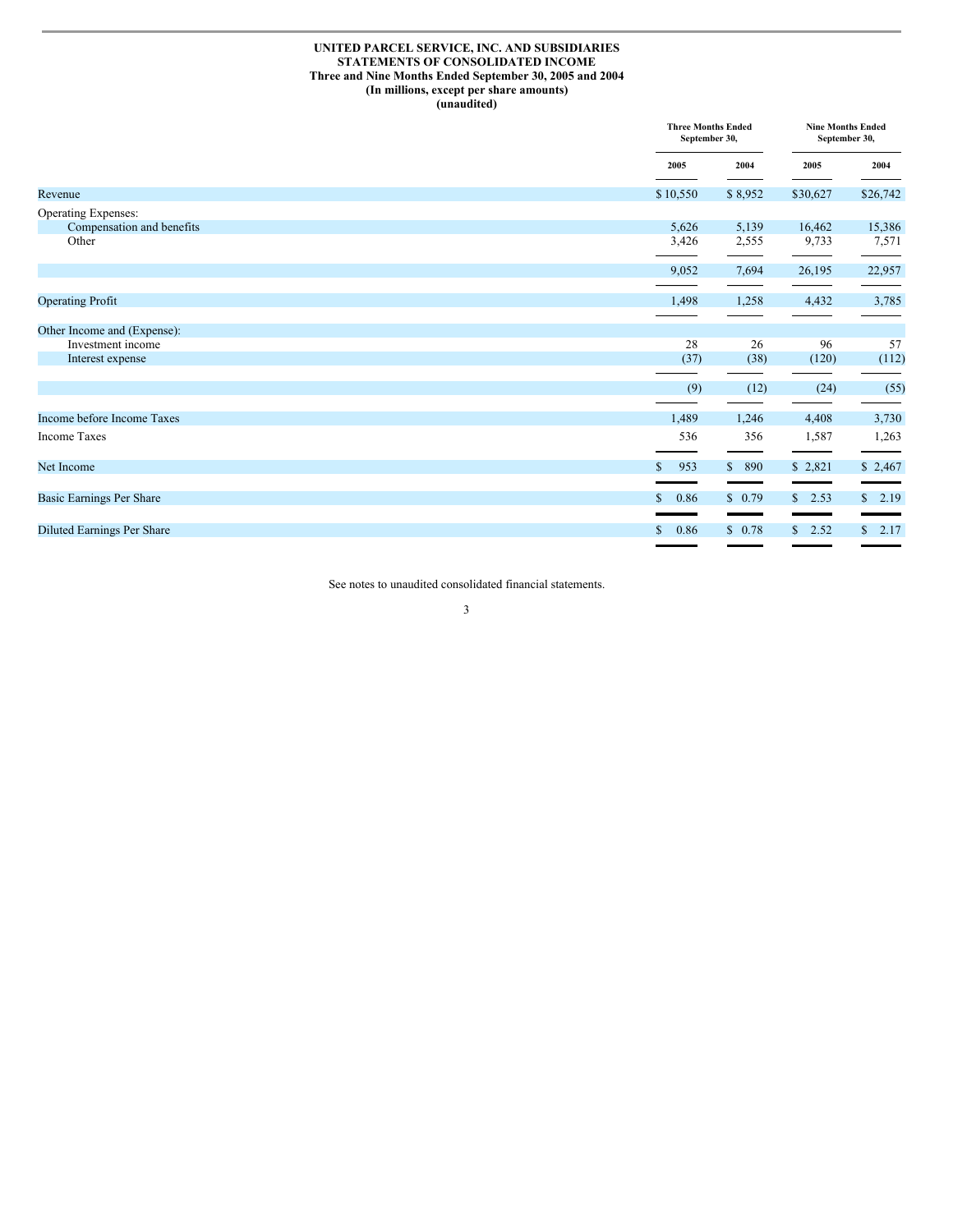#### **UNITED PARCEL SERVICE, INC. AND SUBSIDIARIES CONSOLIDATED STATEMENTS OF SHAREOWNERS' EQUITY Nine Months Ended September 30, 2005 and 2004 (In millions, except per share amounts) (unaudited)**

| <b>Dollars</b><br><b>Dollars</b><br><b>Shares</b><br><b>Shares</b><br><b>Class A Common Stock</b><br>$\mathbb{S}$<br>5<br>571<br>$\mathbb{S}$<br>Beginning balance<br>515<br>6<br>(10)<br>Common stock purchases<br>(12)<br>$\qquad \qquad -$<br>6<br>Stock award plans<br>$\mathbf{1}$<br>$\overline{c}$<br>$\overline{2}$<br>Common stock issuances<br>$\overbrace{\phantom{12333}}$<br>(1)<br>Conversions of Class A to Class B common stock<br>(34)<br>(40)<br>$\hspace{0.1mm}-\hspace{0.1mm}$<br>472<br>529<br>$\overline{5}$<br>Ending balance<br>5<br><b>Class B Common Stock</b><br>614<br>6<br>560<br>5<br>Beginning balance<br>Common stock purchases<br>(15)<br>(5)<br>Conversions of Class A to Class B common stock<br>34<br>40<br>-1<br>595<br>633<br>Ending balance<br>6<br>6<br><b>Additional Paid-In Capital</b><br>Beginning balance<br>417<br>662<br>228<br>152<br>Stock award plans<br>Common stock purchases<br>(780)<br>(930)<br>Common stock issuances<br>135<br>116<br>Ending balance<br>$\overline{\phantom{m}}$<br>$\overline{\phantom{m}}$<br><b>Retained Earnings</b><br>Beginning balance<br>16,192<br>14,356<br>2,821<br>Net income<br>2,467<br>Dividends (\$0.99 and \$0.84 per share)<br>(1,105)<br>(162)<br>Common stock purchases<br>(948)<br>(1,174)<br>16,734<br>15,713<br>Ending balance<br><b>Accumulated Other Comprehensive Income (Loss)</b><br>Foreign currency translation adjustment:<br>Beginning balance<br>(127)<br>(56)<br>Aggregate adjustment<br>(19)<br>(173)<br>Ending balance<br>(146)<br>Unrealized gain (loss) on marketable securities:<br>Beginning balance<br>(5)<br>14<br>Current period changes in fair value (net of tax effect of \$(3) and \$(3))<br>(5)<br>(5)<br>Reclassification to earnings (net of tax effect of \$1 and \$(1))<br>$\overline{2}$<br>$\,8\,$<br>(8)<br>Ending balance<br>Unrealized gain (loss) on cash flow hedges:<br>Beginning balance<br>(29)<br>(72)<br>Current period changes in fair value (net of tax effect of \$79 and \$37)<br>141<br>64<br>Reclassification to earnings (net of tax effect of \$(6) and \$7)<br>12<br>(11)<br>101<br>$\overline{4}$<br>Ending balance<br>Additional minimum pension liability:<br>Beginning balance<br>(75)<br>(63)<br>Minimum pension liability adjustment<br>(13)<br>$\hspace{0.1mm}-\hspace{0.1mm}$<br>(75)<br>(76)<br>Ending balance<br>Ending accumulated other comprehensive income (loss)<br>(128)<br>(237)<br><b>Deferred Compensation Obligations</b><br>Beginning balance<br>169<br>136<br>Common stock held for deferred compensation arrangements<br>33<br>(8)<br>161<br>169<br><b>Ending balance</b><br><b>Treasury Stock</b><br>Beginning balance<br>(3)<br>(169)<br>(2)<br>(136)<br>Common stock held for deferred compensation arrangements<br>$8\phantom{.}$<br>(1)<br>(33)<br><b>Ending balance</b><br>(161)<br>(3)<br>(169)<br>(3)<br>\$15,487<br><b>Ending Total Shareowners' Equity</b><br>\$16,617<br>\$2,929<br>\$2,407<br><b>Comprehensive Income</b> |  | 2005 | 2004 |  |
|---------------------------------------------------------------------------------------------------------------------------------------------------------------------------------------------------------------------------------------------------------------------------------------------------------------------------------------------------------------------------------------------------------------------------------------------------------------------------------------------------------------------------------------------------------------------------------------------------------------------------------------------------------------------------------------------------------------------------------------------------------------------------------------------------------------------------------------------------------------------------------------------------------------------------------------------------------------------------------------------------------------------------------------------------------------------------------------------------------------------------------------------------------------------------------------------------------------------------------------------------------------------------------------------------------------------------------------------------------------------------------------------------------------------------------------------------------------------------------------------------------------------------------------------------------------------------------------------------------------------------------------------------------------------------------------------------------------------------------------------------------------------------------------------------------------------------------------------------------------------------------------------------------------------------------------------------------------------------------------------------------------------------------------------------------------------------------------------------------------------------------------------------------------------------------------------------------------------------------------------------------------------------------------------------------------------------------------------------------------------------------------------------------------------------------------------------------------------------------------------------------------------------------------------------------------------------------------------------------------------------------------------------------------------------------------------------------------------------------------------------------------------------------------------------------------------------------------------------------------------------------------------------------------------------------------------------------------------------------------------------------------|--|------|------|--|
|                                                                                                                                                                                                                                                                                                                                                                                                                                                                                                                                                                                                                                                                                                                                                                                                                                                                                                                                                                                                                                                                                                                                                                                                                                                                                                                                                                                                                                                                                                                                                                                                                                                                                                                                                                                                                                                                                                                                                                                                                                                                                                                                                                                                                                                                                                                                                                                                                                                                                                                                                                                                                                                                                                                                                                                                                                                                                                                                                                                                               |  |      |      |  |
|                                                                                                                                                                                                                                                                                                                                                                                                                                                                                                                                                                                                                                                                                                                                                                                                                                                                                                                                                                                                                                                                                                                                                                                                                                                                                                                                                                                                                                                                                                                                                                                                                                                                                                                                                                                                                                                                                                                                                                                                                                                                                                                                                                                                                                                                                                                                                                                                                                                                                                                                                                                                                                                                                                                                                                                                                                                                                                                                                                                                               |  |      |      |  |
| (117)<br>(1)                                                                                                                                                                                                                                                                                                                                                                                                                                                                                                                                                                                                                                                                                                                                                                                                                                                                                                                                                                                                                                                                                                                                                                                                                                                                                                                                                                                                                                                                                                                                                                                                                                                                                                                                                                                                                                                                                                                                                                                                                                                                                                                                                                                                                                                                                                                                                                                                                                                                                                                                                                                                                                                                                                                                                                                                                                                                                                                                                                                                  |  |      |      |  |
|                                                                                                                                                                                                                                                                                                                                                                                                                                                                                                                                                                                                                                                                                                                                                                                                                                                                                                                                                                                                                                                                                                                                                                                                                                                                                                                                                                                                                                                                                                                                                                                                                                                                                                                                                                                                                                                                                                                                                                                                                                                                                                                                                                                                                                                                                                                                                                                                                                                                                                                                                                                                                                                                                                                                                                                                                                                                                                                                                                                                               |  |      |      |  |
|                                                                                                                                                                                                                                                                                                                                                                                                                                                                                                                                                                                                                                                                                                                                                                                                                                                                                                                                                                                                                                                                                                                                                                                                                                                                                                                                                                                                                                                                                                                                                                                                                                                                                                                                                                                                                                                                                                                                                                                                                                                                                                                                                                                                                                                                                                                                                                                                                                                                                                                                                                                                                                                                                                                                                                                                                                                                                                                                                                                                               |  |      |      |  |
|                                                                                                                                                                                                                                                                                                                                                                                                                                                                                                                                                                                                                                                                                                                                                                                                                                                                                                                                                                                                                                                                                                                                                                                                                                                                                                                                                                                                                                                                                                                                                                                                                                                                                                                                                                                                                                                                                                                                                                                                                                                                                                                                                                                                                                                                                                                                                                                                                                                                                                                                                                                                                                                                                                                                                                                                                                                                                                                                                                                                               |  |      |      |  |
|                                                                                                                                                                                                                                                                                                                                                                                                                                                                                                                                                                                                                                                                                                                                                                                                                                                                                                                                                                                                                                                                                                                                                                                                                                                                                                                                                                                                                                                                                                                                                                                                                                                                                                                                                                                                                                                                                                                                                                                                                                                                                                                                                                                                                                                                                                                                                                                                                                                                                                                                                                                                                                                                                                                                                                                                                                                                                                                                                                                                               |  |      |      |  |
|                                                                                                                                                                                                                                                                                                                                                                                                                                                                                                                                                                                                                                                                                                                                                                                                                                                                                                                                                                                                                                                                                                                                                                                                                                                                                                                                                                                                                                                                                                                                                                                                                                                                                                                                                                                                                                                                                                                                                                                                                                                                                                                                                                                                                                                                                                                                                                                                                                                                                                                                                                                                                                                                                                                                                                                                                                                                                                                                                                                                               |  |      |      |  |
|                                                                                                                                                                                                                                                                                                                                                                                                                                                                                                                                                                                                                                                                                                                                                                                                                                                                                                                                                                                                                                                                                                                                                                                                                                                                                                                                                                                                                                                                                                                                                                                                                                                                                                                                                                                                                                                                                                                                                                                                                                                                                                                                                                                                                                                                                                                                                                                                                                                                                                                                                                                                                                                                                                                                                                                                                                                                                                                                                                                                               |  |      |      |  |
|                                                                                                                                                                                                                                                                                                                                                                                                                                                                                                                                                                                                                                                                                                                                                                                                                                                                                                                                                                                                                                                                                                                                                                                                                                                                                                                                                                                                                                                                                                                                                                                                                                                                                                                                                                                                                                                                                                                                                                                                                                                                                                                                                                                                                                                                                                                                                                                                                                                                                                                                                                                                                                                                                                                                                                                                                                                                                                                                                                                                               |  |      |      |  |
|                                                                                                                                                                                                                                                                                                                                                                                                                                                                                                                                                                                                                                                                                                                                                                                                                                                                                                                                                                                                                                                                                                                                                                                                                                                                                                                                                                                                                                                                                                                                                                                                                                                                                                                                                                                                                                                                                                                                                                                                                                                                                                                                                                                                                                                                                                                                                                                                                                                                                                                                                                                                                                                                                                                                                                                                                                                                                                                                                                                                               |  |      |      |  |
|                                                                                                                                                                                                                                                                                                                                                                                                                                                                                                                                                                                                                                                                                                                                                                                                                                                                                                                                                                                                                                                                                                                                                                                                                                                                                                                                                                                                                                                                                                                                                                                                                                                                                                                                                                                                                                                                                                                                                                                                                                                                                                                                                                                                                                                                                                                                                                                                                                                                                                                                                                                                                                                                                                                                                                                                                                                                                                                                                                                                               |  |      |      |  |
|                                                                                                                                                                                                                                                                                                                                                                                                                                                                                                                                                                                                                                                                                                                                                                                                                                                                                                                                                                                                                                                                                                                                                                                                                                                                                                                                                                                                                                                                                                                                                                                                                                                                                                                                                                                                                                                                                                                                                                                                                                                                                                                                                                                                                                                                                                                                                                                                                                                                                                                                                                                                                                                                                                                                                                                                                                                                                                                                                                                                               |  |      |      |  |
|                                                                                                                                                                                                                                                                                                                                                                                                                                                                                                                                                                                                                                                                                                                                                                                                                                                                                                                                                                                                                                                                                                                                                                                                                                                                                                                                                                                                                                                                                                                                                                                                                                                                                                                                                                                                                                                                                                                                                                                                                                                                                                                                                                                                                                                                                                                                                                                                                                                                                                                                                                                                                                                                                                                                                                                                                                                                                                                                                                                                               |  |      |      |  |
|                                                                                                                                                                                                                                                                                                                                                                                                                                                                                                                                                                                                                                                                                                                                                                                                                                                                                                                                                                                                                                                                                                                                                                                                                                                                                                                                                                                                                                                                                                                                                                                                                                                                                                                                                                                                                                                                                                                                                                                                                                                                                                                                                                                                                                                                                                                                                                                                                                                                                                                                                                                                                                                                                                                                                                                                                                                                                                                                                                                                               |  |      |      |  |
|                                                                                                                                                                                                                                                                                                                                                                                                                                                                                                                                                                                                                                                                                                                                                                                                                                                                                                                                                                                                                                                                                                                                                                                                                                                                                                                                                                                                                                                                                                                                                                                                                                                                                                                                                                                                                                                                                                                                                                                                                                                                                                                                                                                                                                                                                                                                                                                                                                                                                                                                                                                                                                                                                                                                                                                                                                                                                                                                                                                                               |  |      |      |  |
|                                                                                                                                                                                                                                                                                                                                                                                                                                                                                                                                                                                                                                                                                                                                                                                                                                                                                                                                                                                                                                                                                                                                                                                                                                                                                                                                                                                                                                                                                                                                                                                                                                                                                                                                                                                                                                                                                                                                                                                                                                                                                                                                                                                                                                                                                                                                                                                                                                                                                                                                                                                                                                                                                                                                                                                                                                                                                                                                                                                                               |  |      |      |  |
|                                                                                                                                                                                                                                                                                                                                                                                                                                                                                                                                                                                                                                                                                                                                                                                                                                                                                                                                                                                                                                                                                                                                                                                                                                                                                                                                                                                                                                                                                                                                                                                                                                                                                                                                                                                                                                                                                                                                                                                                                                                                                                                                                                                                                                                                                                                                                                                                                                                                                                                                                                                                                                                                                                                                                                                                                                                                                                                                                                                                               |  |      |      |  |
|                                                                                                                                                                                                                                                                                                                                                                                                                                                                                                                                                                                                                                                                                                                                                                                                                                                                                                                                                                                                                                                                                                                                                                                                                                                                                                                                                                                                                                                                                                                                                                                                                                                                                                                                                                                                                                                                                                                                                                                                                                                                                                                                                                                                                                                                                                                                                                                                                                                                                                                                                                                                                                                                                                                                                                                                                                                                                                                                                                                                               |  |      |      |  |
|                                                                                                                                                                                                                                                                                                                                                                                                                                                                                                                                                                                                                                                                                                                                                                                                                                                                                                                                                                                                                                                                                                                                                                                                                                                                                                                                                                                                                                                                                                                                                                                                                                                                                                                                                                                                                                                                                                                                                                                                                                                                                                                                                                                                                                                                                                                                                                                                                                                                                                                                                                                                                                                                                                                                                                                                                                                                                                                                                                                                               |  |      |      |  |
|                                                                                                                                                                                                                                                                                                                                                                                                                                                                                                                                                                                                                                                                                                                                                                                                                                                                                                                                                                                                                                                                                                                                                                                                                                                                                                                                                                                                                                                                                                                                                                                                                                                                                                                                                                                                                                                                                                                                                                                                                                                                                                                                                                                                                                                                                                                                                                                                                                                                                                                                                                                                                                                                                                                                                                                                                                                                                                                                                                                                               |  |      |      |  |
|                                                                                                                                                                                                                                                                                                                                                                                                                                                                                                                                                                                                                                                                                                                                                                                                                                                                                                                                                                                                                                                                                                                                                                                                                                                                                                                                                                                                                                                                                                                                                                                                                                                                                                                                                                                                                                                                                                                                                                                                                                                                                                                                                                                                                                                                                                                                                                                                                                                                                                                                                                                                                                                                                                                                                                                                                                                                                                                                                                                                               |  |      |      |  |
|                                                                                                                                                                                                                                                                                                                                                                                                                                                                                                                                                                                                                                                                                                                                                                                                                                                                                                                                                                                                                                                                                                                                                                                                                                                                                                                                                                                                                                                                                                                                                                                                                                                                                                                                                                                                                                                                                                                                                                                                                                                                                                                                                                                                                                                                                                                                                                                                                                                                                                                                                                                                                                                                                                                                                                                                                                                                                                                                                                                                               |  |      |      |  |
|                                                                                                                                                                                                                                                                                                                                                                                                                                                                                                                                                                                                                                                                                                                                                                                                                                                                                                                                                                                                                                                                                                                                                                                                                                                                                                                                                                                                                                                                                                                                                                                                                                                                                                                                                                                                                                                                                                                                                                                                                                                                                                                                                                                                                                                                                                                                                                                                                                                                                                                                                                                                                                                                                                                                                                                                                                                                                                                                                                                                               |  |      |      |  |
|                                                                                                                                                                                                                                                                                                                                                                                                                                                                                                                                                                                                                                                                                                                                                                                                                                                                                                                                                                                                                                                                                                                                                                                                                                                                                                                                                                                                                                                                                                                                                                                                                                                                                                                                                                                                                                                                                                                                                                                                                                                                                                                                                                                                                                                                                                                                                                                                                                                                                                                                                                                                                                                                                                                                                                                                                                                                                                                                                                                                               |  |      |      |  |
|                                                                                                                                                                                                                                                                                                                                                                                                                                                                                                                                                                                                                                                                                                                                                                                                                                                                                                                                                                                                                                                                                                                                                                                                                                                                                                                                                                                                                                                                                                                                                                                                                                                                                                                                                                                                                                                                                                                                                                                                                                                                                                                                                                                                                                                                                                                                                                                                                                                                                                                                                                                                                                                                                                                                                                                                                                                                                                                                                                                                               |  |      |      |  |
|                                                                                                                                                                                                                                                                                                                                                                                                                                                                                                                                                                                                                                                                                                                                                                                                                                                                                                                                                                                                                                                                                                                                                                                                                                                                                                                                                                                                                                                                                                                                                                                                                                                                                                                                                                                                                                                                                                                                                                                                                                                                                                                                                                                                                                                                                                                                                                                                                                                                                                                                                                                                                                                                                                                                                                                                                                                                                                                                                                                                               |  |      |      |  |
|                                                                                                                                                                                                                                                                                                                                                                                                                                                                                                                                                                                                                                                                                                                                                                                                                                                                                                                                                                                                                                                                                                                                                                                                                                                                                                                                                                                                                                                                                                                                                                                                                                                                                                                                                                                                                                                                                                                                                                                                                                                                                                                                                                                                                                                                                                                                                                                                                                                                                                                                                                                                                                                                                                                                                                                                                                                                                                                                                                                                               |  |      |      |  |
|                                                                                                                                                                                                                                                                                                                                                                                                                                                                                                                                                                                                                                                                                                                                                                                                                                                                                                                                                                                                                                                                                                                                                                                                                                                                                                                                                                                                                                                                                                                                                                                                                                                                                                                                                                                                                                                                                                                                                                                                                                                                                                                                                                                                                                                                                                                                                                                                                                                                                                                                                                                                                                                                                                                                                                                                                                                                                                                                                                                                               |  |      |      |  |
|                                                                                                                                                                                                                                                                                                                                                                                                                                                                                                                                                                                                                                                                                                                                                                                                                                                                                                                                                                                                                                                                                                                                                                                                                                                                                                                                                                                                                                                                                                                                                                                                                                                                                                                                                                                                                                                                                                                                                                                                                                                                                                                                                                                                                                                                                                                                                                                                                                                                                                                                                                                                                                                                                                                                                                                                                                                                                                                                                                                                               |  |      |      |  |
|                                                                                                                                                                                                                                                                                                                                                                                                                                                                                                                                                                                                                                                                                                                                                                                                                                                                                                                                                                                                                                                                                                                                                                                                                                                                                                                                                                                                                                                                                                                                                                                                                                                                                                                                                                                                                                                                                                                                                                                                                                                                                                                                                                                                                                                                                                                                                                                                                                                                                                                                                                                                                                                                                                                                                                                                                                                                                                                                                                                                               |  |      |      |  |
|                                                                                                                                                                                                                                                                                                                                                                                                                                                                                                                                                                                                                                                                                                                                                                                                                                                                                                                                                                                                                                                                                                                                                                                                                                                                                                                                                                                                                                                                                                                                                                                                                                                                                                                                                                                                                                                                                                                                                                                                                                                                                                                                                                                                                                                                                                                                                                                                                                                                                                                                                                                                                                                                                                                                                                                                                                                                                                                                                                                                               |  |      |      |  |
|                                                                                                                                                                                                                                                                                                                                                                                                                                                                                                                                                                                                                                                                                                                                                                                                                                                                                                                                                                                                                                                                                                                                                                                                                                                                                                                                                                                                                                                                                                                                                                                                                                                                                                                                                                                                                                                                                                                                                                                                                                                                                                                                                                                                                                                                                                                                                                                                                                                                                                                                                                                                                                                                                                                                                                                                                                                                                                                                                                                                               |  |      |      |  |
|                                                                                                                                                                                                                                                                                                                                                                                                                                                                                                                                                                                                                                                                                                                                                                                                                                                                                                                                                                                                                                                                                                                                                                                                                                                                                                                                                                                                                                                                                                                                                                                                                                                                                                                                                                                                                                                                                                                                                                                                                                                                                                                                                                                                                                                                                                                                                                                                                                                                                                                                                                                                                                                                                                                                                                                                                                                                                                                                                                                                               |  |      |      |  |
|                                                                                                                                                                                                                                                                                                                                                                                                                                                                                                                                                                                                                                                                                                                                                                                                                                                                                                                                                                                                                                                                                                                                                                                                                                                                                                                                                                                                                                                                                                                                                                                                                                                                                                                                                                                                                                                                                                                                                                                                                                                                                                                                                                                                                                                                                                                                                                                                                                                                                                                                                                                                                                                                                                                                                                                                                                                                                                                                                                                                               |  |      |      |  |
|                                                                                                                                                                                                                                                                                                                                                                                                                                                                                                                                                                                                                                                                                                                                                                                                                                                                                                                                                                                                                                                                                                                                                                                                                                                                                                                                                                                                                                                                                                                                                                                                                                                                                                                                                                                                                                                                                                                                                                                                                                                                                                                                                                                                                                                                                                                                                                                                                                                                                                                                                                                                                                                                                                                                                                                                                                                                                                                                                                                                               |  |      |      |  |
|                                                                                                                                                                                                                                                                                                                                                                                                                                                                                                                                                                                                                                                                                                                                                                                                                                                                                                                                                                                                                                                                                                                                                                                                                                                                                                                                                                                                                                                                                                                                                                                                                                                                                                                                                                                                                                                                                                                                                                                                                                                                                                                                                                                                                                                                                                                                                                                                                                                                                                                                                                                                                                                                                                                                                                                                                                                                                                                                                                                                               |  |      |      |  |
|                                                                                                                                                                                                                                                                                                                                                                                                                                                                                                                                                                                                                                                                                                                                                                                                                                                                                                                                                                                                                                                                                                                                                                                                                                                                                                                                                                                                                                                                                                                                                                                                                                                                                                                                                                                                                                                                                                                                                                                                                                                                                                                                                                                                                                                                                                                                                                                                                                                                                                                                                                                                                                                                                                                                                                                                                                                                                                                                                                                                               |  |      |      |  |
|                                                                                                                                                                                                                                                                                                                                                                                                                                                                                                                                                                                                                                                                                                                                                                                                                                                                                                                                                                                                                                                                                                                                                                                                                                                                                                                                                                                                                                                                                                                                                                                                                                                                                                                                                                                                                                                                                                                                                                                                                                                                                                                                                                                                                                                                                                                                                                                                                                                                                                                                                                                                                                                                                                                                                                                                                                                                                                                                                                                                               |  |      |      |  |
|                                                                                                                                                                                                                                                                                                                                                                                                                                                                                                                                                                                                                                                                                                                                                                                                                                                                                                                                                                                                                                                                                                                                                                                                                                                                                                                                                                                                                                                                                                                                                                                                                                                                                                                                                                                                                                                                                                                                                                                                                                                                                                                                                                                                                                                                                                                                                                                                                                                                                                                                                                                                                                                                                                                                                                                                                                                                                                                                                                                                               |  |      |      |  |
|                                                                                                                                                                                                                                                                                                                                                                                                                                                                                                                                                                                                                                                                                                                                                                                                                                                                                                                                                                                                                                                                                                                                                                                                                                                                                                                                                                                                                                                                                                                                                                                                                                                                                                                                                                                                                                                                                                                                                                                                                                                                                                                                                                                                                                                                                                                                                                                                                                                                                                                                                                                                                                                                                                                                                                                                                                                                                                                                                                                                               |  |      |      |  |
|                                                                                                                                                                                                                                                                                                                                                                                                                                                                                                                                                                                                                                                                                                                                                                                                                                                                                                                                                                                                                                                                                                                                                                                                                                                                                                                                                                                                                                                                                                                                                                                                                                                                                                                                                                                                                                                                                                                                                                                                                                                                                                                                                                                                                                                                                                                                                                                                                                                                                                                                                                                                                                                                                                                                                                                                                                                                                                                                                                                                               |  |      |      |  |
|                                                                                                                                                                                                                                                                                                                                                                                                                                                                                                                                                                                                                                                                                                                                                                                                                                                                                                                                                                                                                                                                                                                                                                                                                                                                                                                                                                                                                                                                                                                                                                                                                                                                                                                                                                                                                                                                                                                                                                                                                                                                                                                                                                                                                                                                                                                                                                                                                                                                                                                                                                                                                                                                                                                                                                                                                                                                                                                                                                                                               |  |      |      |  |
|                                                                                                                                                                                                                                                                                                                                                                                                                                                                                                                                                                                                                                                                                                                                                                                                                                                                                                                                                                                                                                                                                                                                                                                                                                                                                                                                                                                                                                                                                                                                                                                                                                                                                                                                                                                                                                                                                                                                                                                                                                                                                                                                                                                                                                                                                                                                                                                                                                                                                                                                                                                                                                                                                                                                                                                                                                                                                                                                                                                                               |  |      |      |  |
|                                                                                                                                                                                                                                                                                                                                                                                                                                                                                                                                                                                                                                                                                                                                                                                                                                                                                                                                                                                                                                                                                                                                                                                                                                                                                                                                                                                                                                                                                                                                                                                                                                                                                                                                                                                                                                                                                                                                                                                                                                                                                                                                                                                                                                                                                                                                                                                                                                                                                                                                                                                                                                                                                                                                                                                                                                                                                                                                                                                                               |  |      |      |  |
|                                                                                                                                                                                                                                                                                                                                                                                                                                                                                                                                                                                                                                                                                                                                                                                                                                                                                                                                                                                                                                                                                                                                                                                                                                                                                                                                                                                                                                                                                                                                                                                                                                                                                                                                                                                                                                                                                                                                                                                                                                                                                                                                                                                                                                                                                                                                                                                                                                                                                                                                                                                                                                                                                                                                                                                                                                                                                                                                                                                                               |  |      |      |  |
|                                                                                                                                                                                                                                                                                                                                                                                                                                                                                                                                                                                                                                                                                                                                                                                                                                                                                                                                                                                                                                                                                                                                                                                                                                                                                                                                                                                                                                                                                                                                                                                                                                                                                                                                                                                                                                                                                                                                                                                                                                                                                                                                                                                                                                                                                                                                                                                                                                                                                                                                                                                                                                                                                                                                                                                                                                                                                                                                                                                                               |  |      |      |  |
|                                                                                                                                                                                                                                                                                                                                                                                                                                                                                                                                                                                                                                                                                                                                                                                                                                                                                                                                                                                                                                                                                                                                                                                                                                                                                                                                                                                                                                                                                                                                                                                                                                                                                                                                                                                                                                                                                                                                                                                                                                                                                                                                                                                                                                                                                                                                                                                                                                                                                                                                                                                                                                                                                                                                                                                                                                                                                                                                                                                                               |  |      |      |  |
|                                                                                                                                                                                                                                                                                                                                                                                                                                                                                                                                                                                                                                                                                                                                                                                                                                                                                                                                                                                                                                                                                                                                                                                                                                                                                                                                                                                                                                                                                                                                                                                                                                                                                                                                                                                                                                                                                                                                                                                                                                                                                                                                                                                                                                                                                                                                                                                                                                                                                                                                                                                                                                                                                                                                                                                                                                                                                                                                                                                                               |  |      |      |  |
|                                                                                                                                                                                                                                                                                                                                                                                                                                                                                                                                                                                                                                                                                                                                                                                                                                                                                                                                                                                                                                                                                                                                                                                                                                                                                                                                                                                                                                                                                                                                                                                                                                                                                                                                                                                                                                                                                                                                                                                                                                                                                                                                                                                                                                                                                                                                                                                                                                                                                                                                                                                                                                                                                                                                                                                                                                                                                                                                                                                                               |  |      |      |  |
|                                                                                                                                                                                                                                                                                                                                                                                                                                                                                                                                                                                                                                                                                                                                                                                                                                                                                                                                                                                                                                                                                                                                                                                                                                                                                                                                                                                                                                                                                                                                                                                                                                                                                                                                                                                                                                                                                                                                                                                                                                                                                                                                                                                                                                                                                                                                                                                                                                                                                                                                                                                                                                                                                                                                                                                                                                                                                                                                                                                                               |  |      |      |  |
|                                                                                                                                                                                                                                                                                                                                                                                                                                                                                                                                                                                                                                                                                                                                                                                                                                                                                                                                                                                                                                                                                                                                                                                                                                                                                                                                                                                                                                                                                                                                                                                                                                                                                                                                                                                                                                                                                                                                                                                                                                                                                                                                                                                                                                                                                                                                                                                                                                                                                                                                                                                                                                                                                                                                                                                                                                                                                                                                                                                                               |  |      |      |  |
|                                                                                                                                                                                                                                                                                                                                                                                                                                                                                                                                                                                                                                                                                                                                                                                                                                                                                                                                                                                                                                                                                                                                                                                                                                                                                                                                                                                                                                                                                                                                                                                                                                                                                                                                                                                                                                                                                                                                                                                                                                                                                                                                                                                                                                                                                                                                                                                                                                                                                                                                                                                                                                                                                                                                                                                                                                                                                                                                                                                                               |  |      |      |  |
|                                                                                                                                                                                                                                                                                                                                                                                                                                                                                                                                                                                                                                                                                                                                                                                                                                                                                                                                                                                                                                                                                                                                                                                                                                                                                                                                                                                                                                                                                                                                                                                                                                                                                                                                                                                                                                                                                                                                                                                                                                                                                                                                                                                                                                                                                                                                                                                                                                                                                                                                                                                                                                                                                                                                                                                                                                                                                                                                                                                                               |  |      |      |  |
|                                                                                                                                                                                                                                                                                                                                                                                                                                                                                                                                                                                                                                                                                                                                                                                                                                                                                                                                                                                                                                                                                                                                                                                                                                                                                                                                                                                                                                                                                                                                                                                                                                                                                                                                                                                                                                                                                                                                                                                                                                                                                                                                                                                                                                                                                                                                                                                                                                                                                                                                                                                                                                                                                                                                                                                                                                                                                                                                                                                                               |  |      |      |  |
|                                                                                                                                                                                                                                                                                                                                                                                                                                                                                                                                                                                                                                                                                                                                                                                                                                                                                                                                                                                                                                                                                                                                                                                                                                                                                                                                                                                                                                                                                                                                                                                                                                                                                                                                                                                                                                                                                                                                                                                                                                                                                                                                                                                                                                                                                                                                                                                                                                                                                                                                                                                                                                                                                                                                                                                                                                                                                                                                                                                                               |  |      |      |  |
|                                                                                                                                                                                                                                                                                                                                                                                                                                                                                                                                                                                                                                                                                                                                                                                                                                                                                                                                                                                                                                                                                                                                                                                                                                                                                                                                                                                                                                                                                                                                                                                                                                                                                                                                                                                                                                                                                                                                                                                                                                                                                                                                                                                                                                                                                                                                                                                                                                                                                                                                                                                                                                                                                                                                                                                                                                                                                                                                                                                                               |  |      |      |  |
|                                                                                                                                                                                                                                                                                                                                                                                                                                                                                                                                                                                                                                                                                                                                                                                                                                                                                                                                                                                                                                                                                                                                                                                                                                                                                                                                                                                                                                                                                                                                                                                                                                                                                                                                                                                                                                                                                                                                                                                                                                                                                                                                                                                                                                                                                                                                                                                                                                                                                                                                                                                                                                                                                                                                                                                                                                                                                                                                                                                                               |  |      |      |  |
|                                                                                                                                                                                                                                                                                                                                                                                                                                                                                                                                                                                                                                                                                                                                                                                                                                                                                                                                                                                                                                                                                                                                                                                                                                                                                                                                                                                                                                                                                                                                                                                                                                                                                                                                                                                                                                                                                                                                                                                                                                                                                                                                                                                                                                                                                                                                                                                                                                                                                                                                                                                                                                                                                                                                                                                                                                                                                                                                                                                                               |  |      |      |  |

See notes to unaudited consolidated financial statements.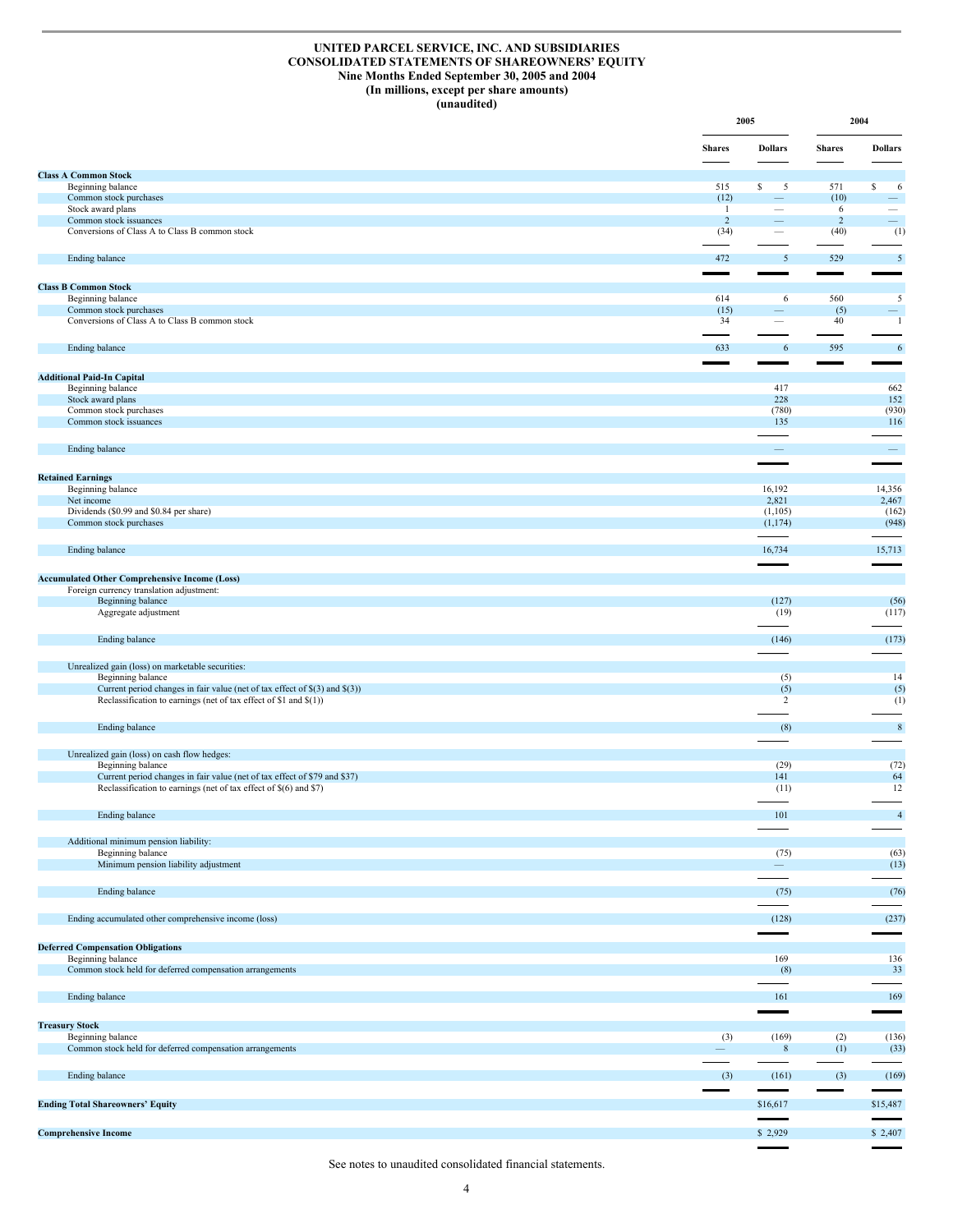#### **UNITED PARCEL SERVICE, INC. AND SUBSIDIARIES CONSOLIDATED STATEMENTS OF CASH FLOWS Nine Months Ended September 30, 2005 and 2004 (In millions) (unaudited)**

|                                                                                                             |             | <b>Nine Months Ended</b><br>September 30, |
|-------------------------------------------------------------------------------------------------------------|-------------|-------------------------------------------|
|                                                                                                             | 2005        | 2004                                      |
| Cash flows from operating activities:                                                                       |             |                                           |
| Net income                                                                                                  | \$2,821     | \$ 2,467                                  |
| Adjustments to reconcile net income to net cash from operating activities:                                  |             |                                           |
| Depreciation and amortization                                                                               | 1,213       | 1,154                                     |
| Postretirement benefits                                                                                     | 61          | 88                                        |
| Deferred taxes, credits and other                                                                           | (73)        | 213                                       |
| Stock award plans                                                                                           | 185         | 459                                       |
| Other (gains) losses                                                                                        | 23          | 17                                        |
| Changes in assets and liabilities, net of effect of acquisitions:                                           |             |                                           |
| Accounts receivable, net                                                                                    | (123)       | (188)                                     |
| Other current assets                                                                                        | 372         | 188                                       |
| Prepaid pension costs                                                                                       | (724)       | (337)                                     |
| Accounts payable                                                                                            | 88          | (20)                                      |
| Accrued wages and withholdings                                                                              | 394         | 364                                       |
| Income taxes payable                                                                                        | 33          | (81)                                      |
| Other current liabilities                                                                                   | 281         | 70                                        |
|                                                                                                             |             |                                           |
| Net cash from operating activities                                                                          | 4,551       | 4,394                                     |
|                                                                                                             |             |                                           |
| Cash flows from investing activities:                                                                       |             |                                           |
| Capital expenditures                                                                                        | (1,610)     | (1,513)                                   |
| Disposals of property, plant and equipment<br>Purchases of marketable securities and short-term investments | 18          | 75                                        |
| Sales and maturities of marketable securities and short-term investments                                    | (5,645)     | (4, 814)                                  |
| Net (increase) decrease in finance receivables                                                              | 7,866<br>77 | 3,783<br>242                              |
| Cash received (paid) for business acquisitions / dispositions                                               |             |                                           |
| Other investing activities                                                                                  | (1, 463)    | (78)                                      |
|                                                                                                             | (141)       | (52)                                      |
| Net cash used in investing activities                                                                       | (898)       | (2, 357)                                  |
| Cash flows from financing activities:                                                                       |             |                                           |
| Proceeds from borrowings                                                                                    | 815         | 82                                        |
| Repayments of borrowings                                                                                    | (263)       | (236)                                     |
| Purchases of common stock                                                                                   | (1,954)     | (1,092)                                   |
| Issuances of common stock                                                                                   | 125         | 139                                       |
| Dividends                                                                                                   | (1, 392)    | (1,209)                                   |
| Other financing activities                                                                                  | (2)         | (29)                                      |
| Net cash used in financing activities                                                                       | (2,671)     | (2, 345)                                  |
|                                                                                                             |             |                                           |
| Effect of exchange rate changes on cash                                                                     | (13)        | (96)                                      |
|                                                                                                             |             |                                           |
| Net increase (decrease) in cash and cash equivalents                                                        | 969         | (404)                                     |
| Cash and cash equivalents:                                                                                  |             |                                           |
| Beginning of period                                                                                         |             |                                           |
|                                                                                                             | 739         | 1,064                                     |
|                                                                                                             |             |                                           |
| End of period                                                                                               | \$1,708     | $\mathbb{S}$<br>660                       |
|                                                                                                             |             |                                           |
| Cash paid during the period for:                                                                            |             |                                           |
| Interest (net of amount capitalized)                                                                        | \$123       | \$<br>95                                  |
|                                                                                                             |             |                                           |
| Income taxes                                                                                                | \$2,254     | \$1,386                                   |
|                                                                                                             |             |                                           |

See notes to unaudited consolidated financial statements.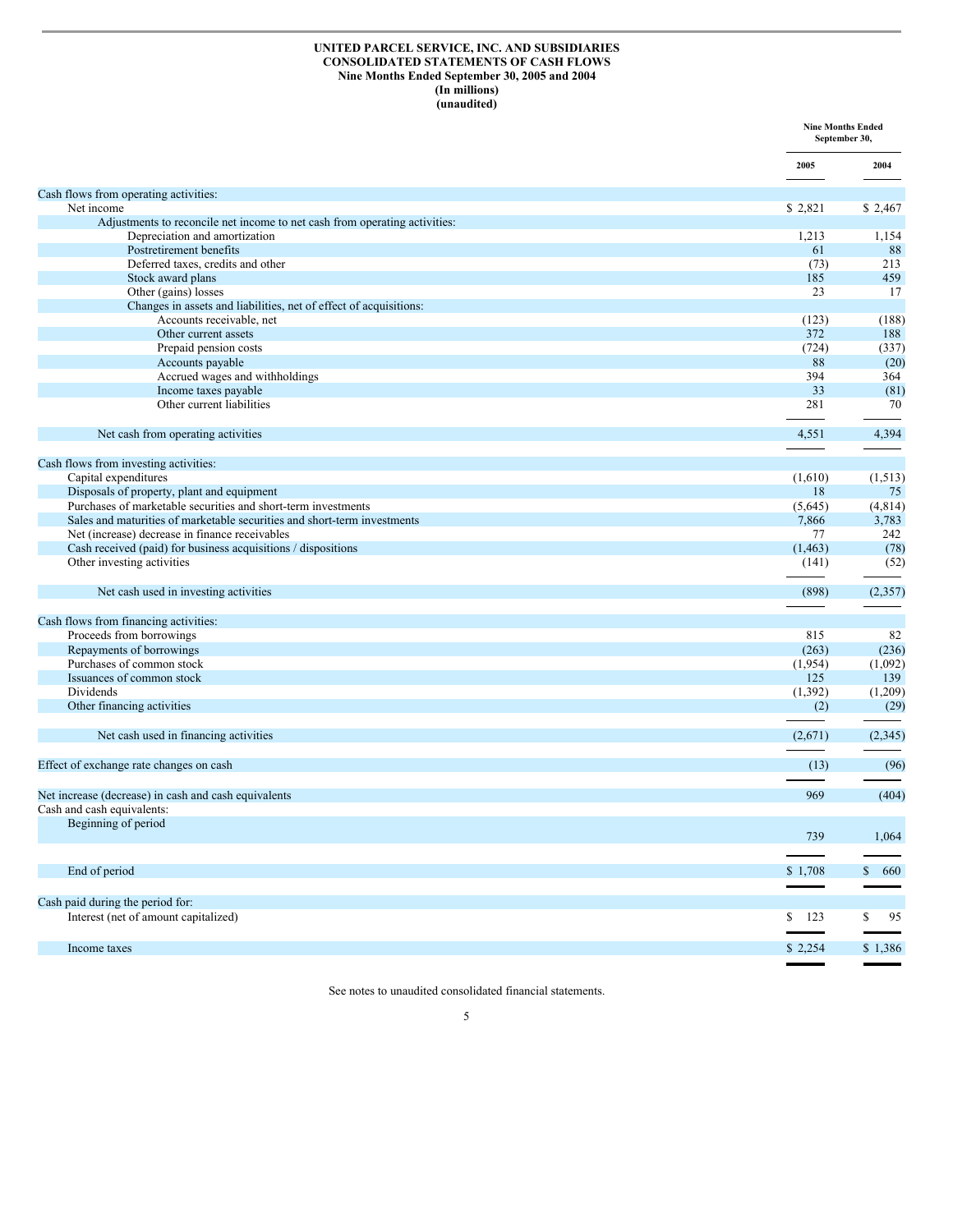#### **Note 1. Basis of Presentation**

In our opinion, the accompanying interim, unaudited, consolidated financial statements contain all adjustments (consisting of normal recurring accruals) necessary to present fairly our financial position as of September 30, 2005, our results of operations for the three and nine months ended September 30, 2005 and 2004, and cash flows for the nine months ended September 30, 2005 and 2004. The results reported in these consolidated financial statements should not be regarded as necessarily indicative of results that may be expected for the entire year. The interim consolidated financial statements should be read in conjunction with the audited consolidated financial statements and notes thereto included in our Annual Report on Form 10-K for the year ended December 31, 2004.

For interim consolidated financial statement purposes, we compute our tax provision on the basis of our estimated annual effective income tax rate, and provide for accruals under our various employee benefit plans for each three month period based on one quarter of the estimated annual expense.

Certain prior period amounts have been reclassified to conform to the current period presentation.

#### **Note 2. Stock-Based Compensation**

Effective January 1, 2003, we adopted the fair value measurement provisions of Financial Accounting Standards Board ("FASB") Statement No. 123 "Accounting for Stock-Based Compensation" ("FAS 123"). Under the provisions of FASB Statement No. 148 "Accounting for Stock-Based Compensation—Transition and Disclosure," we have elected to adopt the measurement provisions of FAS 123 using the prospective method. Under this approach, all stock-based compensation granted subsequent to January 1, 2003 has been expensed to compensation and benefits over the vesting period based on the fair value at the date the stock-based compensation is granted. Stock compensation awards include stock options, management incentive awards, restricted performance units, and employer matching contributions (in shares of UPS stock) for a defined contribution benefit plan.

During the first quarter of 2005, we modified our Management Incentive Awards program under our Incentive Compensation Plan to provide that half of the annual management incentive award be made in restricted stock units ("RSUs"). The RSUs we anticipate granting in November 2005 under this program are expected to have a fiveyear vesting period. Previous awards under the Management Incentive Awards program were made in common stock that was fully vested in the year of grant. This change has the effect of lowering 2005 expense. As a result, third quarter 2005 expense for our Management Incentive Awards program (reported in operating expenses under "compensation and benefits") decreased \$88 million (\$56 million after-tax, or \$.05 per diluted share) from third quarter 2004. On a year-to-date basis, expense for the Management Incentive Awards program decreased \$258 million (\$165 million after-tax, or \$.15 per diluted share) in 2005 compared with 2004. The other half of the award anticipated to be granted in November 2005 will be in the form of cash or unrestricted shares of Class A common stock and will be fully vested at the time of grant.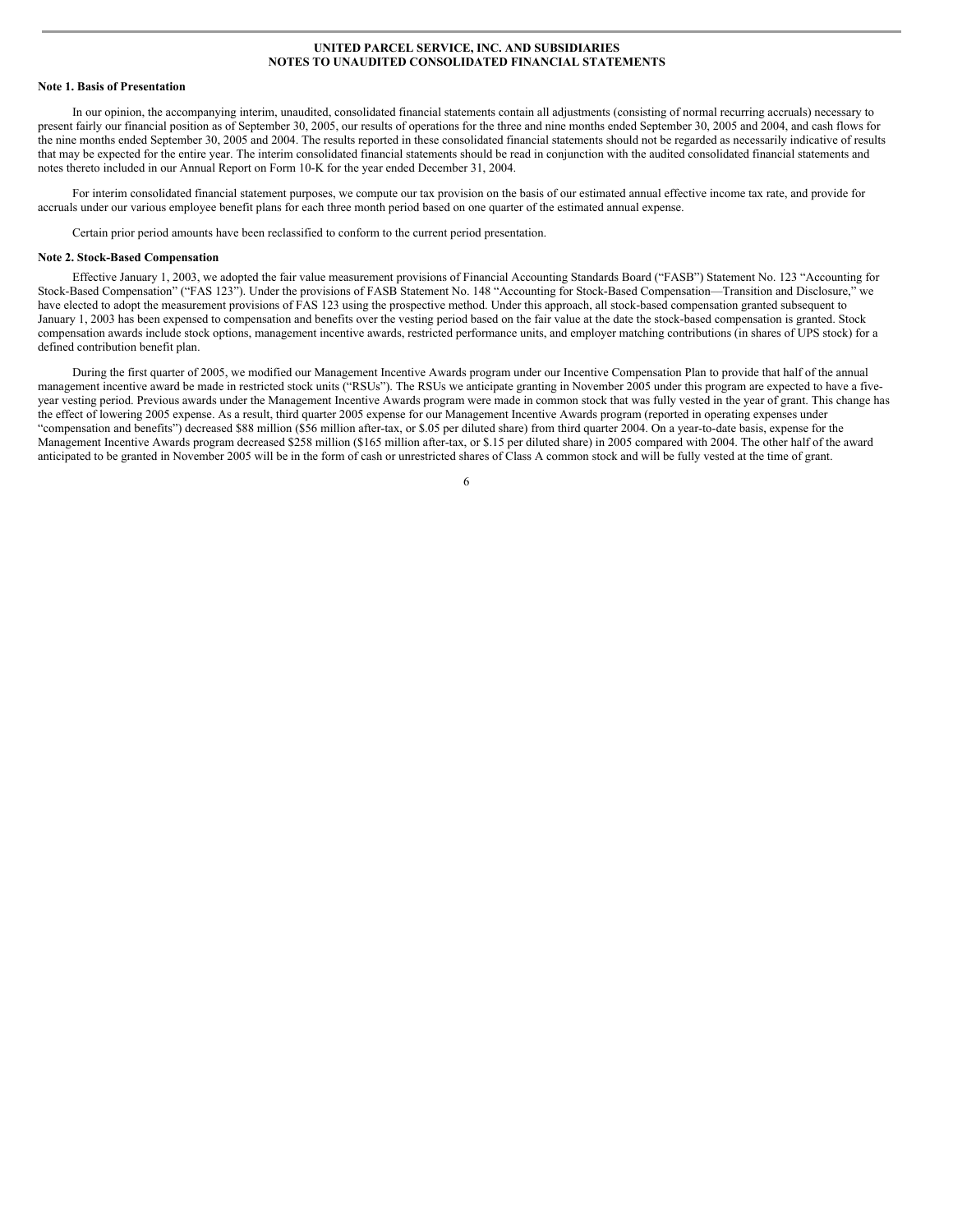The following provides pro forma information as to the impact on net income and earnings per share if we had used the fair value measurement provisions of FAS 123 to account for all stock-based compensation awards granted prior to January 1, 2003 (in millions, except per share amounts).

|                                                                                              | <b>Three Months Ended</b><br>September 30, |            | <b>Nine Months Ended</b><br>September 30, |         |
|----------------------------------------------------------------------------------------------|--------------------------------------------|------------|-------------------------------------------|---------|
|                                                                                              | 2005                                       | 2004       | 2005                                      | 2004    |
| Net income                                                                                   | S.<br>953                                  | 890<br>S.  | \$2,821                                   | \$2,467 |
| Stock-based employee compensation expense included in net income, net of tax effects<br>Add: | 51                                         | 142        | 144                                       | 424     |
| Total pro-forma stock-based employee compensation expense, net of tax effects<br>Less:       | (51)                                       | (148)      | (152)                                     | (448)   |
|                                                                                              |                                            |            |                                           |         |
| Pro-forma net income                                                                         | 953                                        | 884<br>S.  | \$2,813                                   | \$2,443 |
|                                                                                              |                                            |            |                                           |         |
| Basic earnings per share                                                                     |                                            |            |                                           |         |
| As reported                                                                                  | \$0.86                                     | 0.79<br>S. | \$2.53                                    | \$2.19  |
| Pro forma                                                                                    | \$0.86                                     | \$0.79     | \$2.52                                    | \$2.17  |
| Diluted earnings per share                                                                   |                                            |            |                                           |         |
| As reported                                                                                  | \$0.86                                     | \$0.78     | \$2.52                                    | \$2.17  |
| Pro forma                                                                                    | S.<br>0.86                                 | 0.78<br>S. | \$2.51                                    | \$2.15  |

#### **Note 3. New Accounting Pronouncements**

In December 2004, the FASB issued SFAS No. 123 (revised 2004), "Share-Based Payment" ("FAS 123R"), which replaces FAS 123 and supercedes APB 25. FAS 123R requires all share-based payments to employees, including grants of employee stock options, to be recognized in the financial statements based on their fair values, beginning with the first annual reporting period after June 15, 2005, with early adoption encouraged. Companies are allowed to apply a modified-prospective method or modified-retrospective method during transition to this new standard. We plan to use the modified-prospective method, which requires that compensation expense be recorded for all unvested stock options and restricted stock as of the beginning of the first quarter of adoption of FAS 123R. We expect to adopt the standard effective January 1, 2006. We anticipate that there will be minimal impact upon adoption, as we will already be expensing all unvested option and restricted stock awards under FAS 123.

In December 2004, the FASB issued FASB Staff Position ("FSP") No. 109-2, "Accounting and Disclosure Guidance for the Foreign Earnings Repatriation Provision within the American Jobs Creation Act of 2004" ("FSP 109-2"). FSP 109-2 provides guidance under FAS 109 with respect to recording the potential impact of the repatriation provisions of the American Jobs Creation Act of 2004 (the "Jobs Act") on enterprises' income tax expense and deferred tax liability. The Jobs Act was enacted on October 22, 2004. FSP 109-2 states that an enterprise is allowed time beyond the financial reporting period of enactment to evaluate the effect of the Jobs Act on its plan for reinvestment or repatriation of foreign earnings for purposes of applying FAS 109. Although we have not yet completed our evaluation of the impact of the repatriation provisions of the Jobs Act, we do not expect the impact to be material. Accordingly, as provided for in FSP 109-2, we have not adjusted our income tax provision or deferred tax liabilities to reflect the repatriation provisions of the Jobs Act.

The adoption of the following recent accounting pronouncements did not have a material impact on our results of operations or financial condition:

• FASB Interpretation No. 46(R), "Consolidation of Variable Interest Entities—An Interpretation of ARB No. 51";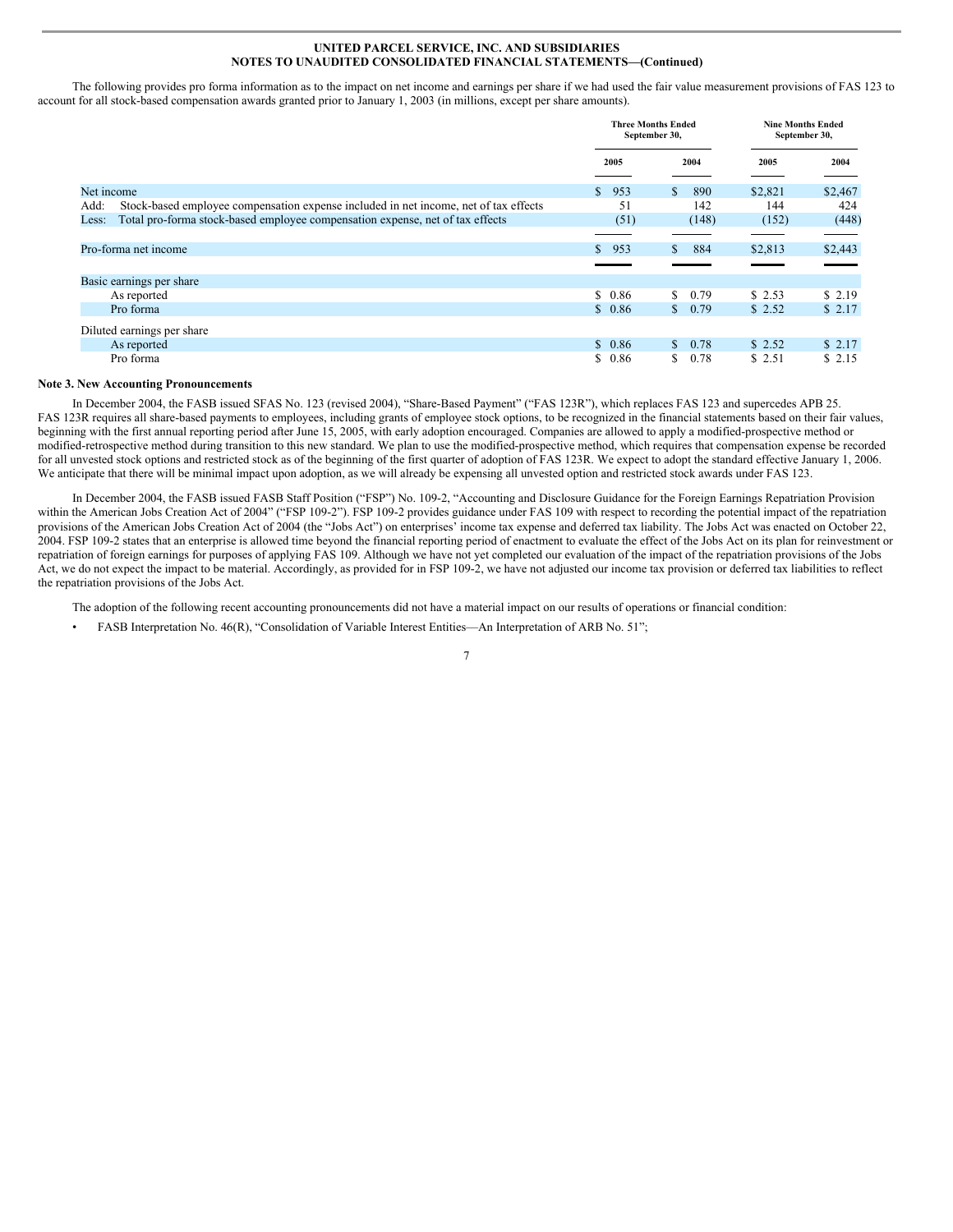- FASB Statement No. 132(R) (revised 2003), "Employer's Disclosures about Pensions and Other Post-Retirement Benefits—An Amendment of FASB Statements No. 87, 88, and 106"; and
- FSP 106-2, "Accounting and Disclosure Requirements Related to the Medicare Prescription Drug, Improvement and Modernization Act of 2003".

# **Note 4. Marketable Securities and Short-Term Investments**

The following is a summary of marketable securities and short-term investments at September 30, 2005 and December 31, 2004 (in millions):

| September 30, 2005                                     | Cost           | <b>Gross</b><br>Unrealized<br>Gains | <b>Gross</b><br>Unrealized<br>Losses | Estimated<br><b>Fair Value</b>        |
|--------------------------------------------------------|----------------|-------------------------------------|--------------------------------------|---------------------------------------|
| U.S. government $&$ agency securities                  | \$417          | $\mathbf{s}$                        | $\mathbf{s}$<br>$\overline{4}$       | \$<br>414                             |
| U.S. mortgage & asset-backed securities                | 363            |                                     | $\overline{4}$                       | 359                                   |
| U.S. corporate securities                              | 416            |                                     | $\overline{4}$                       | 412                                   |
| U.S. state and local municipal securities              | 267            |                                     |                                      | 267                                   |
| Other debt securities                                  | $\overline{3}$ |                                     |                                      | 3                                     |
|                                                        |                |                                     |                                      |                                       |
| Total debt securities                                  | 1,466          |                                     | 12                                   | 1,455                                 |
| Common equity securities                               | 45             | 10                                  |                                      | 55                                    |
| Preferred equity securities                            | 705            |                                     | 17                                   | 688                                   |
|                                                        |                |                                     |                                      |                                       |
| Current marketable securities & short-term investments | \$2,216        | S.<br>11                            | 29<br>S                              | \$2,198                               |
|                                                        |                |                                     |                                      |                                       |
| Non-current common equity securities                   | 21             | $\overline{7}$                      |                                      | 28                                    |
|                                                        |                |                                     |                                      |                                       |
| Total marketable securities & short-term investments   | \$2,237        | 18                                  | 29                                   | \$2,226                               |
| December 31, 2004                                      | Cost           | Unrealized<br>Gains                 | Unrealized<br>Losses                 | <b>Estimated</b><br><b>Fair Value</b> |
|                                                        |                |                                     |                                      |                                       |
| U.S. government & agency securities                    | \$269          | $\mathbb{S}$                        | $\mathbb{S}$                         | \$<br>269                             |
| U.S. mortgage & asset-backed securities                | 1,042          |                                     |                                      | 1,042                                 |
| U.S. corporate securities                              | 446            |                                     |                                      | 446                                   |
| U.S. state and local municipal securities              | 1,098          |                                     |                                      | 1,098                                 |
| Other debt securities                                  | $\overline{2}$ |                                     |                                      | $\overline{2}$                        |
|                                                        |                |                                     |                                      |                                       |
| Total debt securities                                  | 2,857          | 3                                   | 3                                    | 2,857                                 |
| Common equity securities                               | 63             | 14                                  |                                      | 77                                    |
| Preferred equity securities                            | 1,546          |                                     | 22                                   | 1,524                                 |
|                                                        |                |                                     |                                      |                                       |

| Current marketable securities $\&$ short-term investments | \$4,466                  |                          |                          | 4.458 |
|-----------------------------------------------------------|--------------------------|--------------------------|--------------------------|-------|
|                                                           |                          |                          |                          |       |
| Non-current common equity securities                      | $\overline{\phantom{a}}$ | $\overline{\phantom{a}}$ | $\overline{\phantom{a}}$ |       |
|                                                           |                          |                          |                          |       |
| Total marketable securities & short-term investments      | \$4.466                  |                          |                          | 4.458 |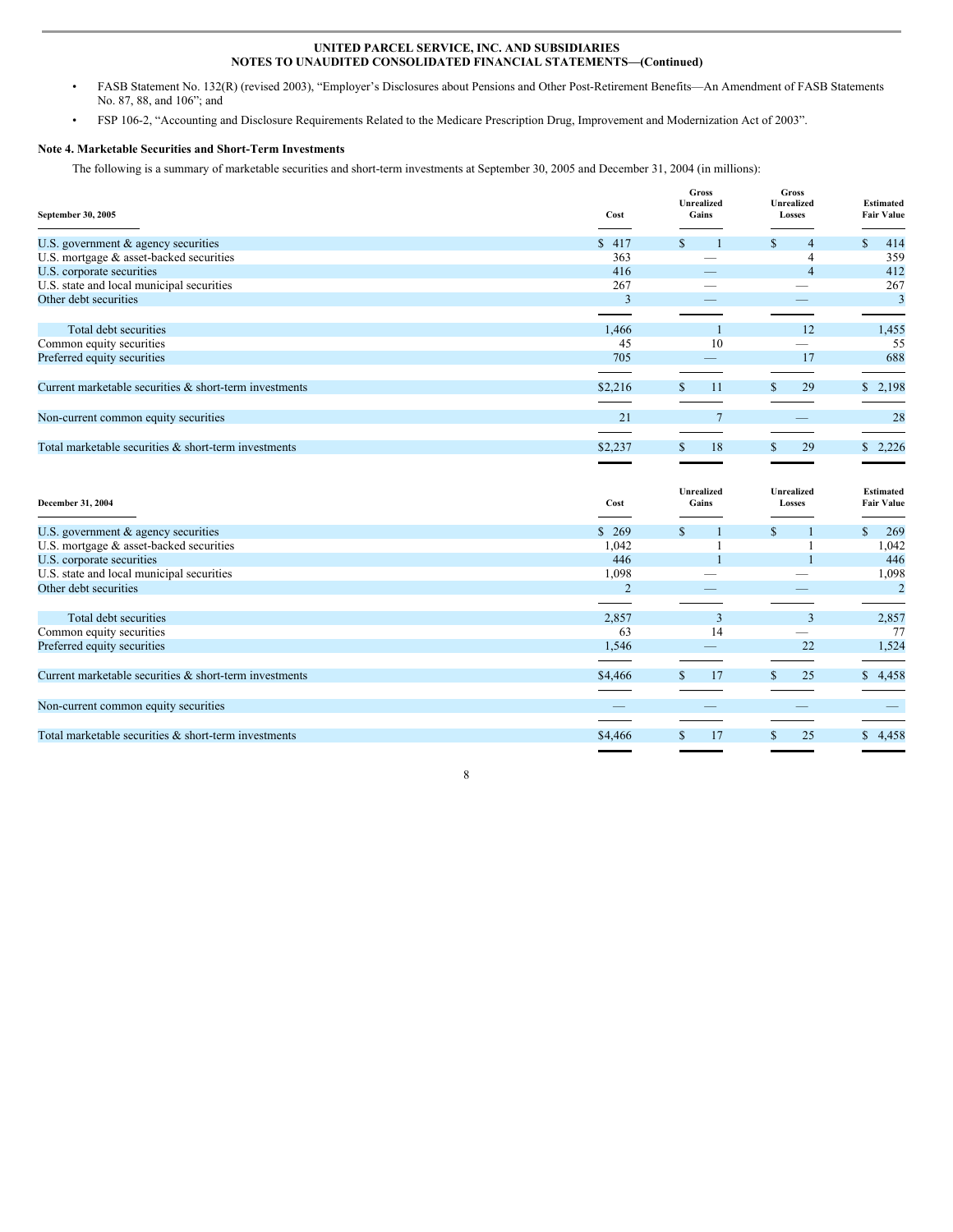The amortized cost and estimated fair value of marketable securities and short-term investments at September 30, 2005, by contractual maturity, are shown below (in millions). Actual maturities may differ from contractual maturities because the issuers of the securities may have the right to prepay obligations without prepayment penalties.

|                                          | Cost    | Estimated<br><b>Fair Value</b> |
|------------------------------------------|---------|--------------------------------|
| Due in one year or less                  | \$120   | 119<br>\$.                     |
| Due after one year through three years   | 650     | 643                            |
| Due after three years through five years | 85      | 84                             |
| Due after five years                     | 611     | 609                            |
|                                          |         |                                |
|                                          | 1,466   | 1,455                          |
| Equity securities                        | 771     | 771                            |
|                                          |         |                                |
|                                          | \$2,237 | 2.226                          |
|                                          |         |                                |

# **Note 5. Property, Plant and Equipment**

Property plant and equipment as of September 30, 2005 and December 31, 2004 consists of the following (in millions):

|                                                        | September 30,<br>2005 | December 31,<br>2004 |
|--------------------------------------------------------|-----------------------|----------------------|
| Vehicles                                               | 4,094<br>\$           | 3,784<br>\$.         |
| Aircraft (including aircraft under capitalized leases) | 12,159                | 11,590               |
| Land                                                   | 895                   | 760                  |
| <b>Buildings</b>                                       | 2,356                 | 2,164                |
| Leasehold improvements                                 | 2,345                 | 2,347                |
| Plant equipment                                        | 4,833                 | 4,641                |
| Technology equipment                                   | 1,668                 | 1,596                |
| Equipment under operating lease                        | 77                    | 57                   |
| Construction-in-progress                               | 568                   | 539                  |
|                                                        |                       |                      |
|                                                        | 28,995                | 27,478               |
| Less: Accumulated depreciation and amortization        | (14,106)              | (13, 505)            |
|                                                        | 14,889                | 13,973<br>\$         |
|                                                        |                       |                      |

## **Note 6. Employee Benefit Plans**

Information about net periodic benefit cost for the pension and postretirement benefit plans is as follows for the three and nine months ended September 30, 2005 and 2004 (in millions):

|                           |                    | Three Months Ended September 30, |                                           |                |  |
|---------------------------|--------------------|----------------------------------|-------------------------------------------|----------------|--|
|                           |                    | <b>Pension Benefits</b>          | Postretirement<br><b>Medical Benefits</b> |                |  |
|                           | 2005               | 2004                             | 2005                                      | 2004           |  |
| Service cost              | \$88               | \$85                             | $\frac{1}{2}$                             | $\frac{1}{22}$ |  |
| Interest cost             | 146                | 132                              | 42                                        | 41             |  |
| Expected return on assets | (222)              | (199)                            | (10)                                      | (9)            |  |
| Amortization of:          |                    |                                  |                                           |                |  |
| Transition obligation     |                    |                                  | _                                         |                |  |
| Prior service cost        | 10                 | 10                               | (1)                                       |                |  |
| Actuarial (gain) loss     | 17                 | 14                               |                                           | 8              |  |
|                           |                    |                                  |                                           |                |  |
| Net periodic benefit cost | 39<br>$\mathbb{S}$ | \$43                             | \$61                                      | \$62           |  |
|                           |                    |                                  |                                           |                |  |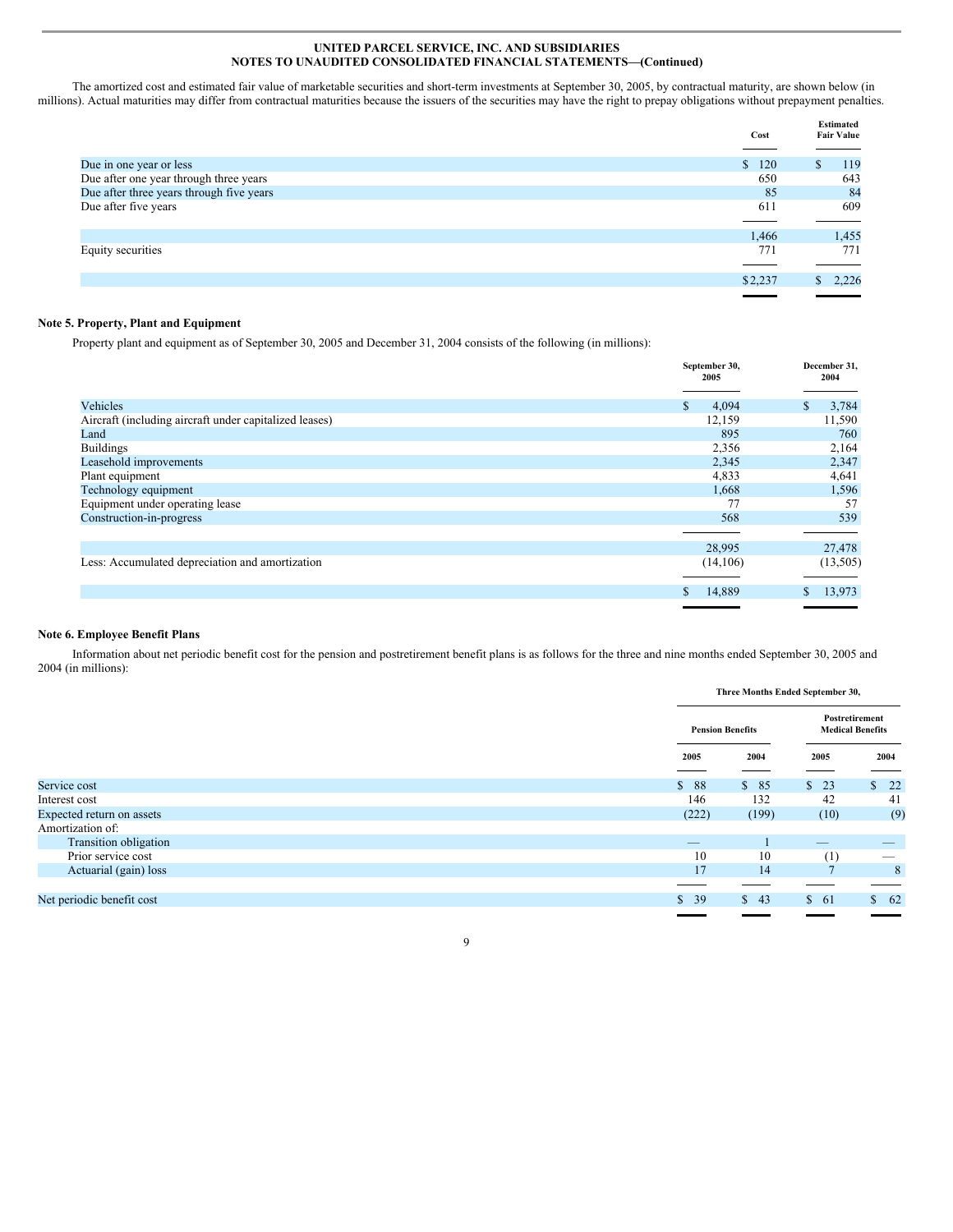# **Nine Months Ended September 30, Pension Benefits Postretirement Medical Benefits 2005 2004 2005 2004** Service cost  $$ 255 \t$ 68 \t$ 68$ Interest cost 236 395 126 123 Expected return on assets  $(666)$   $(599)$   $(29)$   $(26)$ Amortization of: Transition obligation 2 4 — — Prior service cost  $28 \t 31 \t (5)$  — Actuarial (gain) loss 51 42 23 23 Net periodic benefit cost \$ 183 \$ 188 \$ 188 \$ 188 \$ 188 \$ 189 \$ 188 \$ 189 \$ 189 \$ 189 \$ 189 \$ 189 \$ 188 \$ 188 \$ 189 \$ 189 \$ 189 \$ 189 \$ 189 \$ 189 \$ 189 \$ 189 \$ 189 \$ 189 \$ 189 \$ 189 \$ 189 \$ 189 \$ 189 \$ 189 \$ 189 \$ 189 \$ 18

During the first nine months of 2005, we contributed \$840 and \$116 million to our pension and postretirement medical benefit plans, respectively. We expect to contribute \$2 and \$18 million over the remainder of the year to the pension and postretirement medical benefit plans, respectively.

#### **Note 7. Business Acquisitions**

In March 2004, we acquired the remaining 49% minority interest in UPS Yamato Express Co., which was previously a joint venture with Yamato Transport Co. in Japan, for \$65 million in cash. UPS Yamato Express provides express package delivery services in Japan. Upon the close of the acquisition, UPS Yamato Express became a whollyowned subsidiary of UPS, and is included in our International package reporting segment. The acquisition had no material effect on our financial condition or results of operations.

In December 2004, we acquired the Menlo Worldwide Forwarding unit from CNF Inc. for \$150 million in cash (net of cash acquired) plus the assumption of \$110 million in principal amount of debt and capital lease obligations. Menlo Worldwide Forwarding is a global freight forwarder that provides a full suite of heavy air freight forwarding services, ocean services and international trade management, including customs brokerage. Menlo Worldwide Forwarding is now included as part of our Supply chain and freight reporting segment.

In December 2004, we announced an agreement with Sinotrans Air Transportation Development Co., Ltd. ("Sinotrans") to acquire direct control of the international express operations in 23 cities within China, and to purchase Sintotrans' interest in our current joint venture in China. The agreement requires payment of \$100 million to Sinotrans in 2005 and 2006, which can be increased or decreased based on certain contingent factors. As of September 30, 2005, we have paid cash of \$56 million, and have taken direct control of operations in all 23 locations. The operations being acquired are reported within our International package reporting segment from the dates of acquisition.

In May 2005, we acquired Messenger Service Stolica S.A. ("Stolica"), one of the leading parcel and express delivery companies in Poland. Stolica offers customers a full suite of domestic delivery services, and had 2004 revenue of approximately \$64 million. Stolica's operating results are included in our International package reporting segment from the date of acquisition.

In August 2005, we acquired Overnite Corporation ("Overnite") for approximately \$1.25 billion in cash. Overnite offers a variety of less-than-truckload and truckload services to more than 60,000 customers in North America. Overnite reported net income of \$63 million in 2004 on revenue of \$1.65 billion. The operating results of Overnite are included in our Supply chain and freight reporting segment from the date of acquisition.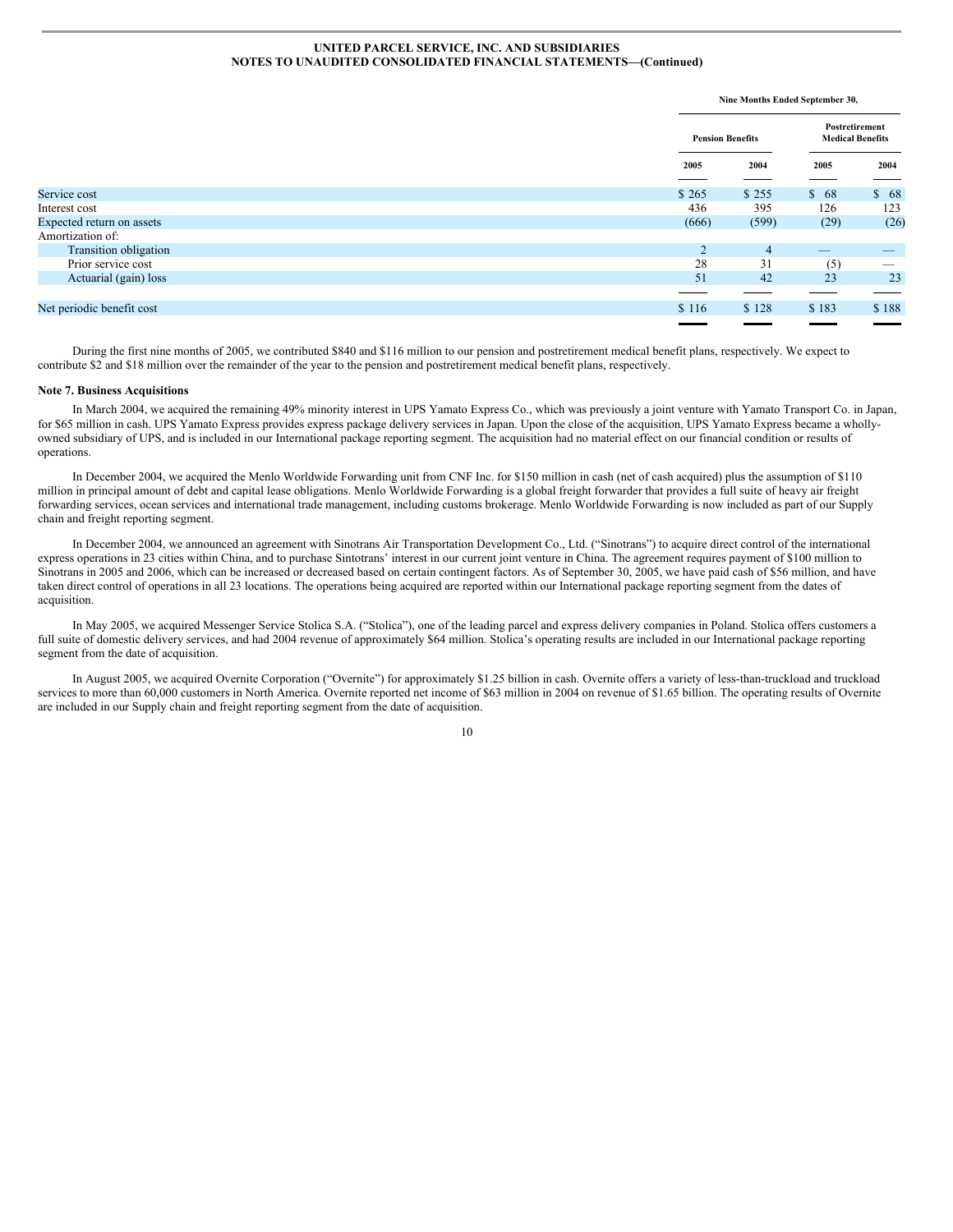In September 2005, we acquired Lynx Express Ltd. ("Lynx") for approximately £58 million in cash and assumed debt. Lynx Express is one of the largest independent parcel carriers in the United Kingdom, with fiscal year 2004 revenue of approximately £170 million (\$295 million). Lynx also offers customers a broad suite of logistics and spare parts logistics services. The operating results of Lynx are included in our International Package reporting segment from the date of acquisition.

The preliminary allocation of the total purchase price of the acquisitions discussed above, and other smaller acquisitions, resulted in the following condensed balance sheet of assets acquired and liabilities assumed in 2005 (in millions):

|                                | Assets         |                                               | <b>Liabilities</b> |
|--------------------------------|----------------|-----------------------------------------------|--------------------|
|                                |                |                                               |                    |
| Cash and marketable securities | $\frac{1}{25}$ | Accounts payable                              | (78)               |
| Accounts receivable            | 256            | Accrued wages and withholdings                | (46)               |
| Other current assets           | 57             | Other current liabilities                     | (97)               |
| Property, plant, and equipment | 573            | Current and long-term debt                    | (126)              |
| Goodwill and intangible assets | 1,029          |                                               |                    |
| Other assets                   | 4              | Deferred taxes, credits and other liabilities | (34)               |
|                                |                | Accumulated postretirement benefit obligation | (75)               |
|                                |                |                                               |                    |
|                                | \$1,944        |                                               | (456)              |
|                                |                |                                               |                    |

# **Note 8. Goodwill, Intangibles, and Other Assets**

The following table indicates the allocation of goodwill by reportable segment as of September 30, 2005 and December 31, 2004 (in millions):

|                          | December 31,<br>2004                 | Goodwill<br>Acquired            | Currency/<br>Other              | September 30,<br>2005           |
|--------------------------|--------------------------------------|---------------------------------|---------------------------------|---------------------------------|
|                          |                                      |                                 |                                 |                                 |
| Goodwill by Segment:     |                                      |                                 |                                 |                                 |
| U.S. domestic package    | S<br>$\hspace{0.1mm}-\hspace{0.1mm}$ | $\hspace{0.1mm}-\hspace{0.1mm}$ | $\hspace{0.1mm}-\hspace{0.1mm}$ | $\hspace{0.1mm}-\hspace{0.1mm}$ |
| International package    | 141                                  | 116                             | 9                               | 266                             |
| Supply chain and freight | 1,114                                | 1,122                           | (19)                            | 2,217                           |
|                          | 1,255                                | \$1,238                         | (10)                            | 2,483                           |
|                          |                                      |                                 |                                 |                                 |

The goodwill added in the International package segment was primarily the result of the acquisition transactions with Sinotrans, Stolica, and Lynx. The goodwill added in the Supply chain and freight segment primarily resulted from the acquisition of Overnite Corp., and the exit plans and other adjustments to the allocation of the purchase price of Menlo Worldwide Forwarding (See Note 14). These acquisition transactions are described in more detail in Note 7.

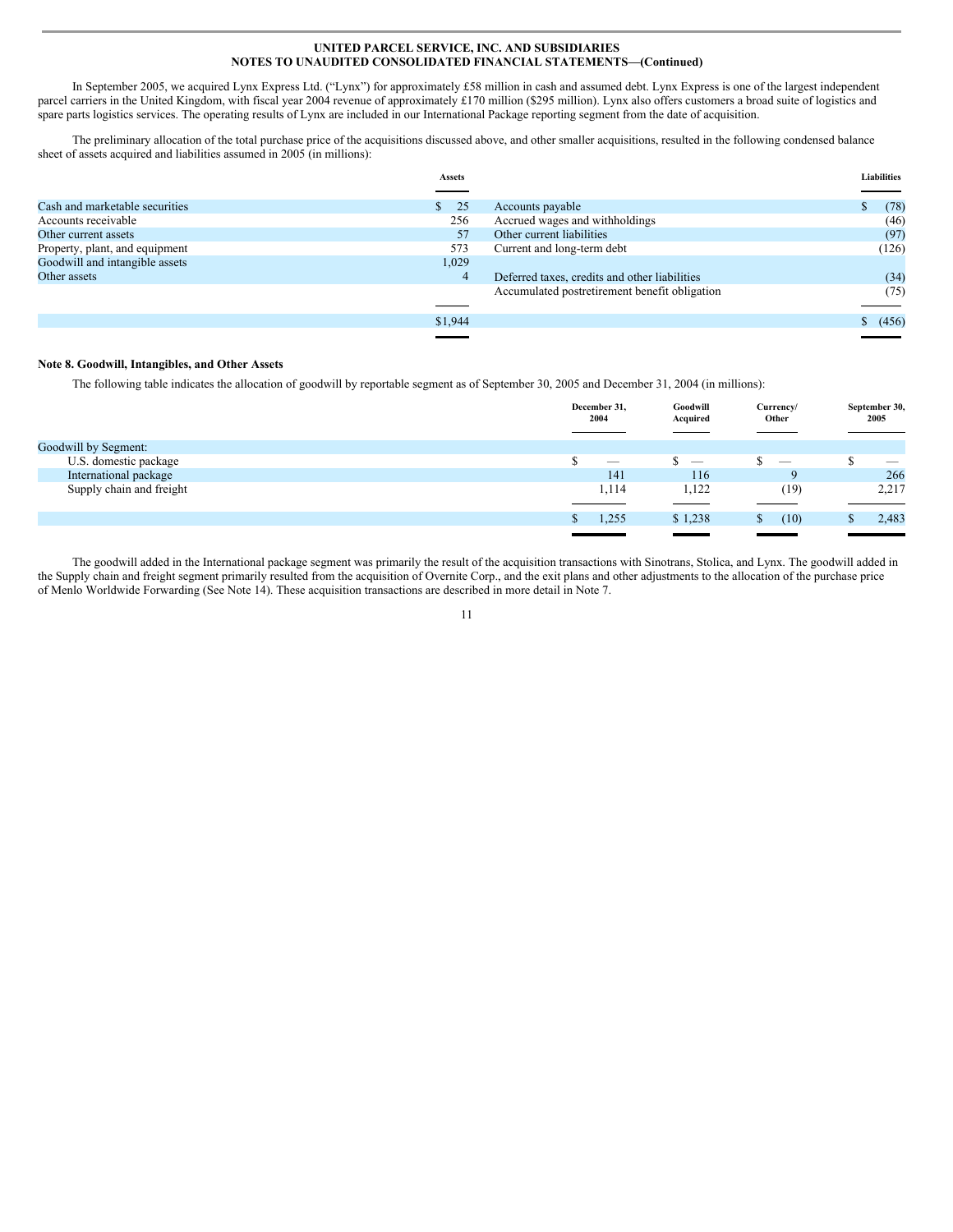The following is a summary of intangible assets as of September 30, 2005 and December 31, 2004 (in millions):

|                          | Trademarks,<br>Licenses, Patents,<br>and Other | Franchise<br><b>Rights</b> | Capitalized<br>Software | Intangible<br>Pension<br>Asset | Total<br>Intangible<br>Assets |
|--------------------------|------------------------------------------------|----------------------------|-------------------------|--------------------------------|-------------------------------|
|                          |                                                |                            |                         |                                |                               |
| September 30, 2005:      |                                                |                            |                         |                                |                               |
| Gross carrying amount    | S<br>70                                        | S<br>104                   | 1,373<br>S.             | S.<br>4                        | \$1,551                       |
| Accumulated amortization | (26)                                           | (22)                       | (857)                   | _                              | (905)                         |
|                          |                                                |                            |                         |                                |                               |
| Net carrying value       | 44<br>\$                                       | 82<br>S.                   | 516<br>\$               | $\overline{4}$                 | 646<br>\$.                    |
|                          |                                                |                            |                         |                                |                               |
| December 31, 2004:       |                                                |                            |                         |                                |                               |
| Gross carrying amount    | S<br>29                                        | 97<br>S                    | $\mathbb{S}$<br>.249    | S.<br>$\overline{4}$           | \$1,379                       |
| Accumulated amortization | (16)                                           | (18)                       | (676)                   |                                | (710)                         |
|                          |                                                |                            |                         |                                |                               |
| Net carrying value       | $\mathcal{S}$<br>13                            | 79                         | 573<br>\$               | $\overline{4}$                 | $\mathbf{s}$<br>669           |
|                          |                                                |                            |                         |                                |                               |

Other assets as of September 30, 2005 and December 31, 2004 consist of the following (in millions):

|                                                                                                 | September 30,<br>2005 | December 31,<br>2004 |
|-------------------------------------------------------------------------------------------------|-----------------------|----------------------|
| Non-current finance receivables, net of allowance for credit losses<br>Other non-current assets | 428<br>1,316          | 475<br>889           |
| Consolidated                                                                                    | 1.744                 | .364                 |

# **Note 9. Deferred Taxes, Credits and Other Liabilities**

Deferred taxes, credits and other liabilities as of September 30, 2005 and December 31, 2004 consist of the following (in millions):

|                                           | September 30,<br>2005 | December 31,<br>2004 |
|-------------------------------------------|-----------------------|----------------------|
| Deferred income taxes                     | 3,285                 | 3,274                |
| Insurance reserves                        | 1,251                 | 1,136                |
| Other credits and non-current liabilities | 1,269                 | 972                  |
|                                           |                       |                      |
|                                           | 5,805                 | 5.382                |
|                                           |                       |                      |

# **Note 10. Legal Proceedings, Contingencies and Commitments**

We were named as a defendant in twenty-six now-dismissed lawsuits that sought to hold us liable for the collection of premiums for reinsured excess value ("EV") insurance in connection with package shipments since 1984. These actions were all filed after an August 9, 1999 U.S. Tax Court decision that the U.S. Court of Appeals for the Eleventh Circuit later reversed. These twenty-six cases were consolidated for pre-trial purposes in a multi-district litigation proceeding ("MDL Proceeding") in federal court in New York. In addition to the cases in which UPS was named as a defendant, there also was an action, Smith v. Mail Boxes Etc., against Mail Boxes Etc. and its franchisees relating to UPS EV insurance and related services purchased through Mail Boxes Etc. centers. That case also was consolidated into the MDL Proceeding.

In late 2003, the parties reached a global settlement resolving all claims and all cases in the MDL Proceeding. In reaching the settlement, we and the other defendants expressly denied any and all liability. On July 30, 2004, the court issued an order granting final approval to the substantive terms of the settlement. No appeals were filed and the settlement became effective on September 8, 2004.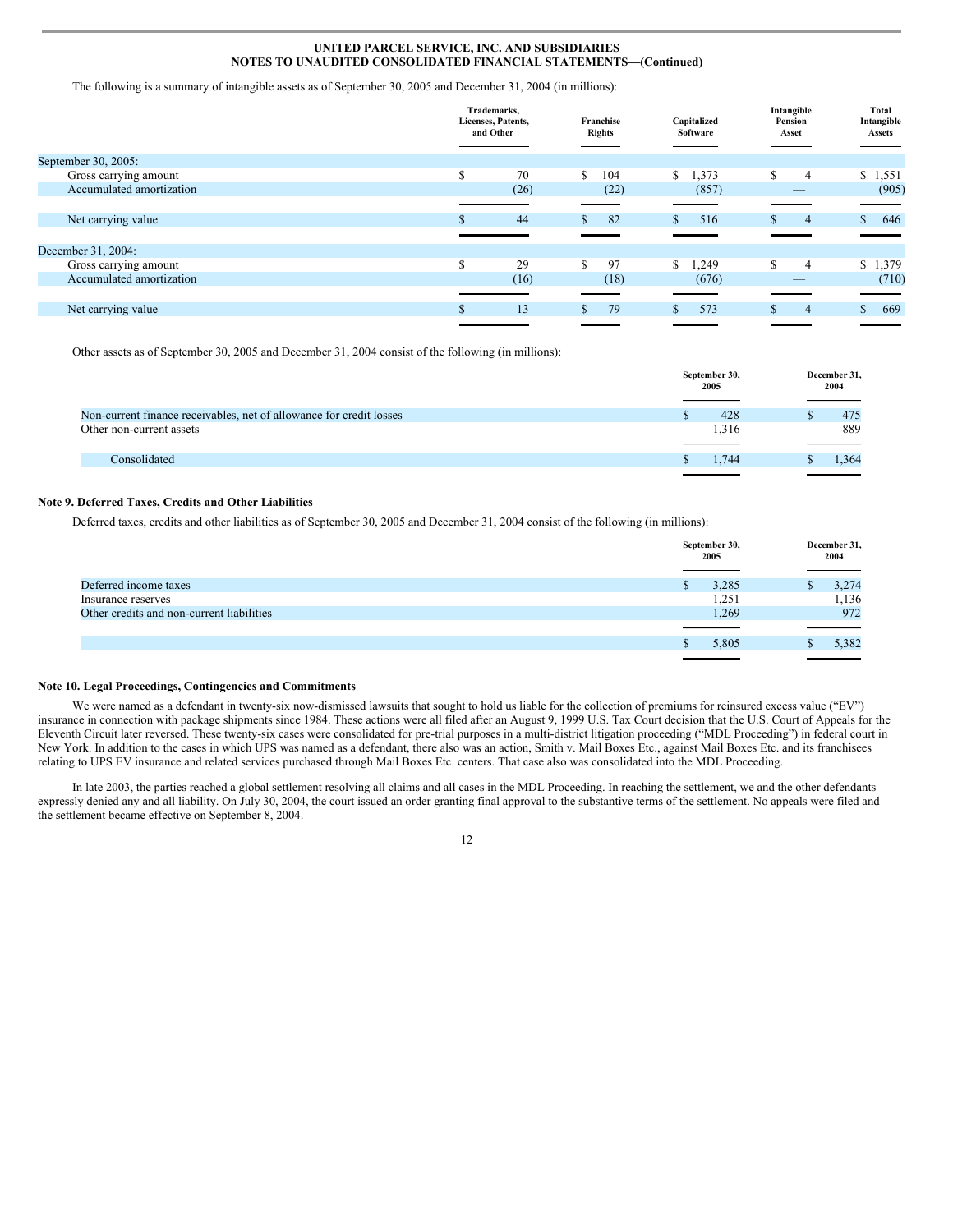Pursuant to the settlement, UPS provided qualifying settlement class members with vouchers toward the purchase of specified UPS services and agreed to pay the plaintiffs' attorneys' fees and costs. Other defendants contributed to the costs of the litigation and settlement. The vouchers expired in July 2005 and the value of services for which vouchers were redeemed totaled \$5 million. On November 2, 2005, the court issued an order awarding plaintiffs' counsel fees and costs in the total amount of \$3 million. The settlement did not have a material effect on our financial condition, results of operations, or liquidity.

We are a defendant in a number of lawsuits filed in state and federal courts containing various class-action allegations under state wage-and-hour laws. In one of these cases, Marlo v. UPS, which has been certified as a class action in a California federal court, plaintiffs allege that they improperly were denied overtime, and seek penalties for missed meal and rest periods, and interest and attorneys' fees. Plaintiffs purport to represent a class of 1,200 full-time supervisors.

We have denied any liability with respect to these claims and intend to vigorously defend ourselves in these cases. At this time, we have not determined the amount of any liability that may result from these matters or whether such liability, if any, would have a material adverse effect on our financial condition, results of operations, or liquidity.

In addition, we are a defendant in various other lawsuits that arose in the normal course of business. We believe that the eventual resolution of these cases will not have a material adverse effect on our financial condition, results of operations, or liquidity.

We participate in a number of trustee-managed multi-employer pension and health and welfare plans for employees covered under collective bargaining agreements. Several factors could result in potential funding deficiencies which could cause us to make significantly higher future contributions to these plans, including unfavorable investment performance, changes in demographics, and increased benefits to participants. At this time, we are unable to determine the amount of additional future contributions, if any, or whether any material adverse effect on our financial condition, results of operations, or liquidity would result from our participation in these plans.

We have commitments for the purchase of aircraft, vehicles, technology equipment and other fixed assets to provide for the replacement of existing capacity and anticipated future growth. During 2005, we have placed orders for eleven Boeing MD-11 aircraft and eight Boeing 747-400 aircraft. We have also entered into other commitments associated with construction projects and vehicle purchases. As of September 30, 2005, the aggregate amounts expected to be spent for purchase commitments were as follows (in millions): 2006 - \$942; 2007 - \$805; 2008 - \$1,016; 2009 - \$805; 2010 - \$705; after 2010 - \$1,045.

#### **Note 11. Segment Information**

Beginning with our fiscal year that commenced on January 1, 2005, we have changed our reporting segments to reflect recent changes in our business. Prior to this change, our reporting segments were U.S. domestic package, International package and Non-package. Our reporting segments now are U.S. domestic package, International package and Supply chain and freight. Previously reported revenue and operating profit for each segment have been restated to reflect these changes, although the changes did not impact total consolidated revenue or operating profit.

U.S. domestic package operations include the time-definite delivery of letters, documents, and packages throughout the United States. The domestic portion of the former excess value package insurance business has been discontinued and replaced by a declared value product that is managed as part of this segment. Consequently, the revenue and expenses in prior periods associated with the domestic portion of the former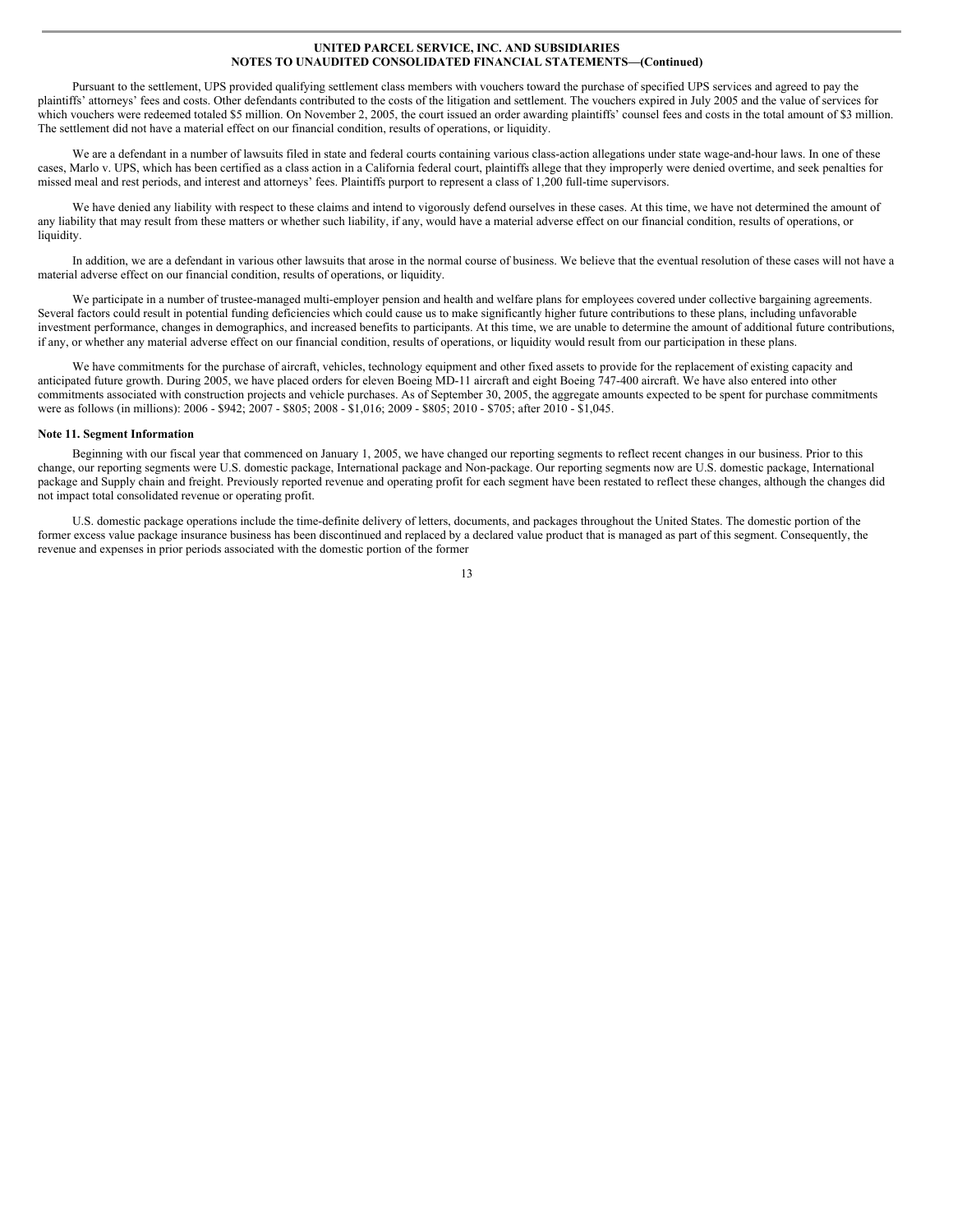excess value package insurance business have been moved to the U.S. Domestic Package segment for comparative purposes. In addition, intersegment operating profit previously included in the results of our former Non-package segment has been eliminated within the U.S. domestic package segment.

International package operations include the time-definite delivery of letters, documents, and packages to more than 200 countries and territories worldwide, including shipments wholly outside the U.S., as well as shipments with either origin or destination outside the U.S. Our international package reporting segment includes the operations of our Europe, Asia, and Americas regions. The international portion of the former excess value package insurance business has been discontinued and replaced by a declared value product that is managed as part of this segment. Consequently, the revenue and expenses in prior periods associated with the international portion of the former excess value package insurance business have been moved to the International Package segment for comparative purposes.

Supply Chain and Freight includes our freight services and logistics operations, the operations of Overnite Corp. (acquired August 2005), and other aggregated business units. Our freight services and logistics operations are comprised of our former UPS Freight Services and UPS Logistics Group, including the operations acquired with the purchase of Menlo Worldwide Forwarding (now collectively known as UPS Supply Chain Solutions). Freight services and logistics includes supply chain design and management, freight distribution and customs brokerage services. Overnite Corp. offers a variety of less-than-truckload (LTL) and truckload services to customers in North America. Other aggregated business units within this segment include Mail Boxes, Etc. (the franchisor of Mail Boxes, Etc. and The UPS Store), UPS Capital, mail, consulting and professional services.

Segment information for the three and nine months ended September 30, 2005 and 2004 is as follows (in millions):

|                          |             | <b>Three Months Ended</b><br>September 30, |             | <b>Nine Months Ended</b><br>September 30, |  |
|--------------------------|-------------|--------------------------------------------|-------------|-------------------------------------------|--|
|                          | 2005        | 2004                                       | 2005        | 2004                                      |  |
| Revenue:                 |             |                                            |             |                                           |  |
| U.S. domestic package    | \$<br>7,033 | \$6,581                                    | \$20,786    | \$19,773                                  |  |
| International package    | 1,918       | 1,675                                      | 5,757       | 4,932                                     |  |
| Supply chain and freight | 1,599       | 696                                        | 4,084       | 2,037                                     |  |
| Consolidated             | \$10,550    | \$8,952                                    | \$30,627    | \$26,742                                  |  |
|                          |             |                                            |             |                                           |  |
| Operating profit:        |             |                                            |             |                                           |  |
| U.S. domestic package    | \$<br>1,110 | \$<br>941                                  | S.<br>3,256 | \$<br>2,841                               |  |
| International package    | 318         | 266                                        | 1,063       | 824                                       |  |
| Supply chain and freight | 70          | 51                                         | 113         | 120                                       |  |
| Consolidated             | 1,498<br>\$ | \$1,258                                    | 4,432<br>\$ | 3,785<br>\$                               |  |

Segment assets as of September 30, 2005 and December 31, 2004 is as follows (in millions):

|                          | September 30,<br>2005 | December 31,<br>2004 |
|--------------------------|-----------------------|----------------------|
| U.S. domestic package    | 20,129                | 18,882               |
| International package    | 5,267                 | 4,728                |
| Supply chain and freight | 6,813                 | 4,878                |
| Unallocated              | 2,870                 | 4,538                |
| Consolidated             | 35,079                | 33,026               |
|                          |                       |                      |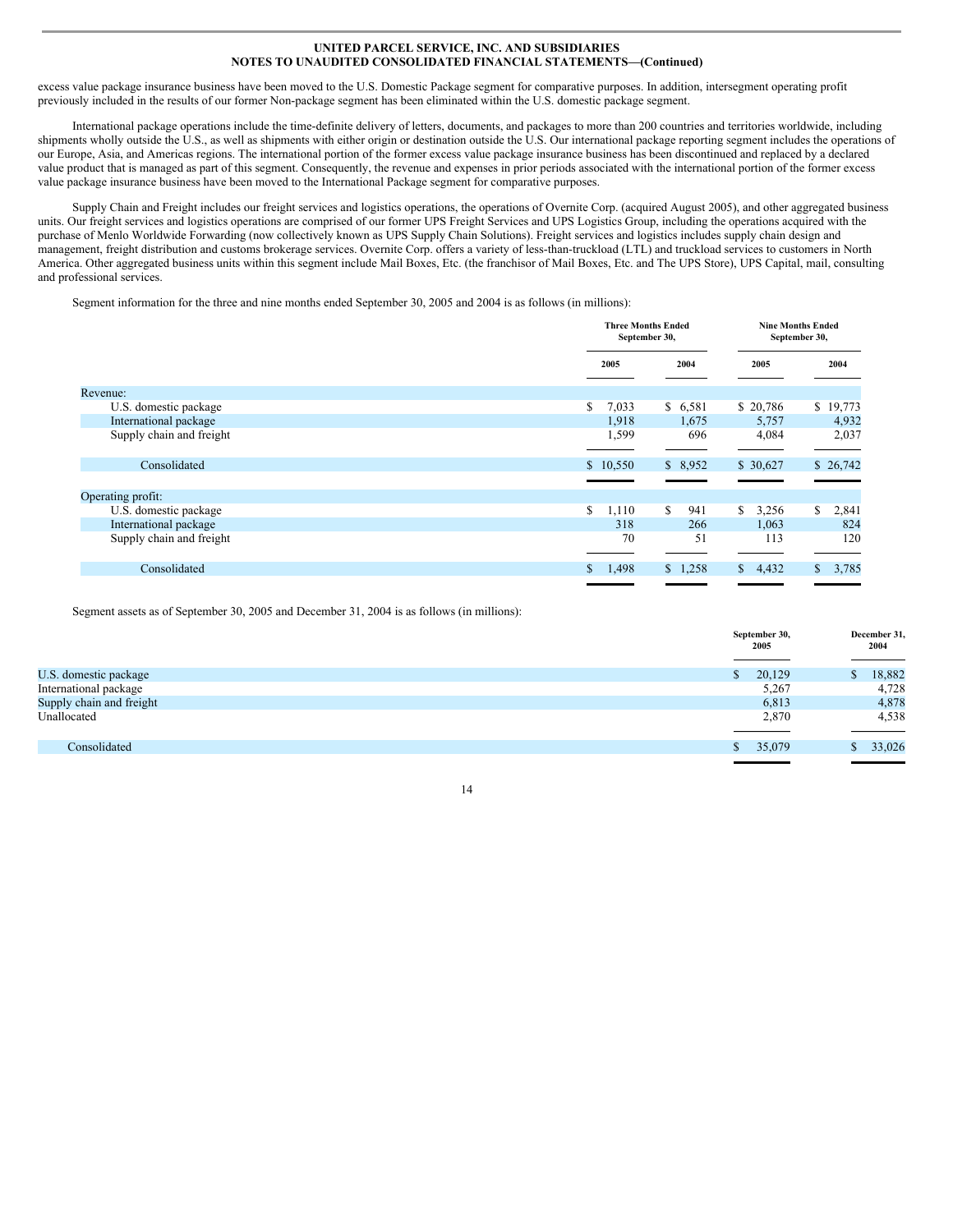# **Note 12. Other Operating Expenses**

The major components of other operating expenses for the three and nine months ended September 30, 2005 and 2004 are as follows (in millions):

|                               |                      | <b>Three Months Ended</b><br>September 30, |           | <b>Nine Months Ended</b><br>September 30, |  |
|-------------------------------|----------------------|--------------------------------------------|-----------|-------------------------------------------|--|
|                               | 2005                 | 2004                                       | 2005      | 2004                                      |  |
| Repairs and maintenance       | 277<br><sup>\$</sup> | 249<br>S                                   | 807<br>\$ | 753<br><sup>\$</sup>                      |  |
| Depreciation and amortization | 412                  | 383                                        | 1,213     | 1,154                                     |  |
| Purchased transportation      | 1,020                | 489                                        | 2,754     | 1,444                                     |  |
| Fuel                          | 552                  | 350                                        | 1,407     | 970                                       |  |
| Other occupancy               | 209                  | 173                                        | 636       | 552                                       |  |
| Other expenses                | 956                  | 911                                        | 2,916     | 2,698                                     |  |
|                               |                      |                                            |           |                                           |  |
| Consolidated                  | \$3,426              | \$2,555                                    | \$9,733   | \$7,571                                   |  |

#### **Note 13. Earnings Per Share**

The following table sets forth the computation of basic and diluted earnings per share (in millions, except per share amounts):

|                                               |            | <b>Three Months Ended</b><br>September 30, |         | <b>Nine Months Ended</b><br>September 30, |  |
|-----------------------------------------------|------------|--------------------------------------------|---------|-------------------------------------------|--|
|                                               | 2005       | 2004                                       | 2005    | 2004                                      |  |
| Numerator:                                    |            |                                            |         |                                           |  |
| Net income                                    | \$<br>953  | S<br>890                                   | \$2,821 | \$ 2,467                                  |  |
| Denominator:                                  |            |                                            |         |                                           |  |
| Weighted-average shares outstanding           | 1,106      | 1,123                                      | 1,113   | 1,125                                     |  |
| Deferred compensation arrangements            | 3          | 3                                          | 3       | 3                                         |  |
|                                               |            |                                            |         |                                           |  |
| Denominator for basic earnings per share      | 1,109      | 1,126                                      | 1,116   | 1,128                                     |  |
|                                               |            |                                            |         |                                           |  |
| Effect of dilutive securities:                |            |                                            |         |                                           |  |
| Contingent shares—Management incentive awards |            | 6                                          |         | 5                                         |  |
| Restricted performance units                  |            |                                            |         |                                           |  |
| Stock option plans                            | 2          | 3                                          | 2       | $\overline{4}$                            |  |
|                                               |            |                                            |         |                                           |  |
| Denominator for diluted earnings per share    | 1,112      | 1,135                                      | 1,120   | 1,137                                     |  |
|                                               |            |                                            |         |                                           |  |
| Basic earnings per share                      | 0.86<br>S. | 0.79                                       | \$2.53  | \$2.19                                    |  |
|                                               |            |                                            |         |                                           |  |
| Diluted earnings per share                    | 0.86<br>S. | 0.78                                       | \$2.52  | 2.17<br>\$                                |  |
|                                               |            |                                            |         |                                           |  |

#### **Note 14. Menlo Restructuring Program and Related Expenses**

In February 2005, we announced our intention to transfer operations currently taking place at the Menlo facility in Dayton, Ohio to other UPS facilities over approximately 12 to 18 months. This action is being taken to remove redundancies between the Menlo and existing UPS transportation networks, and thus provide efficiencies and better leverage the current UPS facilities in the movement of air freight. During the third quarter of 2005, we finalized our plans to exit the Dayton facility, as well as various other Menlo facilities, and accrued certain costs related to employee severance, lease terminations, and related items. As part of this program, the recorded value of the Dayton facility was reduced to its fair market value as of the date of acquisition. These accrued costs, and related reductions in the fair value of recorded assets, resulted in an adjustment to the amount of goodwill initially recorded in the Menlo acquisition.

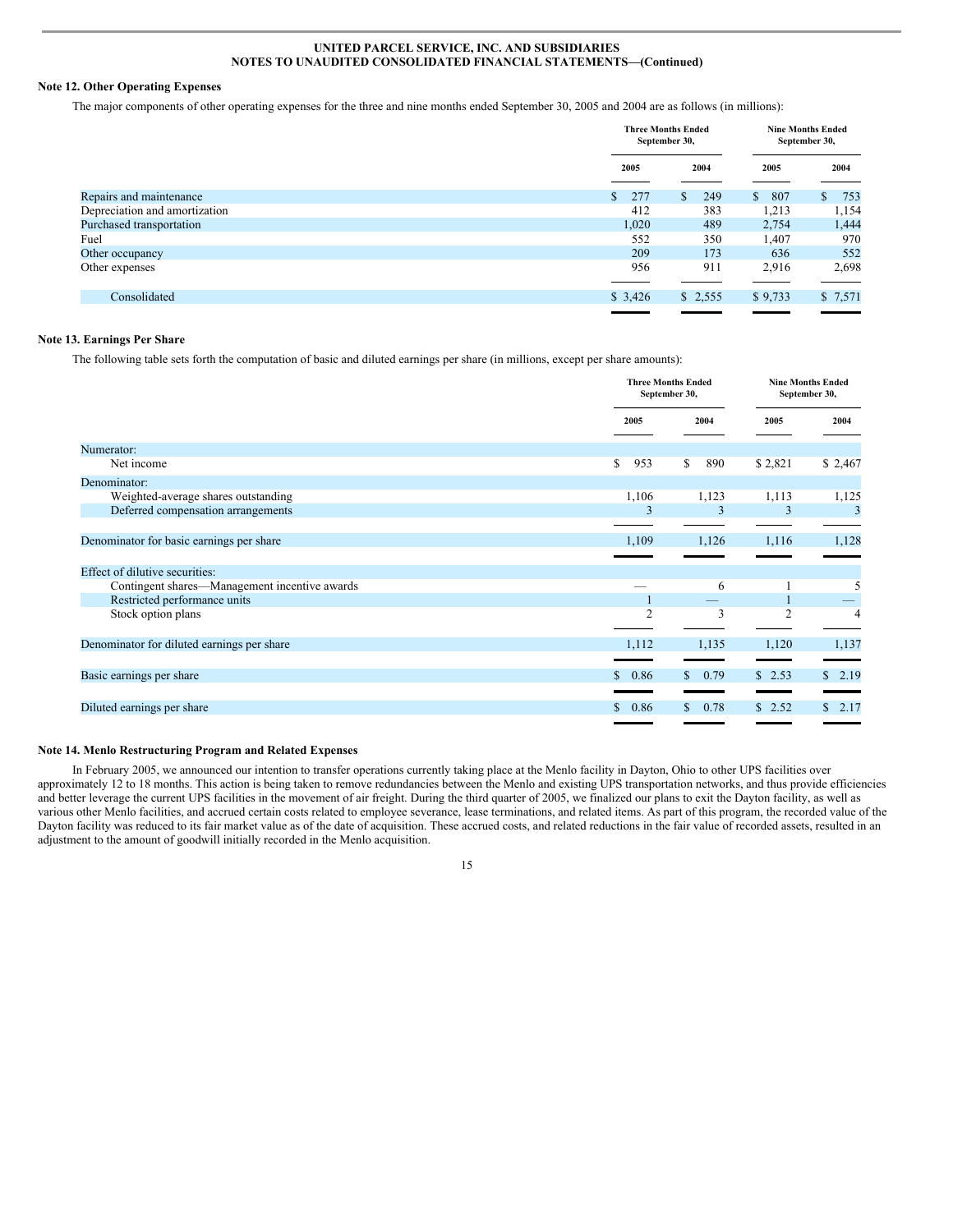The total cost of the program is estimated at \$331 million, of which \$243 million resulted in an adjustment of the purchase price allocation of Menlo. The remaining \$88 million of the total program cost relates to integration activities, such as employee relocations, the moving of inventory and fixed assets, and the consolidation of information systems, and will therefore be expensed as incurred. The program will be completed by the end of 2006.

Set forth below is a summary of activity related to the restructuring program and resulting liability for the nine months ended September 30, 2005 (in millions):

|                               | <b>Employee</b><br><b>Severance</b> | Asset<br>Impairment | Facility<br>Consolidation | Other | Total |
|-------------------------------|-------------------------------------|---------------------|---------------------------|-------|-------|
| Balance at January 1, 2005    | $\overline{\phantom{a}}$            | ъ<br>_              | P.<br>$-$                 | $s-$  | $s-$  |
| Costs accrued                 | 35                                  | 68                  | 95                        | 45    | 243   |
| Cash spent                    | (5)                                 | _                   | (1)                       | _     | (6)   |
| Charges against assets        | $\overline{\phantom{a}}$            | (68)                | $-$                       |       | (68)  |
| Balance at September 30, 2005 | 30                                  | _                   | 94                        | \$45  | \$169 |
|                               |                                     |                     |                           |       |       |

#### *Employee Severance*

Employee severance costs relate to severance packages for approximately 550 people. The packages are involuntary and are formula-driven based on salary levels and past service. The current and planned separations span the entire business unit, including the operations, information technology, finance, and business development functions.

#### *Asset Impairment*

Asset impairment charges result from establishing new carrying values for assets that have been or will be abandoned. Impaired assets consist primarily of the Menlo facility in Dayton, Ohio, which we plan to close by June 2006. Other impaired assets include Menlo capitalized software that is redundant with existing UPS software, and will thus no longer be used.

#### *Facility Consolidation*

Facility consolidation costs are associated with terminating operating leases on offices, warehouses, and other Menlo facilities.

#### *Other Costs*

Other costs consist primarily of costs associated with the termination of certain Menlo legal entities and joint ventures, as well as environmental remediation costs.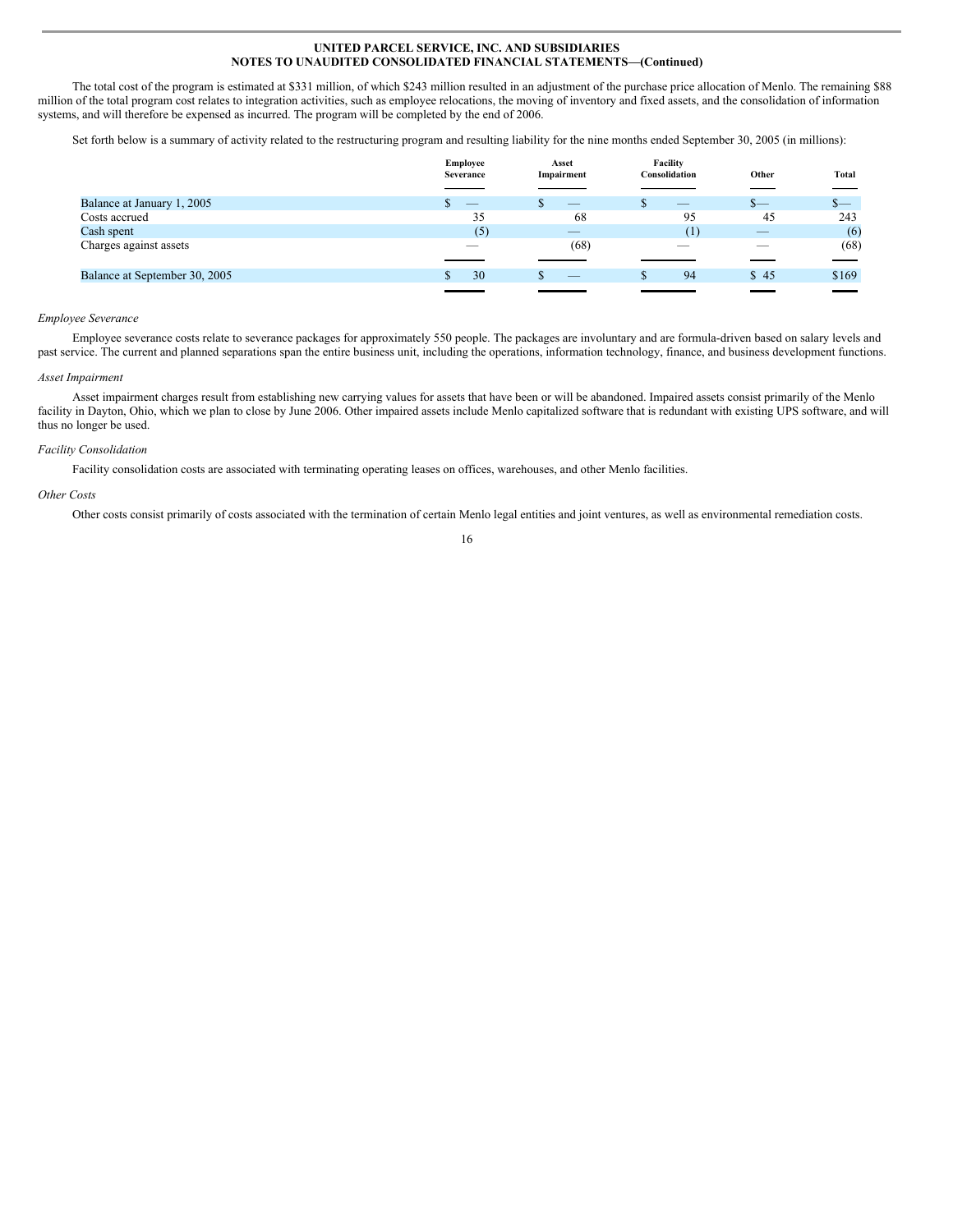# **Item 2. Management's Discussion and Analysis of Financial Condition and Results of Operations**

# *Revenue, Volume and Revenue Per Piece*

The following tables set forth information showing the change in revenue, average daily package volume and average revenue per piece, both in dollars or amounts and in percentage terms:

|                                              |            | <b>Three Months Ended</b><br>September 30, |              | Change        |  |
|----------------------------------------------|------------|--------------------------------------------|--------------|---------------|--|
|                                              | 2005       | 2004                                       | $\mathbb{S}$ | $\frac{0}{0}$ |  |
| Revenue (in millions):                       |            |                                            |              |               |  |
| U.S. domestic package:                       |            |                                            |              |               |  |
| Next Day Air                                 | \$1,605    | \$1,493                                    | \$112        | 7.5%          |  |
| Deferred                                     | 758        | 739                                        | 19           | 2.6           |  |
| Ground                                       | 4,670      | 4,349                                      | 321          | 7.4           |  |
| Total U.S. domestic package                  | 7,033      | 6,581                                      | 452          | 6.9           |  |
| International package:                       |            |                                            |              |               |  |
| Domestic                                     | 375        | 326                                        | 49           | 15.0          |  |
| Export                                       | 1,408      | 1,229                                      | 179          | 14.6          |  |
| Cargo                                        | 135        | 120                                        | 15           | 12.5          |  |
| Total International package                  | 1,918      | 1,675                                      | 243          | 14.5          |  |
|                                              |            |                                            |              |               |  |
| Supply chain and freight:                    |            |                                            |              | 98.6          |  |
| Freight services and logistics               | 1,174      | 591                                        | 583          |               |  |
| Overnite<br>Other                            | 314<br>111 | $\overline{\phantom{0}}$<br>105            | 314<br>6     | N/A<br>5.7    |  |
|                                              |            |                                            |              |               |  |
| Total Supply chain and freight               | 1,599      | 696                                        | 903          | 129.7         |  |
| Consolidated                                 | \$10,550   | \$ 8,952                                   | \$1,598      | 17.9%         |  |
|                                              |            |                                            | $\#$         |               |  |
|                                              |            |                                            |              |               |  |
| Average Daily Package Volume (in thousands): |            |                                            |              |               |  |
| U.S. domestic package:                       |            |                                            |              |               |  |
| Next Day Air                                 | 1,227      | 1,157                                      | 70           | 6.1%          |  |
| Deferred                                     | 860        | 813                                        | 47           | 5.8           |  |
| Ground                                       | 10,788     | 10,409                                     | 379          | 3.6           |  |
| Total U.S. domestic package                  | 12,875     | 12,379                                     | 496          | 4.0           |  |
| International package:                       |            |                                            |              |               |  |
| Domestic                                     | 876        | 794                                        | 82           | 10.3          |  |
| Export                                       | 596        | 530                                        | 66           | 12.5          |  |
| Total International package                  | 1,472      | 1,324                                      | 148          | 11.2          |  |
|                                              |            |                                            |              |               |  |
| Consolidated                                 | 14,347     | 13,703                                     | 644          | 4.7%          |  |
| Operating days in period                     | 64         | 64                                         |              |               |  |
|                                              |            |                                            | s            |               |  |
| Average Revenue Per Piece:                   |            |                                            |              |               |  |
| U.S. domestic package:                       |            |                                            |              |               |  |
| Next Day Air                                 | \$20.44    | \$20.16                                    | \$0.28       | 1.4%          |  |
| Deferred                                     | 13.77      | 14.20                                      | (0.43)       | (3.0)         |  |
| Ground                                       | 6.76       | 6.53                                       | 0.23         | 3.5           |  |
| Total U.S. domestic package                  | 8.54       | 8.31                                       | 0.23         | 2.8           |  |
| International package:                       |            |                                            |              |               |  |
| Domestic                                     | 6.69       | 6.42                                       | 0.27         | 4.2           |  |
| Export                                       | 36.91      | 36.23                                      | 0.68         | 1.9           |  |
| Total International package                  | 18.93      | 18.35                                      | 0.58         | 3.2           |  |
| Consolidated                                 | \$9.60     | \$9.28                                     | \$0.32       | 3.4%          |  |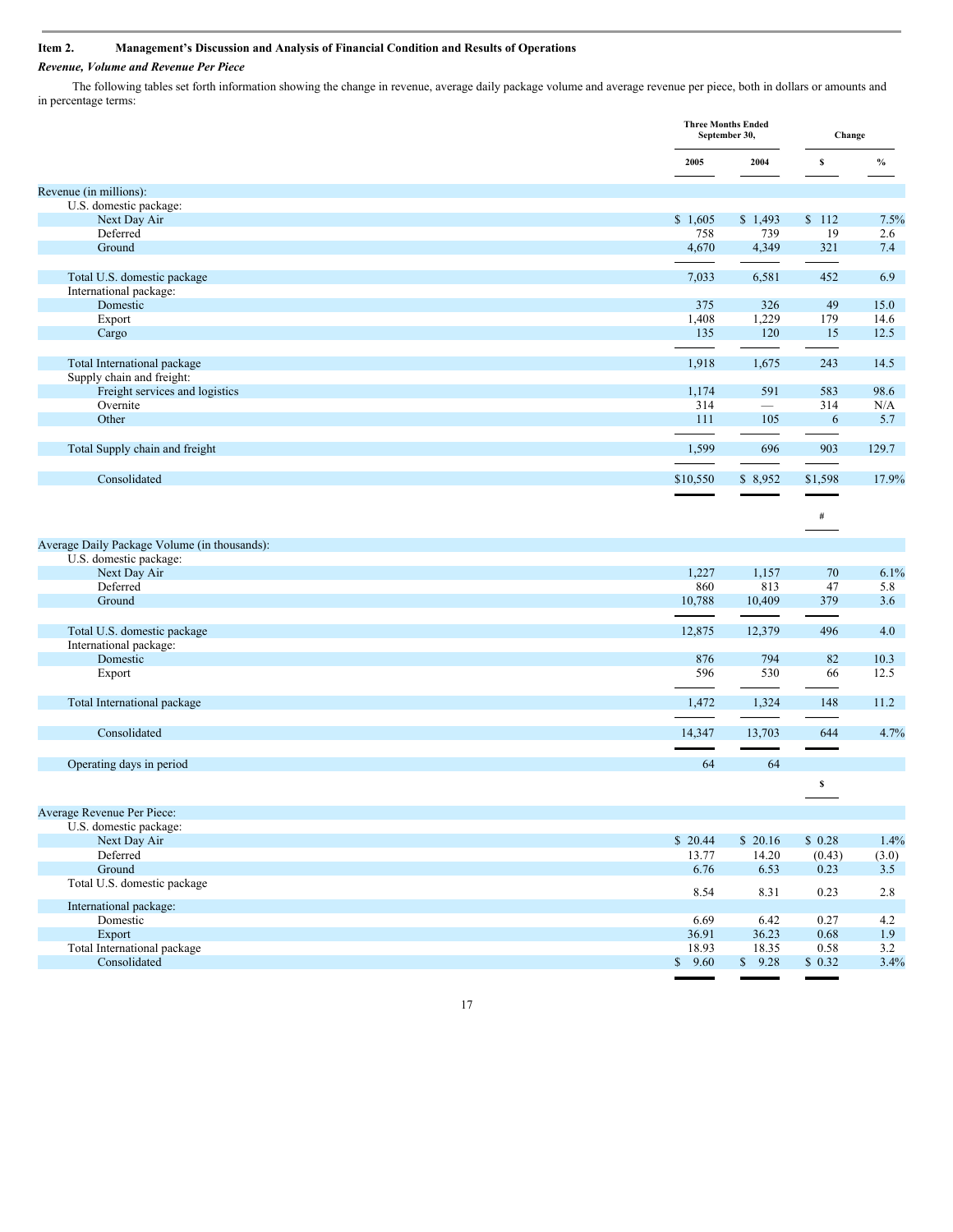|                                                                                        |          | <b>Nine Months Ended</b><br>September 30, |              | Change                             |  |
|----------------------------------------------------------------------------------------|----------|-------------------------------------------|--------------|------------------------------------|--|
|                                                                                        | 2005     | 2004                                      | $\mathbb S$  | $\mathbf{0}_{\mathbf{0}}^{\prime}$ |  |
| Revenue (in millions):                                                                 |          |                                           |              |                                    |  |
| U.S. domestic package:                                                                 |          |                                           |              |                                    |  |
| Next Day Air                                                                           | \$4,665  | \$4,476                                   | \$189        | 4.2%                               |  |
| Deferred                                                                               | 2,289    | 2,254                                     | 35           | 1.6                                |  |
| Ground                                                                                 | 13,832   | 13,043                                    | 789          | 6.0                                |  |
| Total U.S. domestic package                                                            | 20,786   | 19,773                                    | 1,013        | 5.1                                |  |
| International package:                                                                 |          |                                           |              |                                    |  |
| Domestic                                                                               | 1,114    | 980                                       | 134          | 13.7                               |  |
| Export                                                                                 | 4,266    | 3,618                                     | 648          | 17.9                               |  |
| Cargo                                                                                  | 377      | 334                                       | 43           | 12.9                               |  |
| Total International package                                                            | 5,757    | 4,932                                     | 825          | 16.7                               |  |
| Supply chain and freight:                                                              |          |                                           |              |                                    |  |
| Freight services and logistics                                                         | 3,432    | 1,722                                     | 1,710        | 99.3                               |  |
| Overnite                                                                               | 314      | $\overline{\phantom{0}}$                  | 314          | N/A                                |  |
| Other                                                                                  | 338      | 315                                       | 23           | 7.3                                |  |
| Total Supply chain and freight                                                         | 4,084    | 2,037                                     | 2,047        | 100.5                              |  |
|                                                                                        |          |                                           |              |                                    |  |
| Consolidated                                                                           | \$30,627 | \$26,742                                  | \$3,885      | 14.5%                              |  |
| Average Daily Package Volume (in thousands):<br>U.S. domestic package:<br>Next Day Air | 1,188    | 1,169                                     | 19           | 1.6%                               |  |
| Deferred                                                                               | 863      | 846                                       | 17           | 2.0                                |  |
| Ground                                                                                 | 10,615   | 10,351                                    | 264          | 2.6                                |  |
| Total U.S. domestic package                                                            | 12,666   | 12,366                                    | 300          | 2.4                                |  |
| International package:                                                                 |          |                                           |              |                                    |  |
| Domestic                                                                               | 841      | 796                                       | 45           | 5.7                                |  |
| Export                                                                                 | 592      | 522                                       | 70           | 13.4                               |  |
| Total International package                                                            | 1,433    | 1,318                                     | 115          | 8.7                                |  |
|                                                                                        |          |                                           |              |                                    |  |
| Consolidated                                                                           | 14,099   | 13,684                                    | 415          | 3.0%                               |  |
| Operating days in period                                                               | 192      | 192                                       |              |                                    |  |
|                                                                                        |          |                                           | $\mathbb{S}$ |                                    |  |
| Average Revenue Per Piece:                                                             |          |                                           |              |                                    |  |
| U.S. domestic package:                                                                 |          |                                           |              |                                    |  |
| Next Day Air                                                                           | \$20.45  | \$19.94                                   | \$0.51       | 2.6%                               |  |
| Deferred                                                                               | 13.81    | 13.88                                     | (0.07)       | (0.5)                              |  |
| Ground                                                                                 | 6.79     | 6.56                                      | 0.23         | 3.5                                |  |
| Total U.S. domestic package                                                            | 8.55     | 8.33                                      | 0.22         | 2.6                                |  |
| International package:                                                                 |          |                                           |              |                                    |  |
| Domestic                                                                               | 6.90     | 6.41                                      | 0.49         | 7.6                                |  |
| Export                                                                                 | 37.53    | 36.10                                     | 1.43         | 4.0                                |  |
| Total International package                                                            | 19.55    | 18.17                                     | 1.38         | 7.6                                |  |
| Consolidated                                                                           | \$9.67   | \$9.28                                    | \$0.39       | 4.2%                               |  |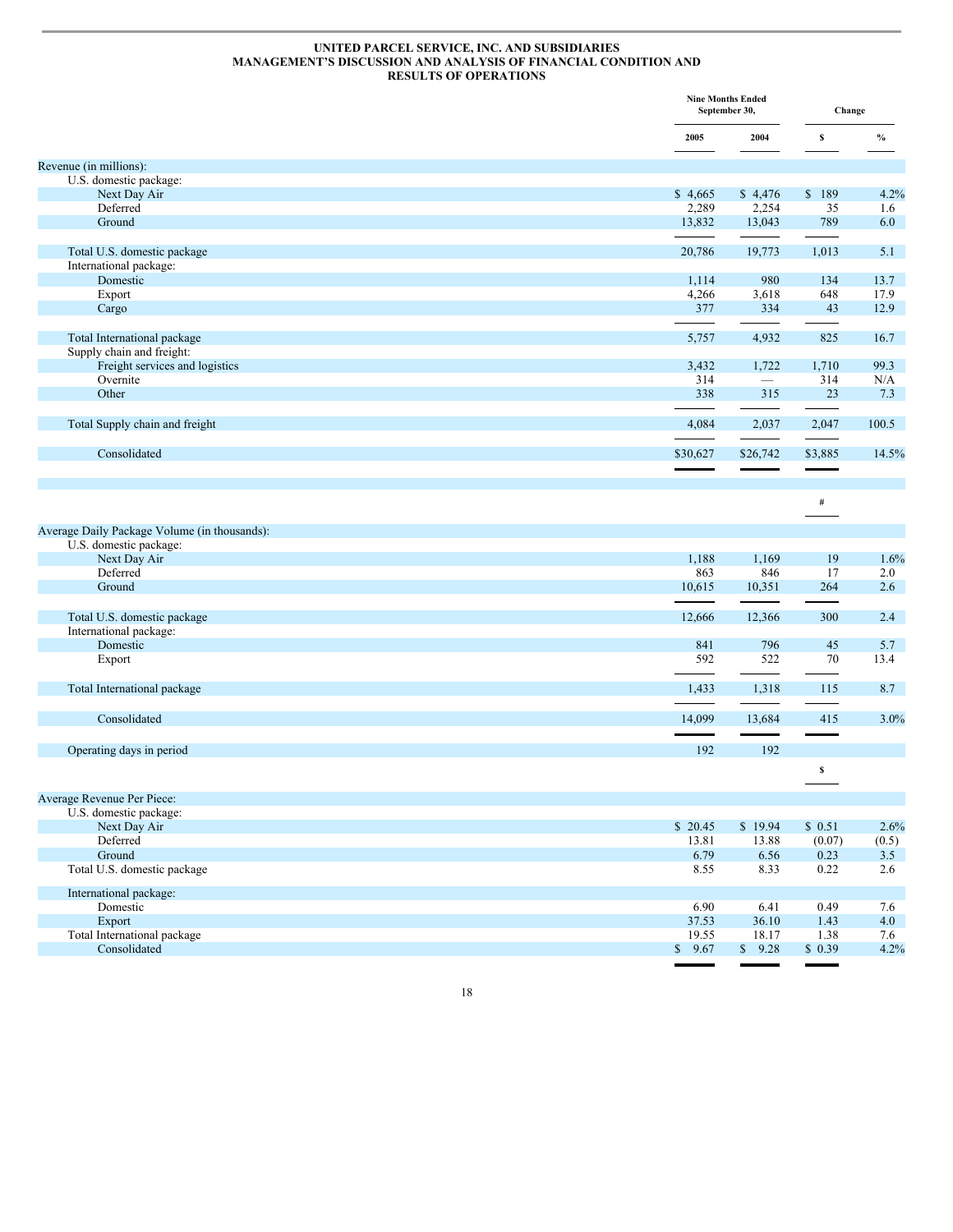#### *Operating Profit*

The following table sets forth information showing the change in operating profit, both in dollars (in millions) and in percentage terms:

|                                      | <b>Three Months</b><br>Ended<br>September 30, | Change |               |
|--------------------------------------|-----------------------------------------------|--------|---------------|
| <b>Operating Segment</b>             | 2005<br>2004                                  | \$     | $\frac{0}{0}$ |
| U.S. domestic package                | \$941<br>\$1,110                              | \$169  | 18.0%         |
| International package                | 266<br>318                                    | 52     | 19.5          |
| Supply chain and freight             | 70<br>51                                      | 19     | 37.3          |
|                                      |                                               |        |               |
| <b>Consolidated Operating Profit</b> | \$1,258<br>\$1,498                            | \$240  | 19.1%         |
|                                      | <b>Nine Months</b><br>Ended<br>September 30,  | Change |               |
| <b>Operating Segment</b>             | 2004<br>2005                                  | \$     | $\%$          |
| U.S. domestic package                | \$3,256<br>\$2,841                            | \$415  | 14.6%         |
| International package                | 824<br>1,063                                  | 239    | 29.0          |
| Supply chain and freight             | 113<br>120                                    | (7)    | (5.8)         |
|                                      |                                               |        |               |
| <b>Consolidated Operating Profit</b> |                                               |        |               |

#### *U.S. Domestic Package Operations*

U.S. domestic package revenue increased \$452 million, or 6.9%, for the quarter (\$1.013 billion, or 5.1%, year-to-date), primarily due to a 4.0% increase in average daily package volume and a 2.8% increase in revenue per piece. Ground volume grew 3.6%, and was positively impacted by a solid U.S. economy and our focus on middle market sales initiatives. Next Day Air volume grew 6.1% and deferred volume increased 5.8%, with package volume expanding at a faster pace than letter volume for both products.

Ground revenue per piece increased 3.5% for the quarter and year-to-date, primarily due to the impact of a rate increase that took effect in 2005, as well as the implementation of a fuel surcharge on ground products. Next Day Air revenue per piece increased 1.4% for the quarter, primarily due to the rate increase and an increased fuel surcharge rate in 2005 compared to 2004. Next Day Air revenue per piece was adversely affected by relatively higher growth in our Saver product. Both Next Day Air and deferred revenue per piece were adversely affected by lighter average package weights.

On January 3, 2005, a rate increase took effect which was in line with previous years' rate increases. We increased rates 2.9% on UPS Next Day Air, UPS 2nd Day Air, UPS 3 Day Select, and UPS Ground. Other pricing changes included an increase of \$0.25 for delivery area surcharge on both residential and commercial services to certain ZIP codes. The residential surcharge increased \$0.10 for UPS Ground services and \$0.35 for UPS Next Day Air, UPS 2nd Day Air and UPS 3 Day Select.

In January 2005, we modified the fuel surcharge on domestic air services by setting a maximum cap of 9.50% (12.50% effective October 2005). This fuel surcharge continues to be based on the U.S. Energy Department's Gulf Coast spot price for a gallon of kerosene-type jet fuel. Based on published rates, the average fuel surcharge on domestic air products was 9.50% in the third quarter of 2005 (9.50% year-to-date), as compared with 7.66% (6.29% year-to-date) in 2004. Additionally, an initial fuel surcharge of 2.00% was applied to UPS Ground services, which fluctuates based on the U.S. Energy Department's On-Highway Diesel Fuel Price. Based on published rates, the average fuel surcharge on domestic ground products was 2.75% in the third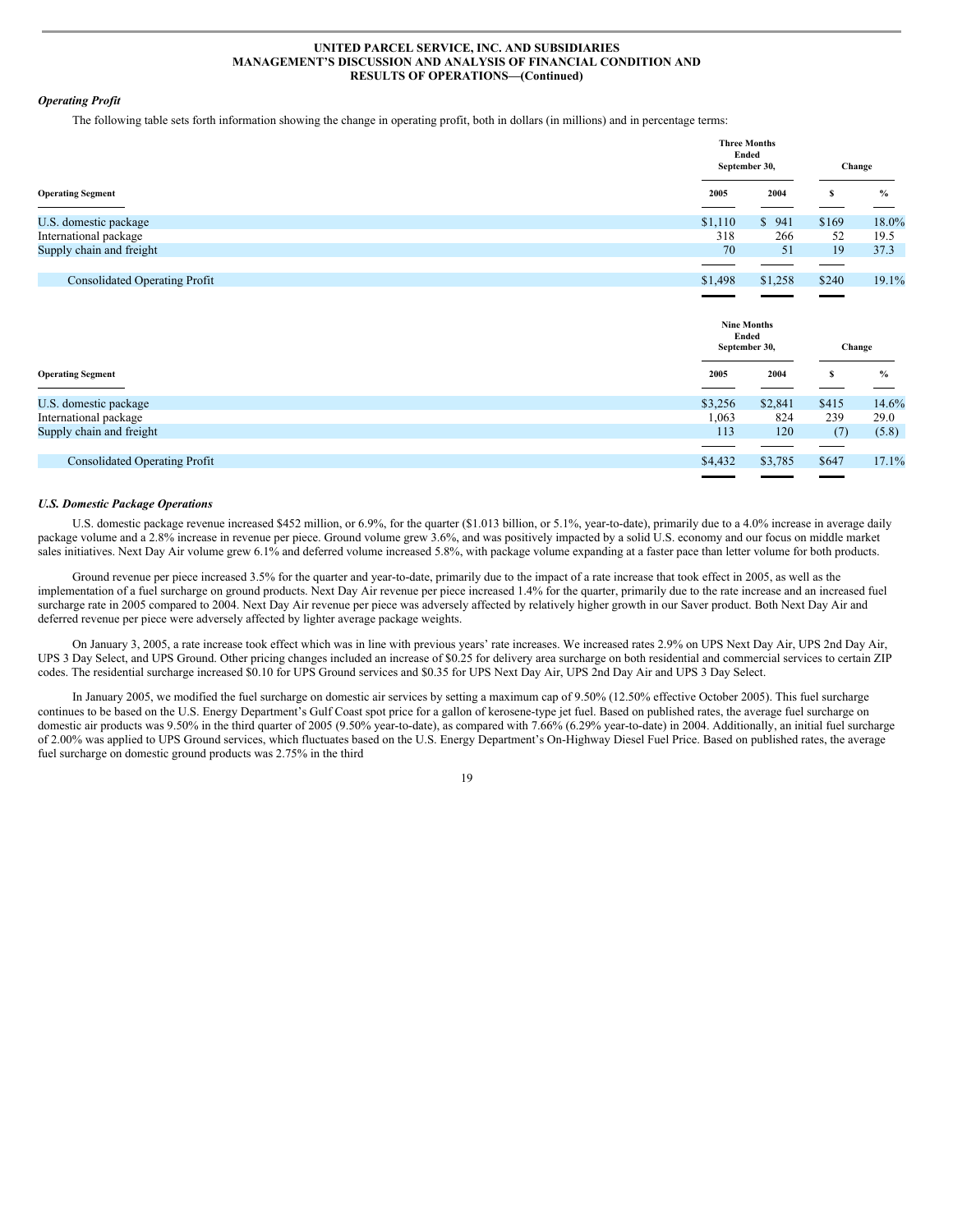quarter of 2005 (2.36% year-to-date). Total domestic fuel surcharge revenue increased by \$150 million in the third quarter (\$475 million year-to-date), due to higher jet and diesel fuel prices and the modifications to our fuel surcharges noted above.

U.S. domestic package operating profit increased \$169 million, or 18.0%, for the quarter (\$415 million, or 14.6%, year-to-date). Operating profit increased by \$74 million (\$218 million year-to-date) due to a change in our Management Incentive Awards program (discussed below in "Operating Expenses and Operating Margin"). The remaining increase in operating profit resulted from the revenue growth described previously, as well as controlled growth of operating expenses.

#### *International Package Operations*

International package revenue improved \$243 million, or 14.5%, for the quarter (\$825 million, or 16.7%, year-to-date) primarily due to the 12.5% volume growth for our export products and revenue per piece improvements. The improvements in revenue per piece were impacted by rate changes, currency fluctuations, and the fuel surcharge applied to international shipments. Revenue increased \$21 million during the quarter (\$153 million year-to-date) due to currency fluctuations, net of hedging activity.

In January 2005, we increased rates 2.9% for international shipments originating in the United States (Worldwide Express, Worldwide Express Plus, UPS Worldwide Expedited and UPS International Standard service). Rate changes for international shipments originating outside the United States vary by geographical market and occur throughout the year.

In January 2005, we modified the fuel surcharge on U.S. export products by setting a maximum cap of 9.50% (12.50% effective October 2005). The fuel surcharge for products originating outside the United States continues to be indexed to fuel prices in our different international regions, depending upon where the shipment takes place. Total international fuel surcharge revenue increased by \$59 million in the third quarter (\$181 million year-to-date) due to higher jet fuel prices and increased international air volume.

Export volume increased throughout the world, led by a 26% increase in Asia, which was driven by a 34% increase from China. Asian export volume continues to benefit from our expanding international delivery network, including the additional flights from Shanghai, China that were added in the fourth quarter of 2004, and express air service between the U.S. and Guangzhou, China that began in the second quarter of 2005. European export volume increased 14%, while export volume in the Americas increased 9.2%. International domestic volume increased 10.3% for the quarter, due to volume growth in Canada and Europe, which also benefited from the acquisition of Messenger Service Stolica S.A. in Poland during the second quarter of 2005.

Export revenue per piece increased 1.9% for the quarter (0.6% currency-adjusted), due to the rate increases discussed previously and the impact of the fuel surcharge, but was adversely affected by relatively higher growth in lower revenue per piece transborder product. In total, international average daily package volume increased 11.2% and average revenue per piece increased 3.2% (1.8% currency-adjusted).

The improvement in operating profit for our international package operations was \$52 million for the quarter, or 19.5% (\$239 million, or 29.0%, year-to-date). This increase in operating profit was positively impacted by the strong volume growth described previously. The increase in operating profit was also favorably affected by \$10 million (\$69 million year-to-date) due to currency fluctuations (net of hedging activity), and by \$11 million (\$30 million year-to-date) due to a change in our Management Incentive Awards program (discussed below in "Operating Expenses and Operating Margin").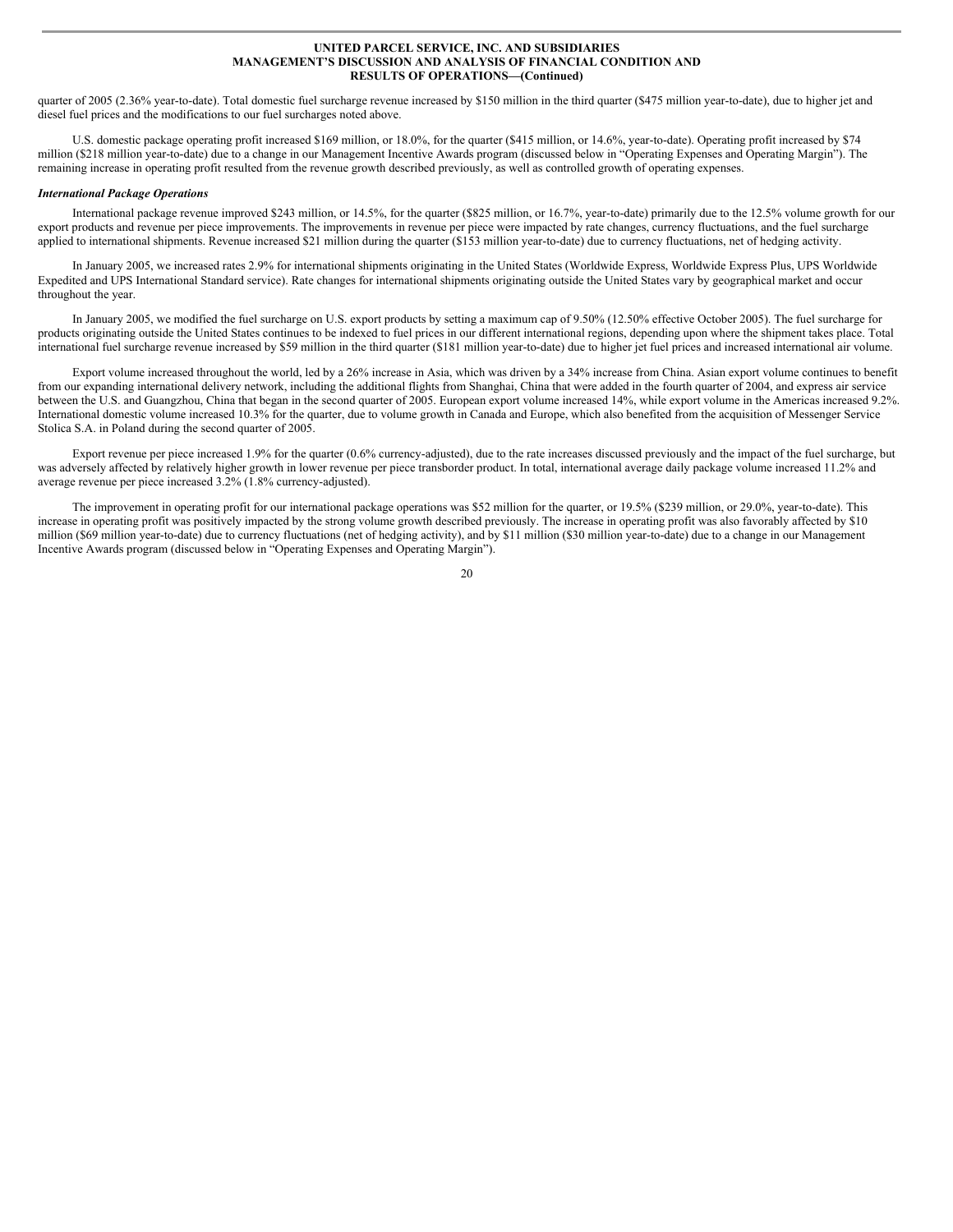#### *Supply Chain and Freight Operations*

Supply chain and freight revenue increased \$903 million, or 129.7%, for the quarter (\$2.047 billion, or 100.5%, year-to-date). Freight services and logistics revenue increased by \$583 million during the quarter (\$1.710 billion year-to-date) largely due to the acquisition of Menlo Worldwide Forwarding. The growth in our existing freight services and logistics businesses (excluding Menlo) was driven by strong growth in our ocean and ground freight forwarding operations. Revenue increased by \$6 million during the quarter (\$30 million year-to-date) due to favorable currency fluctuations. Overall growth continues to benefit from the expansion of our supply chain distribution and logistics network throughout the world, as well as the increase in global trade and the increased outsourcing of manufacturing and distribution.

During the third quarter of 2005, we completed our acquisition of Overnite Corp., which offers a variety of less-than-truckload (LTL) and truckload services to customers in North America. Overnite's results have been included in the Supply chain and freight reporting segment since the August 5, 2005 acquisition date. Overnite generally reported improvements in its operating performance measures in the post-acquisition period versus the same period a year ago when it was not a part of UPS, including improvements in average daily LTL shipments and average LTL revenue per LTL hundredweight.

The other businesses within Supply chain and freight, which include our retail franchising business, our mail and consulting services, and our financial business, increased revenue by 5.7% during the quarter (7.3% year-to-date). This revenue growth was primarily due to increased revenue at our financial services unit.

Operating profit for the Supply chain and freight segment increased by \$19 million, or 37.3%, for the quarter, largely due to the operating profits generated by the Overnite acquisition. On a year-to-date basis, operating profit declined by \$7 million, or 5.8%, and was negatively affected by operating losses incurred in the acquired Menlo operations, as well as costs incurred in integrating the Menlo business into our existing freight services business. Currency fluctuations did not affect operating profit during the quarter, but have positively affected operating profit by \$4 million on a year-to-date basis. Operating profit was favorably impacted by \$3 million (\$10 million year-to-date) due to a change in our Management Incentive Awards program (discussed below in "Operating Expenses and Operating Margin").

#### *Operating Expenses and Operating Margin*

Consolidated operating expenses increased by \$1.358 billion, or 17.7%, for the quarter (\$3.238 billion, or 14.1%, year-to-date), and were significantly impacted by the acquisitions of Menlo and Overnite. Operating expenses also increased \$17 million for the quarter (\$110 million year-to-date) due to currency fluctuations in our International Package and Supply Chain and Freight segments.

Compensation and benefits increased by \$487 million, or 9.5%, for the quarter (\$1.076 billion, or 7.0%, year-to-date), largely due to the acquisitions of Menlo and Overnite, as well as increased health and welfare benefit costs and higher pension expense for our union benefit plans. Stock-based and other management incentive compensation expense decreased \$76 million, or 34.2%, in the third quarter (\$229 million, or 34.4%, year-to-date), due to a change in our Management Incentive Awards program (discussed further below), which was partially offset by the impact of adopting the measurement provisions of FAS 123 beginning with 2003 stock-based compensation awards.

During the first quarter of 2005, we modified our Management Incentive Awards program under our Incentive Compensation Plan to provide that half of the annual management incentive award be made in restricted stock units ("RSUs"). The RSUs we anticipate granting in November 2005 under this program are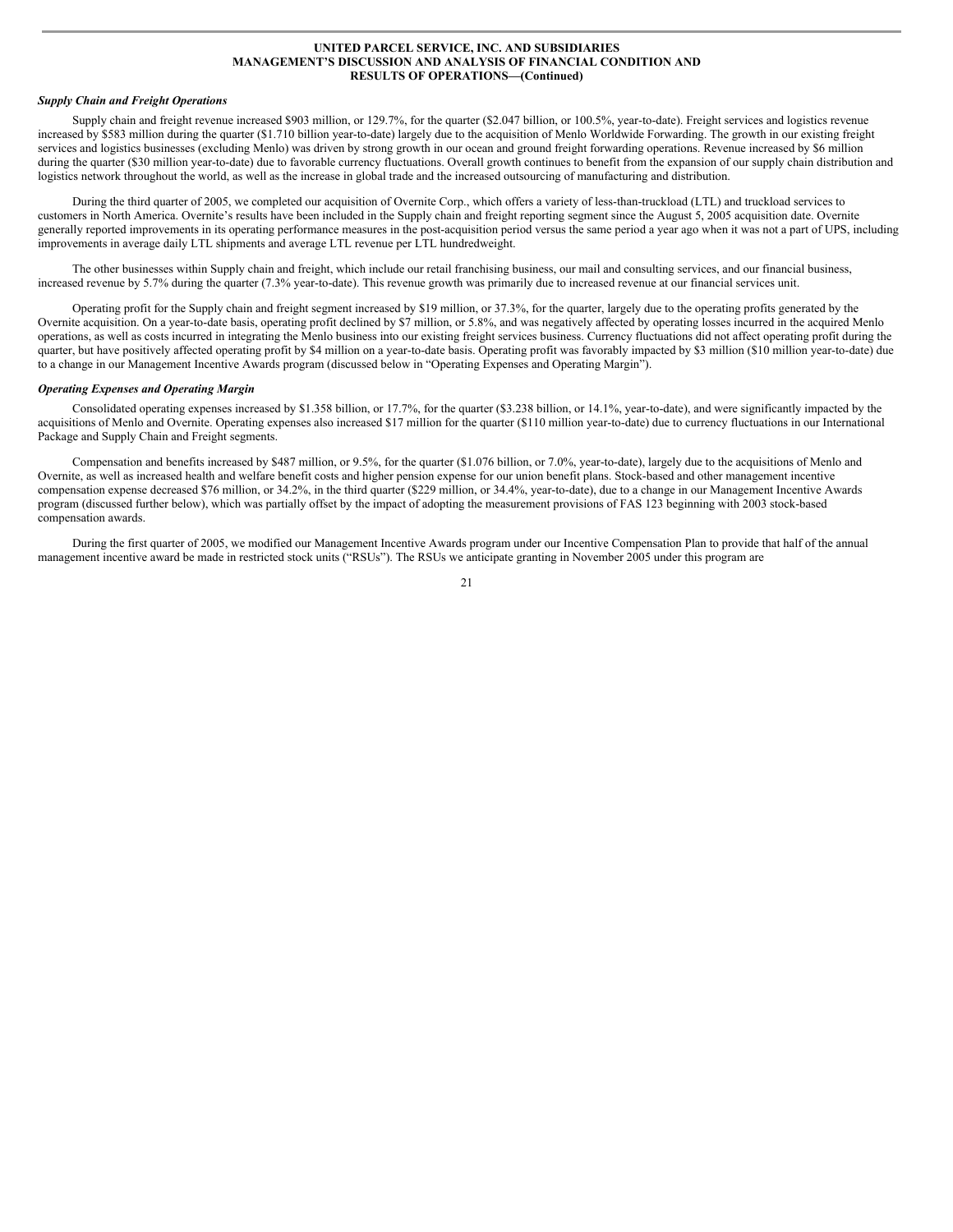expected to have a five-year vesting period. Previous awards under the Management Incentive Awards program were made in common stock that was fully vested in the year of grant. This change has the effect of lowering 2005 expense. As a result, third quarter 2005 expense for our Management Incentive Awards program (reported in operating expenses under "compensation and benefits") decreased \$88 million (\$56 million after-tax, or \$.05 per diluted share) from third quarter 2004. On a year-to-date basis, expense for the Management Incentive Awards program decreased \$258 million (\$165 million after-tax, or \$.15 per diluted share) in 2005 compared with 2004. The other half of the award anticipated to be granted in November 2005 will be in the form of cash or unrestricted shares of Class A common stock and will be fully vested at the time of grant.

Other operating expenses increased by \$871 million, or 34.1%, for the quarter (\$2.162 billion, or 28.6%, year-to-date), largely due to the Menlo and Overnite acquisitions, as well as increases in fuel expense and purchased transportation. The 57.7% increase in fuel expense for the quarter was impacted by higher prices for jet-A, diesel, and unleaded gasoline as well as higher usage, but was partially mitigated with hedging gains. The 108.6% increase in purchased transportation was primarily due to the Menlo acquisition, but was also influenced by volume growth in our International Package business and higher fuel prices. The 11.2% increase in repairs and maintenance was largely due to higher expense on vehicle parts (partially affected by the Overnite acquisition) and aircraft engine maintenance. The 7.6% increase in depreciation and amortization for the quarter was impacted by higher amortization expense on capitalized software. The 20.8% increase in other occupancy expense was largely due to higher facilities rent expense in our Supply chain and freight segment, which was impacted by the Menlo acquisition. The increase in other expenses was primarily due to the Overnite acquisition.

Our operating margin, defined as operating profit as a percentage of revenue, has increased in 2005 compared with 2004. The operating margins for our three business segments, and our consolidated operating margin, were as follows:

|                          | <b>Three Months</b><br>Ended<br>September 30, |         | <b>Nine Months</b><br>Ended<br>September 30, |          |
|--------------------------|-----------------------------------------------|---------|----------------------------------------------|----------|
| <b>Operating Segment</b> | 2005                                          | 2004    | 2005                                         | 2004     |
|                          |                                               |         |                                              |          |
| U.S. domestic package    | 15.8%                                         | 14.3%   | 15.7%                                        | 14.4%    |
| International package    | 16.6%                                         | 15.9%   | 18.5%                                        | $16.7\%$ |
| Supply chain and freight | 4.4%                                          | $7.3\%$ | $2.8\%$                                      | 5.9%     |
| Consolidated             | 14.2%                                         | 14.1%   | 14.5%                                        | 14.2%    |

#### *Investment Income/Interest Expense*

The increase in investment income of \$2 million during the quarter was primarily due to higher average yields earned due to increasing short-term interest rates in the United States, but partially offset by a lower average balance of interest-earning investments. On a year-to-date basis, the increase in interest income of \$39 million was impacted by both higher average yields earned as well as a higher average balance of interest-earning investments.

The \$1 million decrease in interest expense during the quarter was affected by increased capitalized interest. The \$8 million increase in interest expense year-to-date was primarily due to higher floating interest rates on variable rate debt and interest rate swaps.

#### *Net Income and Earnings Per Share*

Net income for the third quarter of 2005 was \$953 million, a 7.1% increase from the \$890 million achieved in the third quarter of 2004, resulting in a 10.3% increase in diluted earnings per share to \$.86 in 2005 from \$.78

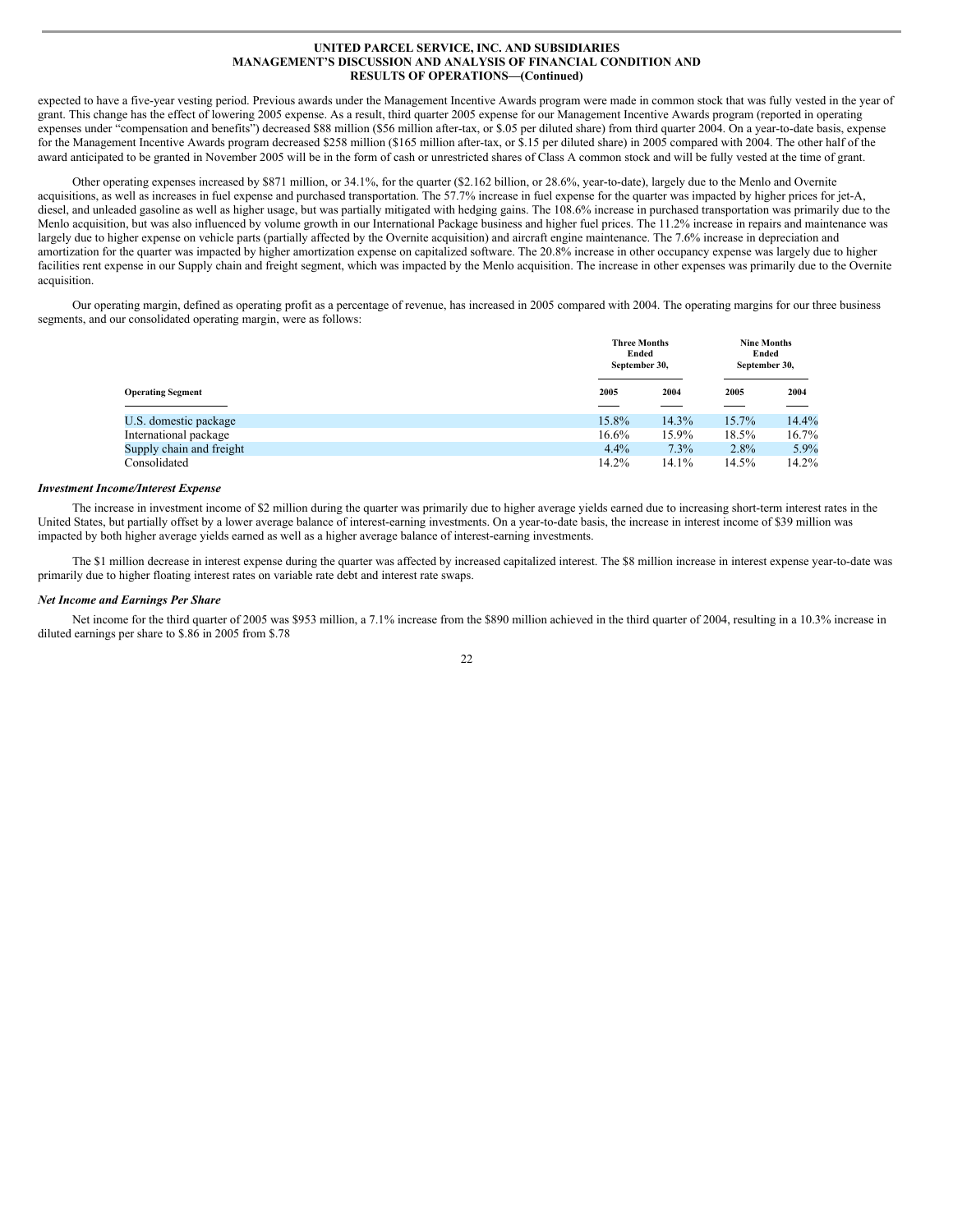in 2004. In the third quarter of 2004, we recorded a \$99 million (\$0.08 per diluted share) reduction of income tax expense due to the resolution of various tax matters. On a year-to-date basis, net income increased to \$2.821 billion (\$2.52 per diluted share) in 2005 from \$2.467 billion (\$2.17 per diluted share) in 2004. The increase in net income for both the third quarter and year-to-date periods was largely due to higher operating profit for both our U.S. Domestic and International Package segments. Net income was also favorably impacted by a reduction of our effective tax rate to 36.0% in 2005 from 36.5% in 2004.

### *Liquidity and Capital Resources*

#### *Net Cash From Operating Activities*

Net cash provided by operating activities increased to \$4.551 billion in the first nine months of 2005 from \$4.394 billion during 2004, largely due to higher net income and the receipt of a \$374 million tax refund associated with the 1985-1990 IRS settlement reached previously (as discussed in our Annual Report on Form 10-K for the year ended December 31, 2004). In the first nine months of 2004, we received a refund of \$185 million from the IRS pertaining to the 1983 and 1984 tax years.

As discussed in Note 6, we contributed \$840 million to our pension plans and \$116 million to our postretirement medical benefit plans in the first nine months of 2005. We expect to contribute \$2 and \$18 million over the remainder of the year to the pension and postretirement medical benefit plans, respectively.

On January 3, 2005, a rate increase took effect which was in line with previous years' rate increases. We increased rates 2.9% on UPS Next Day Air, UPS 2nd Day Air, UPS 3 Day Select, and UPS Ground. We also increased rates 2.9% for international shipments originating in the United States (Worldwide Express, Worldwide Express Plus, UPS Worldwide Expedited and UPS International Standard service). Other pricing changes include an increase of \$0.25 for delivery area surcharge on both residential and commercial services to certain ZIP codes. The residential surcharge increased \$0.10 for UPS Ground services and \$0.35 for UPS Next Day Air, UPS 2nd Day Air and UPS 3 Day Select. Additionally, in January 2005 we modified the fuel surcharge on domestic and international air services by setting a maximum cap of 9.50%. A fuel surcharge of 2% was applied to UPS Ground services which fluctuates after January 2005 based on the U.S. Energy Department's On-Highway Diesel Fuel Price. In September 2005, we announced plans to raise the cap on the fuel surcharge applied to domestic and international air services to 12.50% beginning in October 2005. Rate changes for shipments originating outside the U.S. were made throughout the past year and varied by geographic market.

#### *Net Cash Used In Investing Activities*

Net cash used in investing activities decreased to \$898 million in the first nine months of 2005 from \$2.357 billion during 2004, primarily due to the sale of marketable securities and short-term investments to fund business acquisitions and the aforementioned benefit plan contributions. In 2005, we spent \$1.463 billion on business acquisitions, primarily Overnite Corp., Lynx Express Ltd. in the United Kingdom, Messenger Service Stolica S.A. in Poland, and the express operations of Sinotrans Air Transportation Development Co. Ltd. in China, compared with \$78 million spent in 2004, primarily related to the acquisition of the 49% minority interest in Yamato Express Co. in Japan (See Note 7). We expect to make additional payments related to business acquisitions of approximately \$10 million during the remainder of 2005, primarily related to the Sinotrans transaction. We generated cash of \$77 and \$242 million in 2005 and 2004, respectively, due to the sales and customer paydowns of finance receivables, primarily in our leasing, asset-based lending, and receivable factoring businesses.

We had capital expenditures of \$1.610 billion in the first nine months of 2005, an increase over the \$1.513 billion in 2004. We fund our capital expenditures with our cash from operations. We have commitments for the purchase of aircraft, vehicles, technology equipment and other fixed assets to provide for the replacement of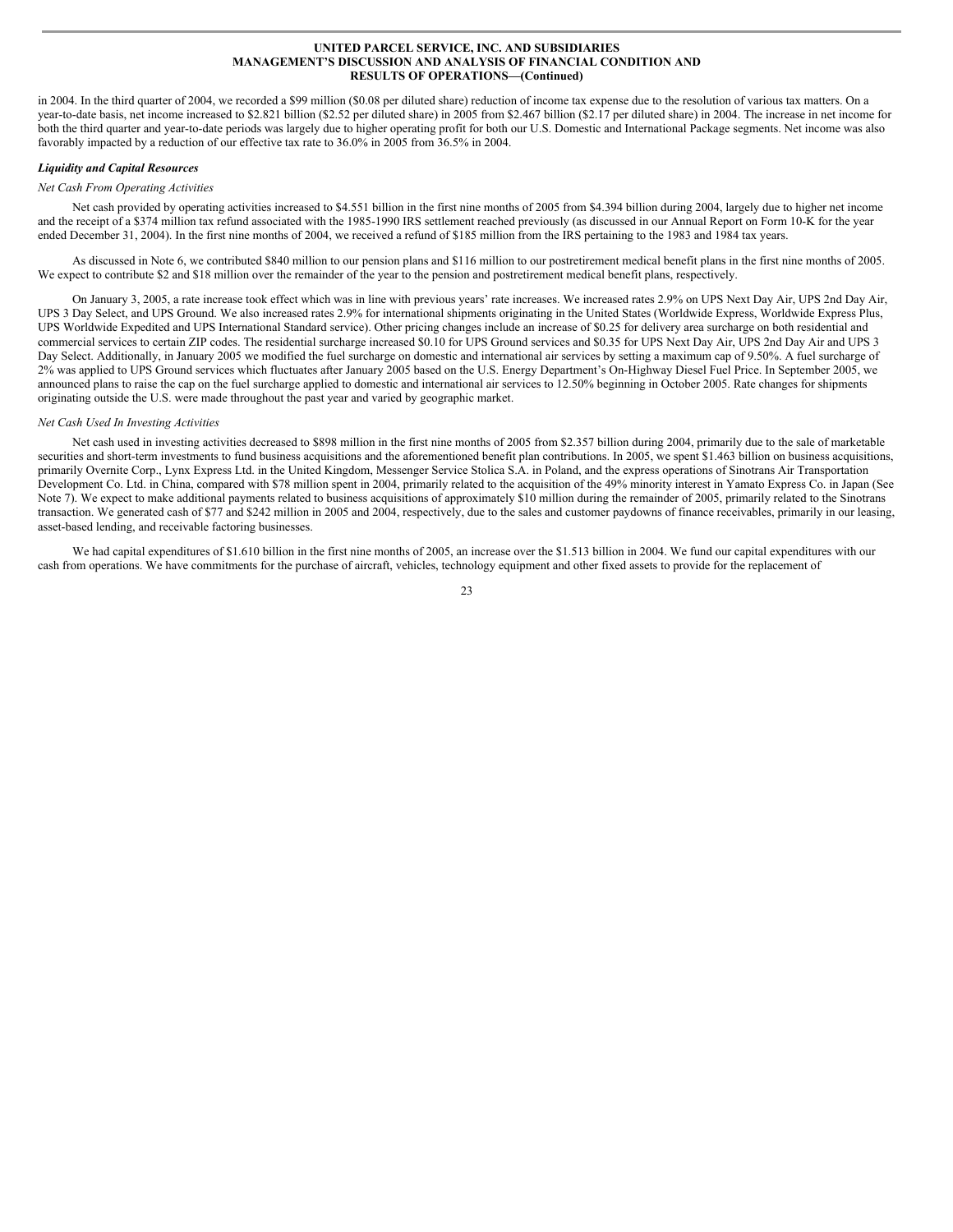existing capacity and anticipated future growth. During 2005, we have placed orders for eleven Boeing MD-11 aircraft and eight Boeing 747-400 aircraft. We have also entered into other commitments associated with construction projects and vehicle purchases. As of September 30, 2005, the aggregate amounts expected to be spent for purchase commitments were as follows (in millions): 2006—\$942; 2007—\$805; 2008—\$1,016; 2009—\$805; 2010—\$705; after 2010—\$1,045.

#### *Net Cash Used In Financing Activities*

Net cash used in financing activities increased to \$2.671 billion in the first nine months of 2005 from \$2.345 billion during 2004, primarily due to increased share repurchases and dividend payments. In August 2005, the Board of Directors authorized an additional \$2.0 billion for future share repurchases, in addition to the amount remaining under our October 2004 share repurchase authorization. We repurchased a total of 26.8 million shares of Class A and Class B common stock for \$1.954 billion in the first nine months of 2005, and 15.5 million shares for \$1.092 billion in the first nine months of 2004. As of September 30, 2005, we had \$1.864 billion of our share repurchase authorization remaining.

We increased our quarterly cash dividend payment to \$0.33 per share in 2005 from \$0.28 per share in 2004, resulting in an increase in total cash dividends paid to \$1.392 billion from \$1.209 billion. The declaration of dividends is subject to the discretion of the Board of Directors and will depend on various factors, including our net income, financial condition, cash requirements, future prospects, and other relevant factors. We expect to continue the practice of paying regular cash dividends.

During the first nine months of 2005, we issued \$815 million in debt, primarily consisting of commercial paper, due to the timing of cash payments for acquisitions and benefit plan fundings. Repayments of debt consisted primarily of scheduled principal payments on our capitalized lease obligations and principal payments on debt related to our investment in certain equity-method real estate partnerships. We consider the overall fixed and floating interest rate mix of our portfolio and the related overall cost of borrowing when planning for future issuances and non-scheduled repayments of debt.

#### *Sources of Credit*

We maintain two commercial paper programs under which we are authorized to borrow up to \$7.0 billion in the United States. We had \$1.505 billion outstanding under these programs as of September 30, 2005, with an average interest rate of 3.63%. The entire balance outstanding has been classified as a current liability in our balance sheet.

We maintain a European commercial paper program under which we are authorized to borrow up to €1.0 billion in a variety of currencies. We had the U.S. Dollar equivalent of \$220 million outstanding under this program at September 30, 2005, with an average interest rate of 3.59%. These borrowings were primarily denominated in U.S. Dollars.

We maintain two credit agreements with a consortium of banks. These agreements provide revolving credit facilities of \$1.0 billion each, with one expiring on April 20, 2006 and the other on April 21, 2010. Interest on any amounts we borrow under these facilities would be charged at 90-day LIBOR plus 15 basis points. There were no borrowings under either of these agreements as of September 30, 2005.

In August 2003, we filed a \$2.0 billion shelf registration statement under which we may issue debt securities in the United States. There was approximately \$126 million issued under this shelf registration statement at September 30, 2005, all of which consists of issuances under our UPS Notes program.

The nature and amounts of our principal repayment obligations under our debt, and capital and operating lease agreements as of September 30, 2005 have not materially changed from those disclosed in our Annual Report on Form 10-K for the year ended December 31, 2004, with the exception of the principal repayments due on our debt obligations increasing by approximately \$710 million attributable to new issuances of commercial paper during the first nine months of 2005.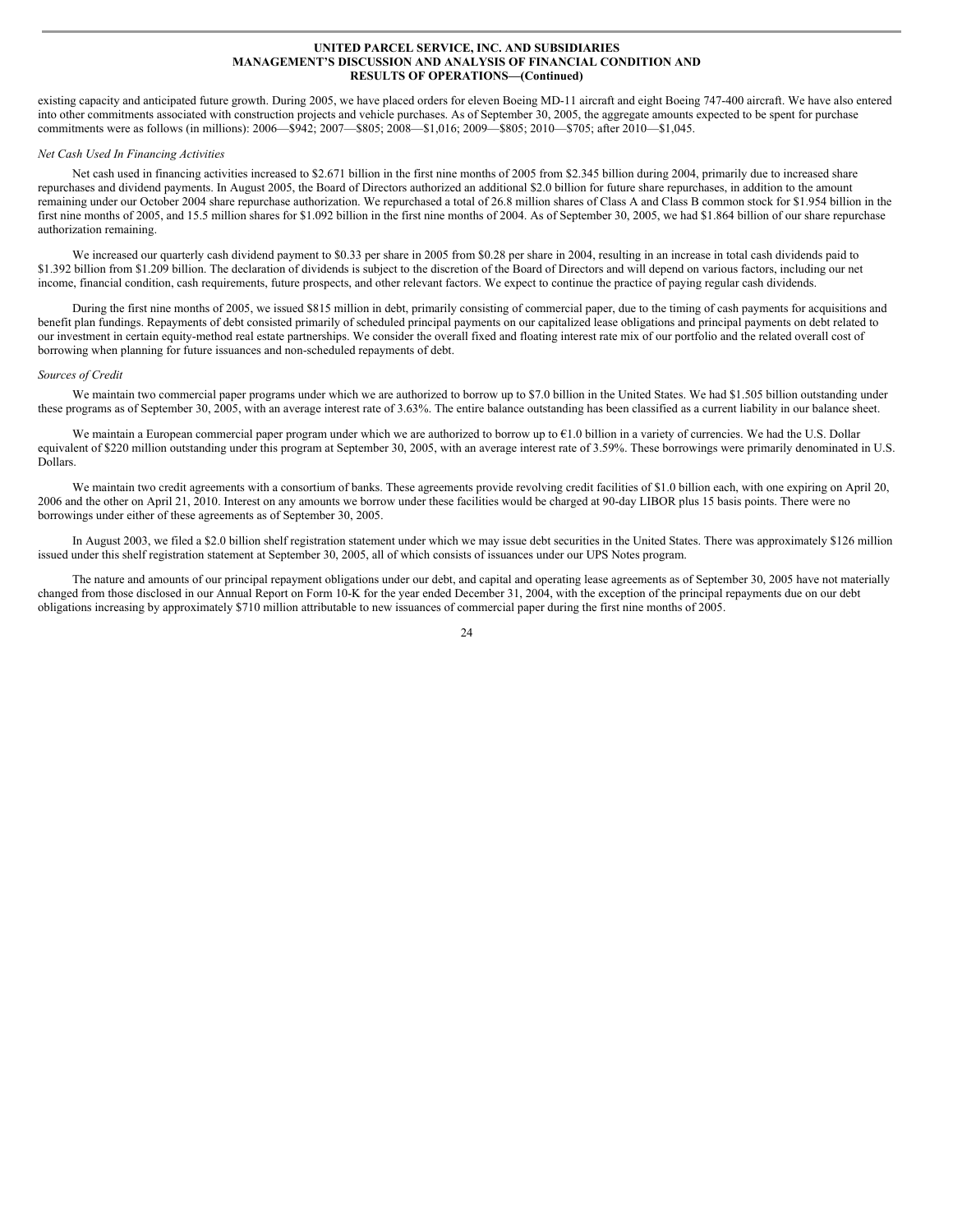Our existing debt instruments and credit facilities do not have cross-default or ratings triggers, however these debt instruments and credit facilities do subject us to certain financial covenants. These covenants generally require us to maintain a \$3.0 billion minimum net worth and limit the amount of secured indebtedness available to the company. These covenants are not considered material to the overall financial condition of the company, and all covenant tests were satisfied as of September 30, 2005.

#### *Commitments & Contingencies*

We were named as a defendant in twenty-six now-dismissed lawsuits that sought to hold us liable for the collection of premiums for reinsured excess value ("EV") insurance in connection with package shipments since 1984. These actions were all filed after an August 9, 1999 U.S. Tax Court decision that the U.S. Court of Appeals for the Eleventh Circuit later reversed. These twenty-six cases were consolidated for pre-trial purposes in a multi-district litigation proceeding ("MDL Proceeding") in federal court in New York. In addition to the cases in which UPS was named as a defendant, there also was an action, Smith v. Mail Boxes Etc., against Mail Boxes Etc. and its franchisees relating to UPS EV insurance and related services purchased through Mail Boxes Etc. centers. That case also was consolidated into the MDL Proceeding.

In late 2003, the parties reached a global settlement resolving all claims and all cases in the MDL Proceeding. In reaching the settlement, we and the other defendants expressly denied any and all liability. On July 30, 2004, the court issued an order granting final approval to the substantive terms of the settlement. No appeals were filed and the settlement became effective on September 8, 2004.

Pursuant to the settlement, UPS provided qualifying settlement class members with vouchers toward the purchase of specified UPS services and agreed to pay the plaintiffs' attorneys' fees and costs. Other defendants contributed to the costs of the litigation and settlement. The vouchers expired in July 2005 and the value of services for which vouchers were redeemed totaled \$5 million. On November 2, 2005, the court issued an order awarding plaintiffs' counsel fees and costs in the total amount of \$3 million. The settlement did not have a material effect on our financial condition, results of operations, or liquidity.

We are a defendant in a number of lawsuits filed in state and federal courts containing various class-action allegations under state wage-and-hour laws. In one of these cases, Marlo v. UPS, which has been certified as a class action in a California federal court, plaintiffs allege that they improperly were denied overtime, and seek penalties for missed meal and rest periods, and interest and attorneys' fees. Plaintiffs purport to represent a class of 1,200 full-time supervisors.

We have denied any liability with respect to these claims and intend to vigorously defend ourselves in these cases. At this time, we have not determined the amount of any liability that may result from these matters or whether such liability, if any, would have a material adverse effect on our financial condition, results of operations, or liquidity.

In addition, we are a defendant in various other lawsuits that arose in the normal course of business. We believe that the eventual resolution of these cases will not have a material adverse effect on our financial condition, results of operations, or liquidity.

We participate in a number of trustee-managed multi-employer pension and health and welfare plans for employees covered under collective bargaining agreements. Several factors could result in potential funding deficiencies which could cause us to make significantly higher future contributions to these plans, including unfavorable investment performance, changes in demographics, and increased benefits to participants. At this time, we are unable to determine the amount of additional future contributions, if any, or whether any material adverse effect on our financial condition, results of operations, or liquidity would result from our participation in these plans.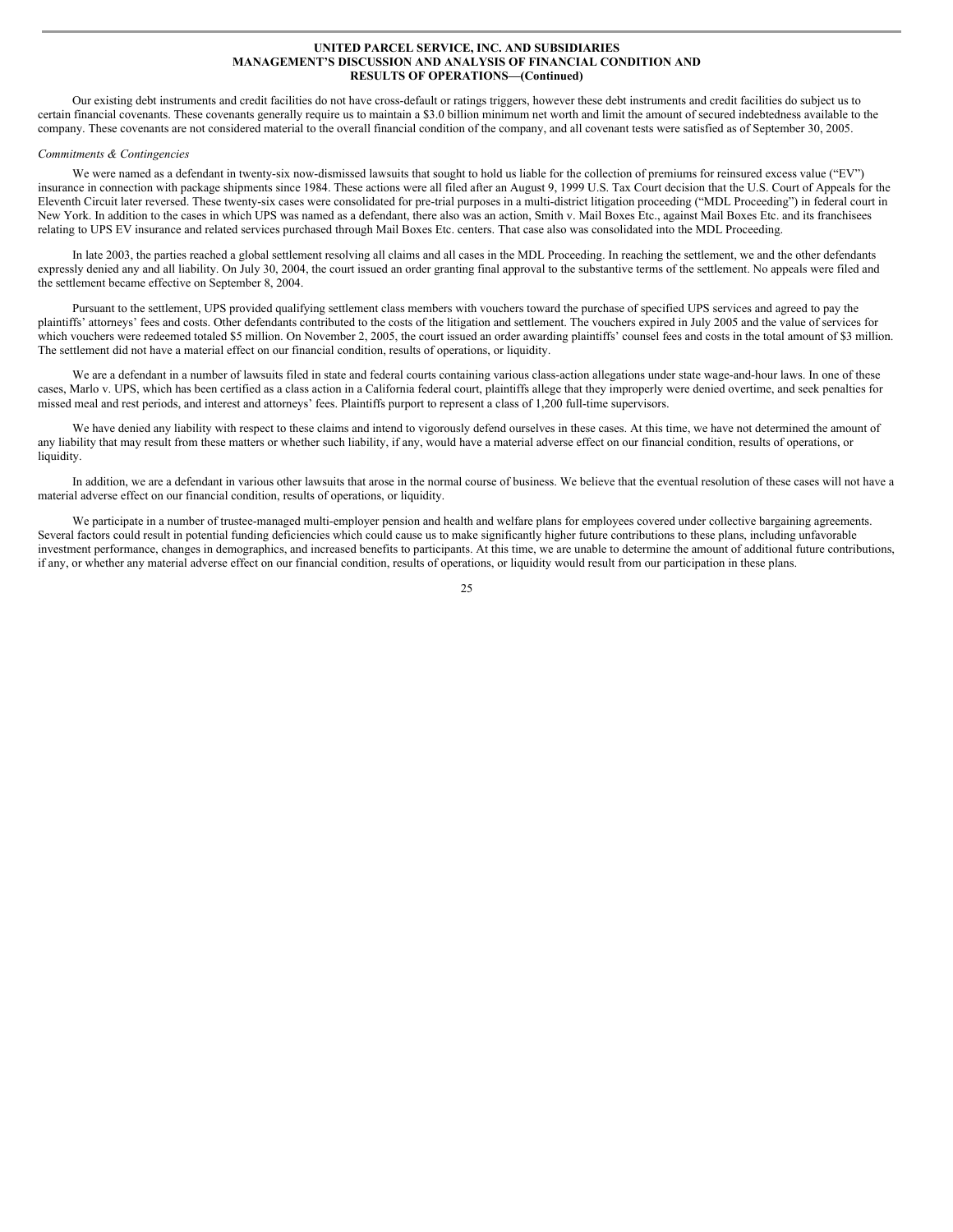As of December 31, 2004, we had approximately 229,000 employees employed under a national master agreement and various supplemental agreements with local unions affiliated with the International Brotherhood of Teamsters ("Teamsters"). These agreements run through July 31, 2008. The majority of our pilots are employed under a collective bargaining agreement with the Independent Pilots Association, which became amendable January 1, 2004. Negotiations are ongoing with the assistance of the National Mediation Board. Our airline mechanics are covered by a collective bargaining agreement with Teamsters Local 2727, which becomes amendable on November 1, 2006. In addition, the majority of our ground mechanics who are not employed under agreements with the Teamsters are employed under collective bargaining agreements with the International Association of Machinists and Aerospace Workers. These agreements run through July 31, 2009.

#### *New Accounting Pronouncements*

In December 2004, the FASB issued SFAS No. 123 (revised 2004), "Share-Based Payment" ("FAS 123R"), which replaces FAS 123 and supercedes APB 25. FAS 123R requires all share-based payments to employees, including grants of employee stock options, to be recognized in the financial statements based on their fair values, beginning with the first annual reporting period after June 15, 2005, with early adoption encouraged. Companies are allowed to apply a modified-prospective method or modified-retrospective method during transition to this new standard. We plan to use the modified-prospective method, which requires that compensation expense be recorded for all unvested stock options and restricted stock as of the beginning of the first quarter of adoption of FAS 123R. We expect to adopt the standard effective January 1, 2006. We anticipate that there will be minimal impact upon adoption, as we will already be expensing all unvested option and restricted stock awards under FAS 123.

In December 2004, the FASB issued FASB Staff Position ("FSP") No. 109-2, "Accounting and Disclosure Guidance for the Foreign Earnings Repatriation Provision within the American Jobs Creation Act of 2004" ("FSP 109-2"). FSP 109-2 provides guidance under FAS 109 with respect to recording the potential impact of the repatriation provisions of the American Jobs Creation Act of 2004 (the "Jobs Act") on enterprises' income tax expense and deferred tax liability. The Jobs Act was enacted on October 22, 2004. FSP 109-2 states that an enterprise is allowed time beyond the financial reporting period of enactment to evaluate the effect of the Jobs Act on its plan for reinvestment or repatriation of foreign earnings for purposes of applying FAS 109. Although we have not yet completed our evaluation of the impact of the repatriation provisions of the Jobs Act, we do not expect the impact to be material. Accordingly, as provided for in FSP 109-2, we have not adjusted our income tax provision or deferred tax liabilities to reflect the repatriation provisions of the Jobs Act.

The adoption of the following recent accounting pronouncements did not have a material impact on our results of operations or financial condition:

- FASB Interpretation No. 46(R), "Consolidation of Variable Interest Entities—An Interpretation of ARB No. 51";
- FASB Statement No. 132(R) (revised 2003), "Employer's Disclosures about Pensions and Other Post-Retirement Benefits—An Amendment of FASB Statements No. 87, 88, and 106"; and
- FSP 106-2, "Accounting and Disclosure Requirements Related to the Medicare Prescription Drug, Improvement and Modernization Act of 2003".

#### *Forward-Looking Statements*

"Management's Discussion and Analysis of Financial Condition and Results of Operations" and other parts of this report contain "forward-looking" statements about matters that inherently are difficult to predict. These statements include statements regarding our intent, belief and current expectations about our strategic direction, prospects and future results. We have described some of the important factors that affect these statements as we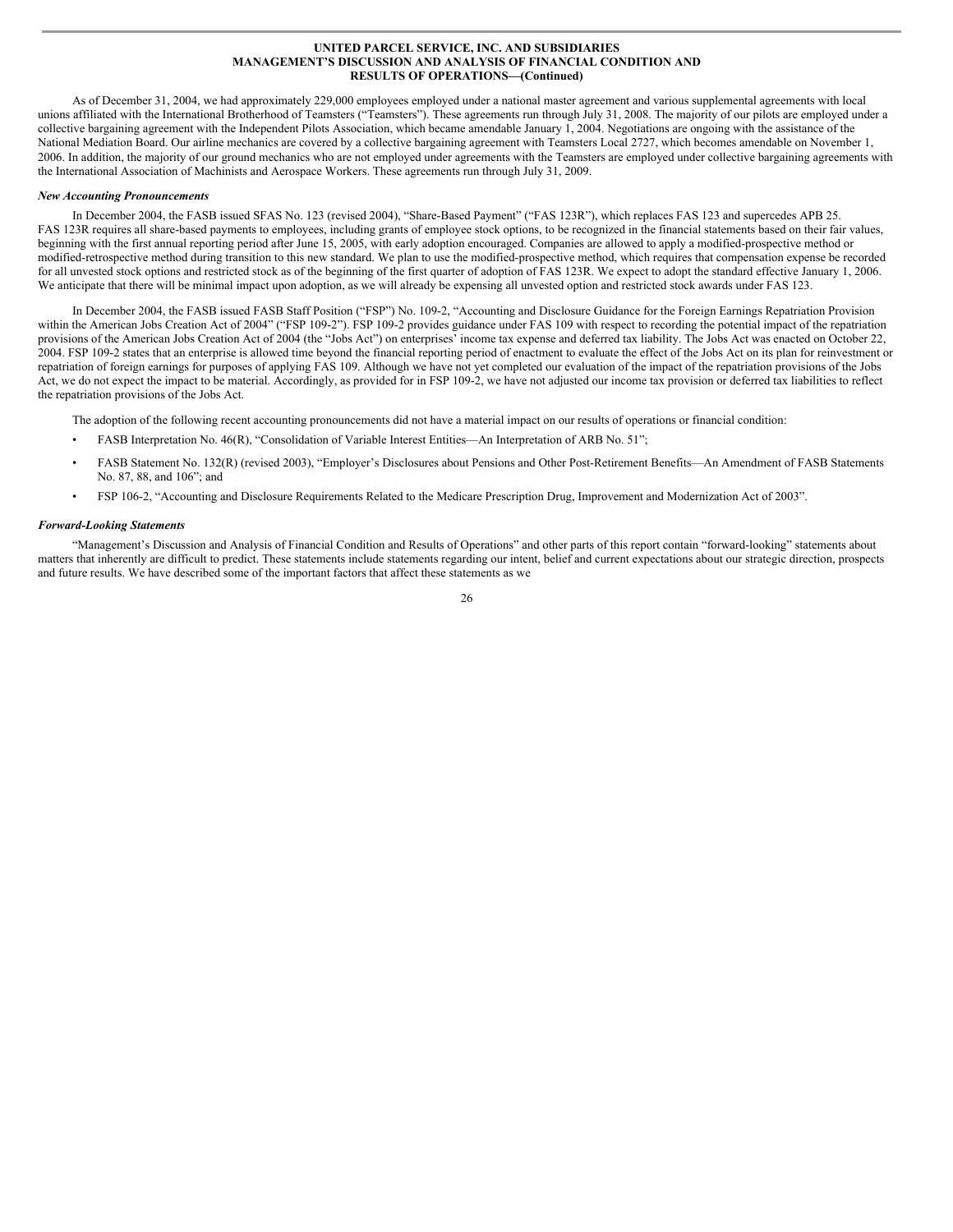discussed each subject. Forward-looking statements involve risks and uncertainties, and certain factors may cause actual results to differ materially from those contained in the forward-looking statements. Some of the factors that could cause our actual results to differ materially from the expected results are described in our Annual Report on Form 10-K for the year ended December 31, 2004.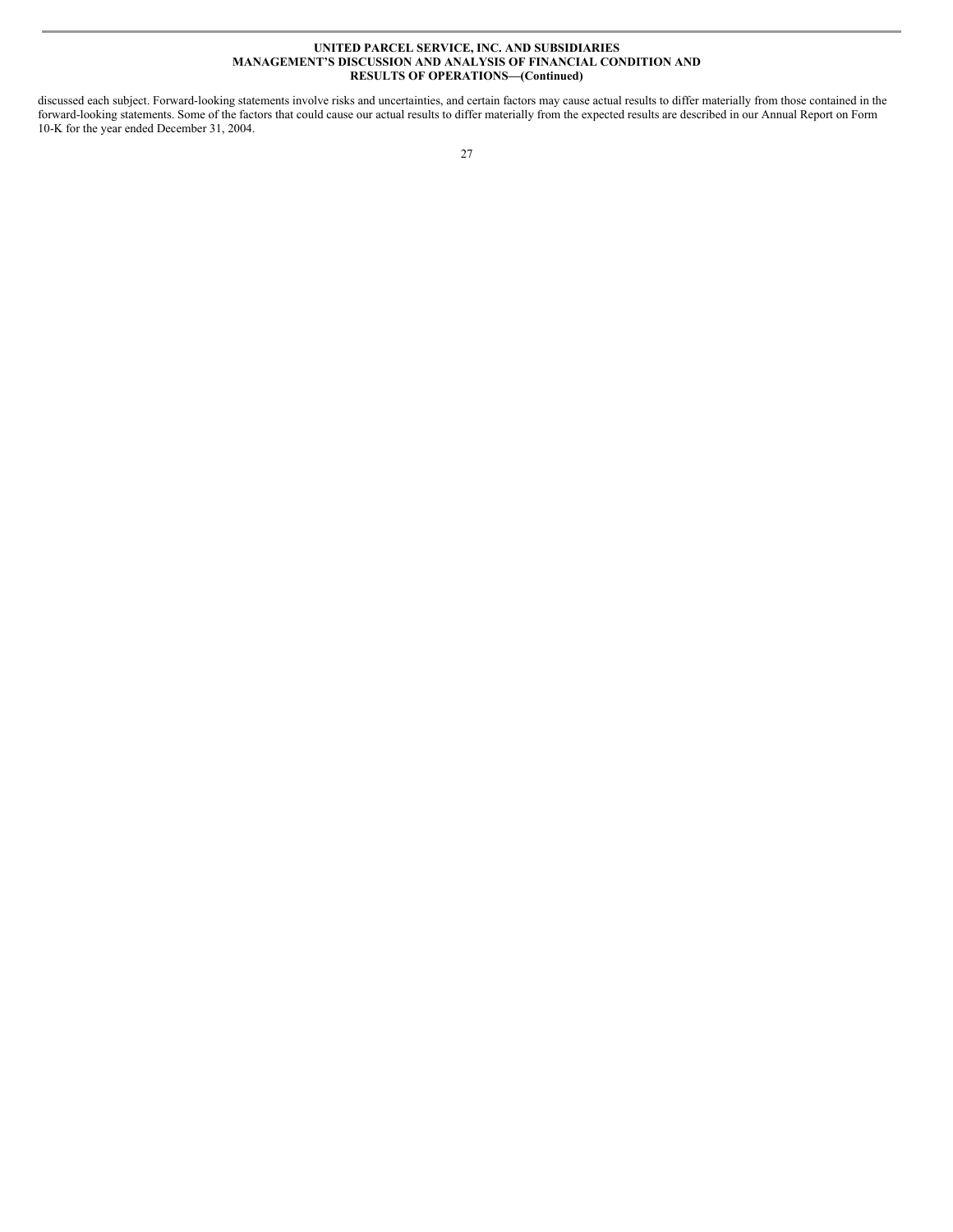#### **Item 3. Quantitative and Qualitative Disclosures About Market Risk**

We are exposed to market risk from changes in foreign currency exchange rates, interest rates, equity prices, and certain commodity prices. This market risk arises in the normal course of business, as we do not engage in speculative trading activities. In order to manage the risk arising from these exposures, we utilize a variety of foreign exchange, interest rate, equity and commodity forward contracts, options, and swaps.

The total fair value asset (liability) of our derivative financial instruments is summarized in the following table (in millions):

|                                  | September 30,<br>2005 | December 31,<br>2004 |      |
|----------------------------------|-----------------------|----------------------|------|
|                                  |                       |                      |      |
| <b>Energy Derivatives</b>        | 241                   |                      | 101  |
| <b>Currency Derivatives</b>      | 43                    |                      | (28) |
| <b>Interest Rate Derivatives</b> | (35)                  |                      | (32) |
|                                  |                       |                      |      |
|                                  | 249                   |                      | 41   |
|                                  |                       |                      |      |

Our market risks, hedging strategies, and financial instrument positions at September 30, 2005 have not materially changed from those disclosed in our Annual Report on Form 10-K for the year ended December 31, 2004. The market risk sensitivities of the contracts noted above are not materially different from the amounts disclosed in our Annual Report on Form 10-K for the year ended December 31, 2004.

The forward contracts, swaps, and options previously discussed contain an element of risk that the counterparties may be unable to meet the terms of the agreements. However, we minimize such risk exposures for these instruments by limiting the counterparties to large banks and financial institutions that meet established credit guidelines. We do not expect to incur any losses as a result of counterparty default.

The information concerning market risk under the sub-caption "Market Risk" of the caption "Management's Discussion and Analysis" on pages 31-33 of our consolidated financial statements contained in our Annual Report on Form 10-K for the year ended December 31, 2004, is hereby incorporated by reference in this Quarterly Report on Form 10-Q.

#### **Item 4. Controls and Procedures**

As of the end of the period covered by this report, management, including our chief executive officer and chief financial officer, evaluated the effectiveness of the design and operation of our disclosure controls and procedures and internal controls over financial reporting. Based upon, and as of the date of the evaluation, our chief executive officer and chief financial officer concluded that the disclosure controls and procedures and internal controls over financial reporting were effective, in all material respects, to ensure that information required to be disclosed in the reports we file and submit under the Exchange Act is recorded, processed, summarized and reported as and when required.

During the third quarter of 2005, the Supply Chain and Freight segment of our Company migrated significant freight services transaction volume previously processed by separate operating systems to a single freight operating system (E2K). The E2K freight operating system was utilized by Menlo Worldwide Forwarding, a company we acquired in 2004. This migration represents a significant change to the processes and controls for this segment of our business.

Also during the third quarter of 2005, the Company completed the acquisitions of Overnite Corporation and Lynx Express Ltd. The Company performed due diligence procedures associated with the acquisition of these entities and is in the process of evaluating how the separate financial reporting processes applicable to these entities will be incorporated into the Company's internal control structure.

There were no other changes in the Company's internal controls over financial reporting during the quarterly period ended September 30, 2005 that have materially affected, or are reasonably likely to materially affect, the Company's internal control over financial reporting.

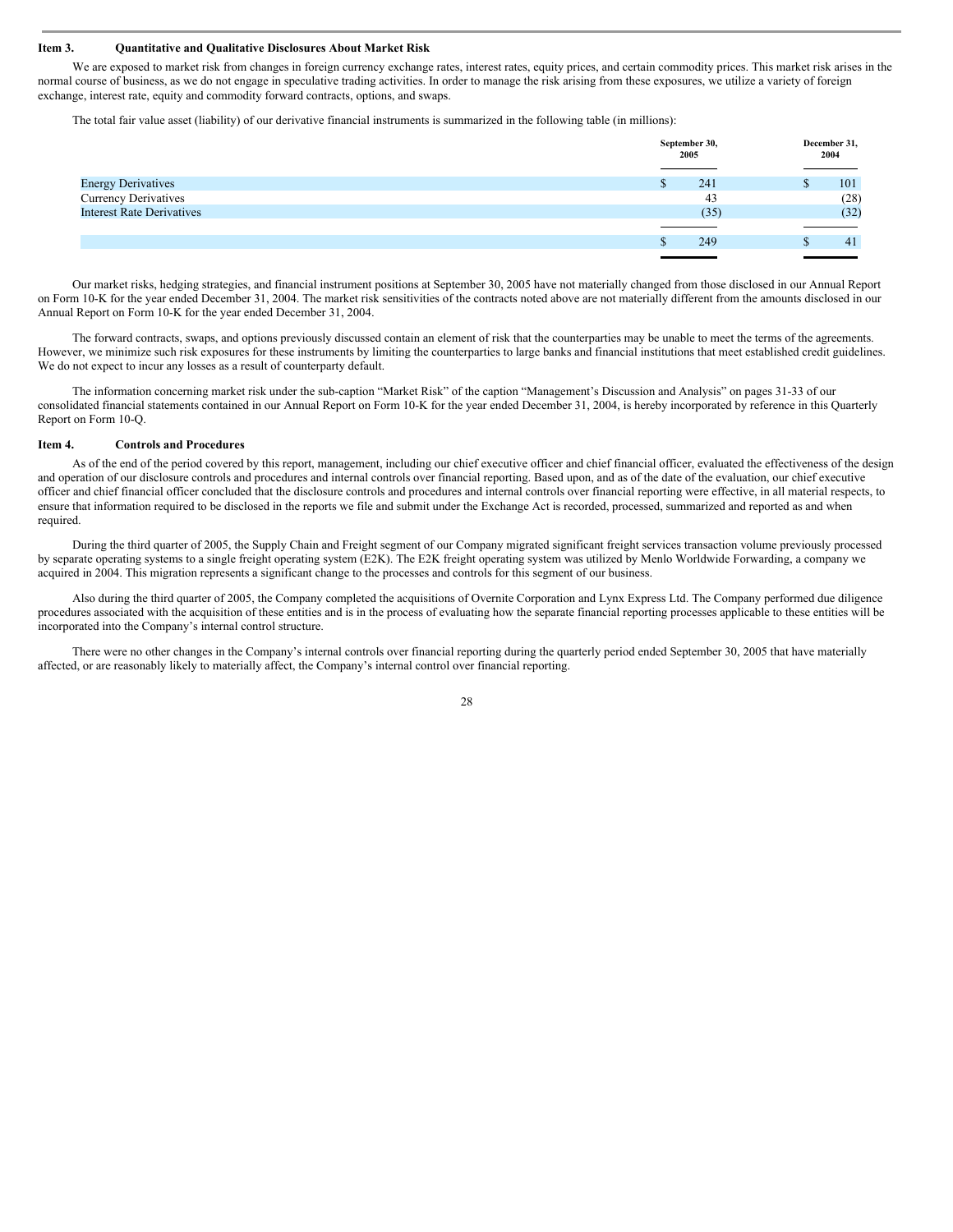# **PART II. OTHER INFORMATION**

#### **Item 1. Legal Proceedings**

For a discussion of legal proceedings affecting us and our subsidiaries, please see Note 10 to our unaudited consolidated financial statements contained herein.

#### **Item 2. Unregistered Sales of Equity Securities and Use of Proceeds**

(c) A summary of our repurchases of our Class A and Class B common stock during the third quarter of 2005 is as follows (in millions, except per share amounts):

|                                     | <b>Total Number</b><br>of Shares<br>Purchased (1) | Average<br><b>Price Paid</b><br>Per Share (1) | <b>Total Number of</b><br><b>Shares Purchased as</b><br>Part of Publicly<br><b>Announced Program</b> | Approximate<br><b>Dollar Value of</b><br><b>Shares that May</b><br><b>Yet be Purchased</b><br><b>Under the Program</b> |       |
|-------------------------------------|---------------------------------------------------|-----------------------------------------------|------------------------------------------------------------------------------------------------------|------------------------------------------------------------------------------------------------------------------------|-------|
| July 1 – July 31, 2005              | 2.1                                               | 70.09                                         | 2.0                                                                                                  | ъ                                                                                                                      | 270   |
| August $1 -$ August 31, 2005        | 2.9                                               | 72.70                                         | 2.8                                                                                                  |                                                                                                                        | 2,066 |
| September $1 -$ September 30, 2005  | 2.9                                               | 69.12                                         | 2.9                                                                                                  |                                                                                                                        | 1,864 |
|                                     |                                                   |                                               |                                                                                                      |                                                                                                                        |       |
| Total July $1 -$ September 30, 2005 | 7.9                                               | 70.67                                         | 7.7                                                                                                  | S                                                                                                                      | 1,864 |
|                                     |                                                   |                                               |                                                                                                      |                                                                                                                        |       |

(1) Includes shares repurchased through our publicly announced share repurchase program and shares tendered to pay the exercise price and tax withholding on employee stock options.

In August 2005, the Board of Directors authorized an increase in our share repurchase program of \$2.0 billion. This amount was in addition to the remaining authority available under the previously authorized \$2.0 billion share repurchase program approved in October 2004. Unless terminated earlier by the resolution of our Board, the program will expire when we have purchased all shares authorized for repurchase under the program.

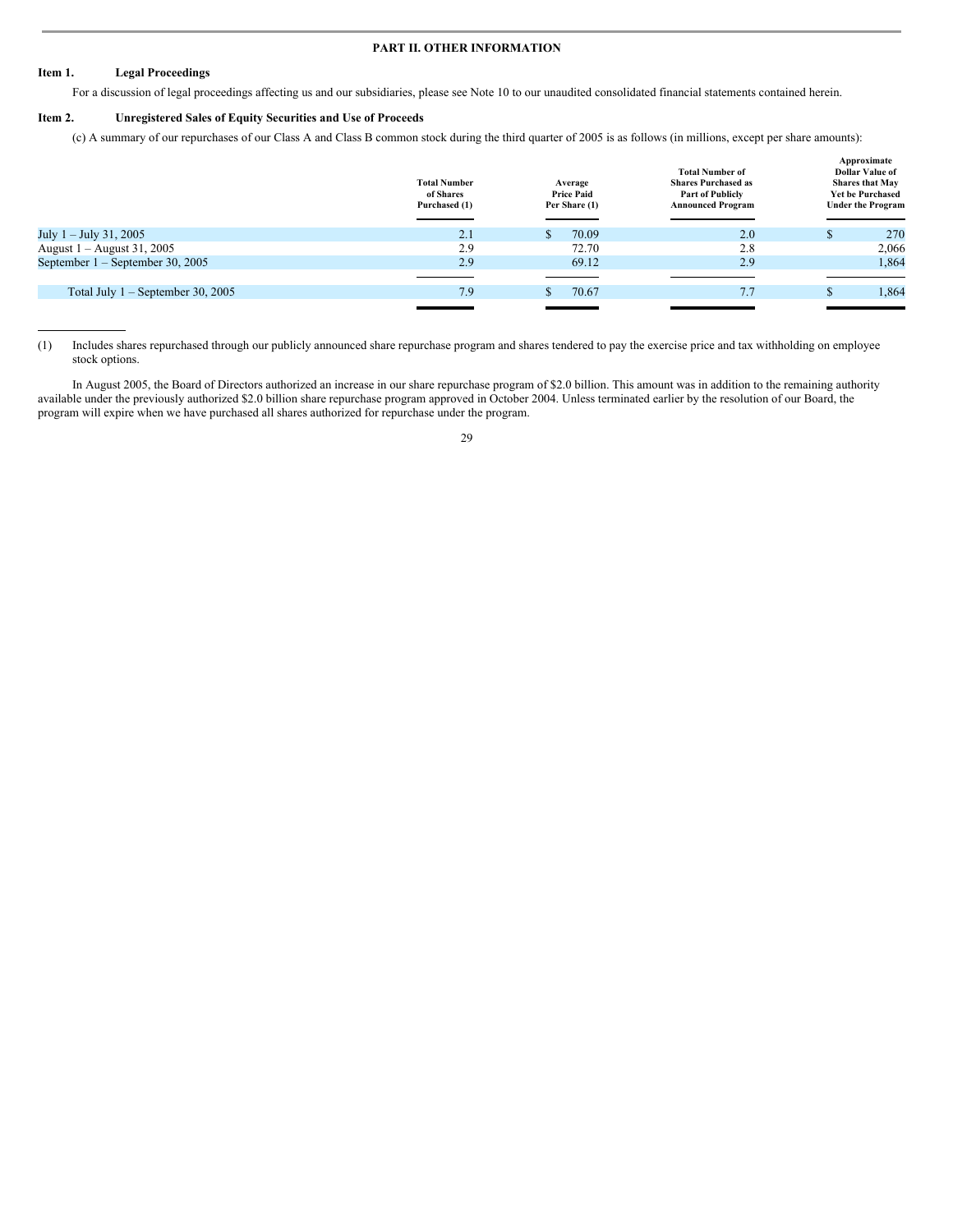### **Item 6. Exhibits**

(A) Exhibits:

- 3.1 Form of Restated Certificate of Incorporation of United Parcel Service, Inc. (incorporated by reference to Exhibit 3.2 to Form 10-Q for the Quarter Ended June 30, 2002).
- 3.2 Form of Bylaws of United Parcel Service, Inc. (incorporated by reference to Exhibit 3.2 on Form S-4 (No. 333-83349), filed on July 21, 1999, as amended).
- 12 Computation of Ratio of Earnings to Fixed Charges.
- 31.1 Certification of the Chief Executive Officer Pursuant to Rule 13a (14), as adopted pursuant to Section 302 of the Sarbanes-Oxley Act of 2002.
- 31.2 Certification of the Chief Financial Officer Pursuant to Rule 13a (14), as adopted pursuant to Section 302 of the Sarbanes-Oxley Act of 2002.
- 32.1 Certification of the Chief Executive Officer Pursuant to 18 U.S.C. Section 1350, as Adopted Pursuant to Section 906 of the Sarbanes-Oxley Act of 2002.
- 32.2 Certification of the Chief Financial Officer Pursuant to 18 U.S.C. Section 1350, as Adopted Pursuant to Section 906 of the Sarbanes-Oxley Act of 2002.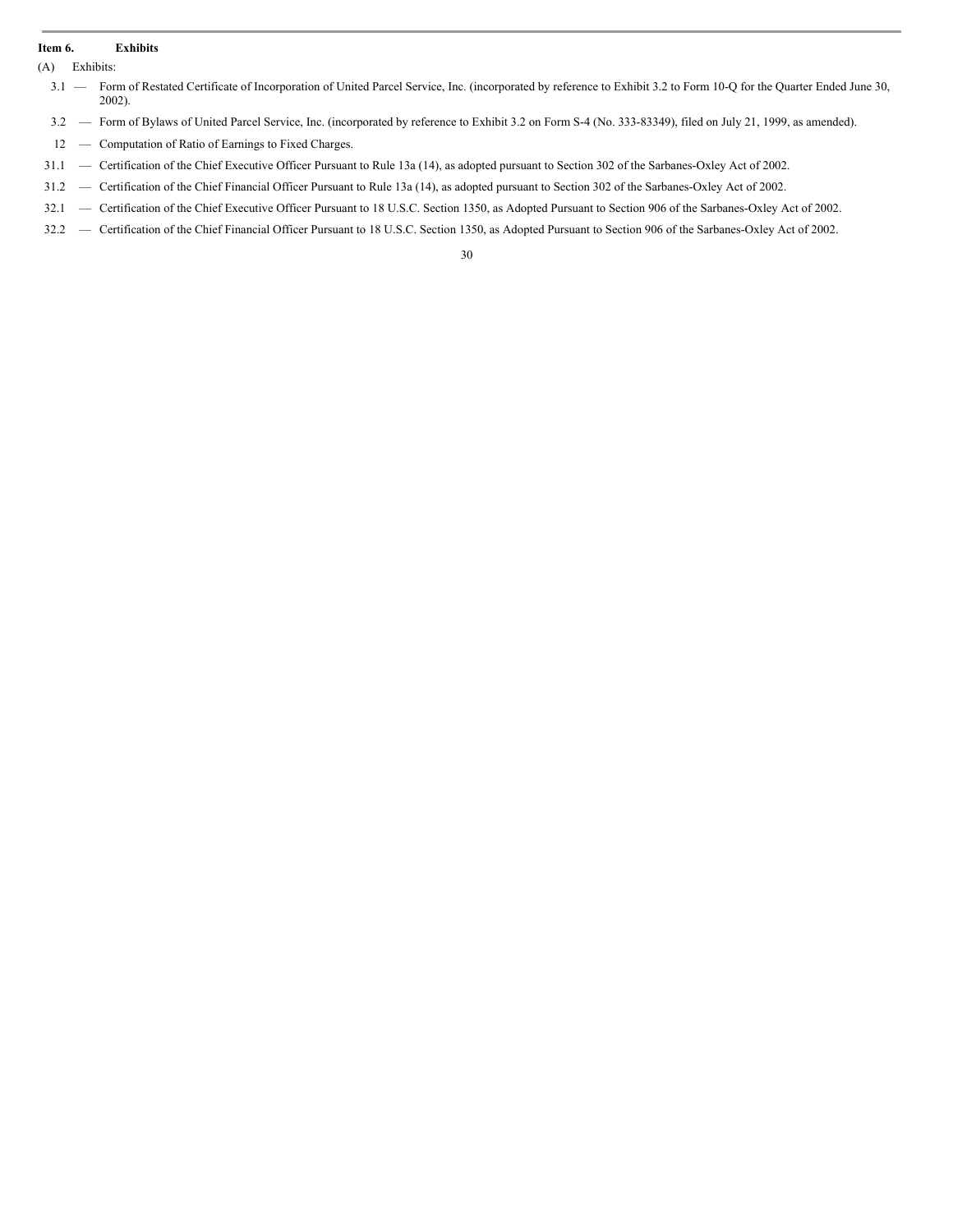# **EXHIBIT INDEX**

- 3.1 Form of Restated Certificate of Incorporation of United Parcel Service, Inc. (incorporated by reference to Exhibit 3.2 to Form 10-Q for the Quarter Ended June 30, 2002).
- 3.2 Form of Bylaws of United Parcel Service, Inc. (incorporated by reference to Exhibit 3.2 on Form S-4 (No. 333-83349), filed on July 21, 1999, as amended).
- 12 Computation of Ratio of Earnings to Fixed Charges.
- 31.1 Certification of the Chief Executive Officer Pursuant to Rule 13a (14), as adopted pursuant to Section 302 of the Sarbanes-Oxley Act of 2002.
- 31.2 Certification of the Chief Financial Officer Pursuant to Rule 13a (14), as adopted pursuant to Section 302 of the Sarbanes-Oxley Act of 2002.
- 32.1 Certification of the Chief Executive Officer Pursuant to 18 U.S.C. Section 1350, as Adopted Pursuant to Section 906 of the Sarbanes-Oxley Act of 2002.
- 32.2 Certification of the Chief Financial Officer Pursuant to 18 U.S.C. Section 1350, as Adopted Pursuant to Section 906 of the Sarbanes-Oxley Act of 2002.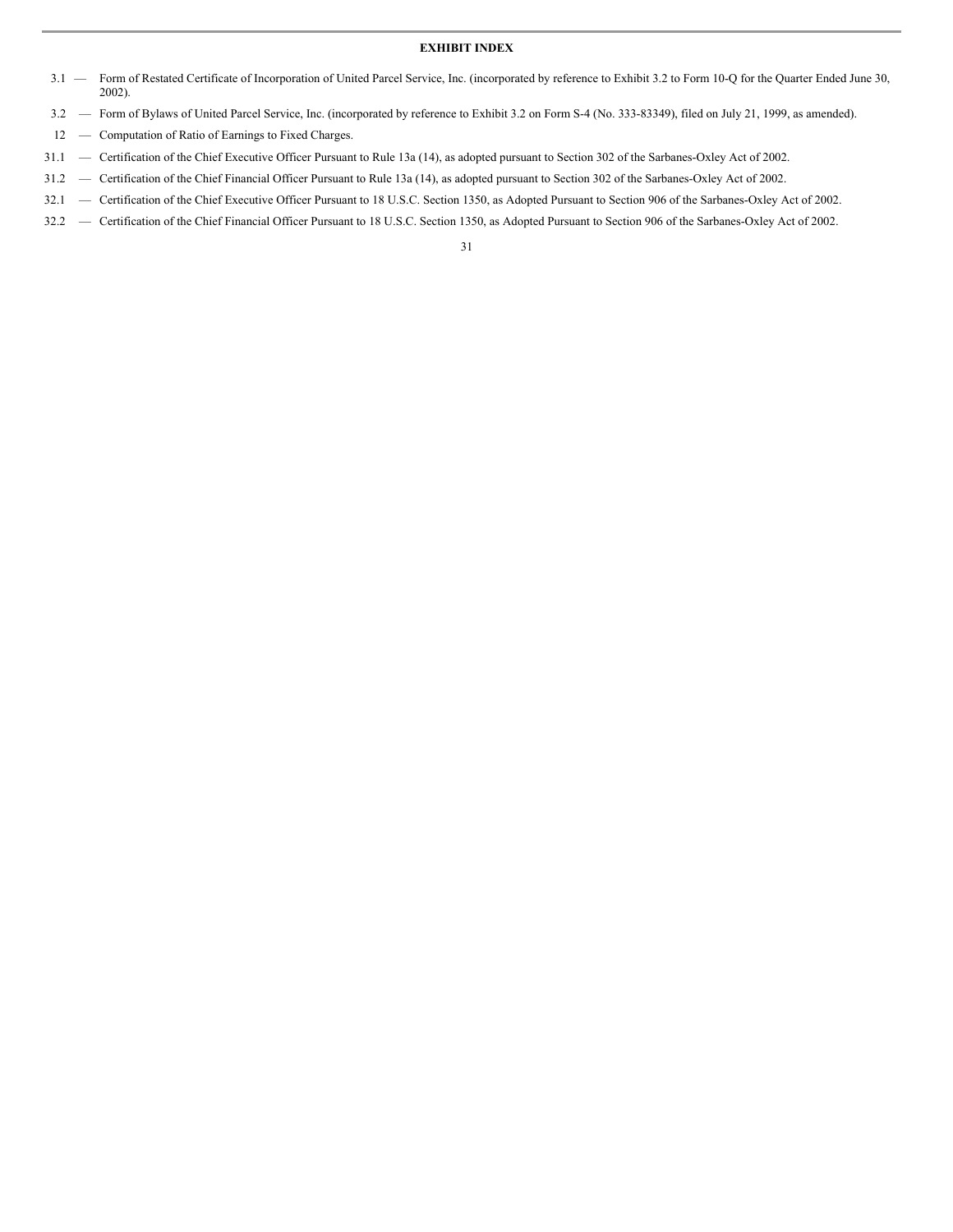# **SIGNATURES**

Pursuant to the requirements of the Securities Exchange Act of 1934, the registrant has duly caused this report to be signed on its behalf by the undersigned thereunto duly authorized.

> UNITED PARCEL SERVICE, INC. (Registrant)

Date: November 9, 2005<br>D. Scott Davis<br>Senior Vice President, Treasurer and<br>Chief Financial Officer<br>Chief Financial Officer and<br>Principal Financial Officer and<br>Principal Financial Officer and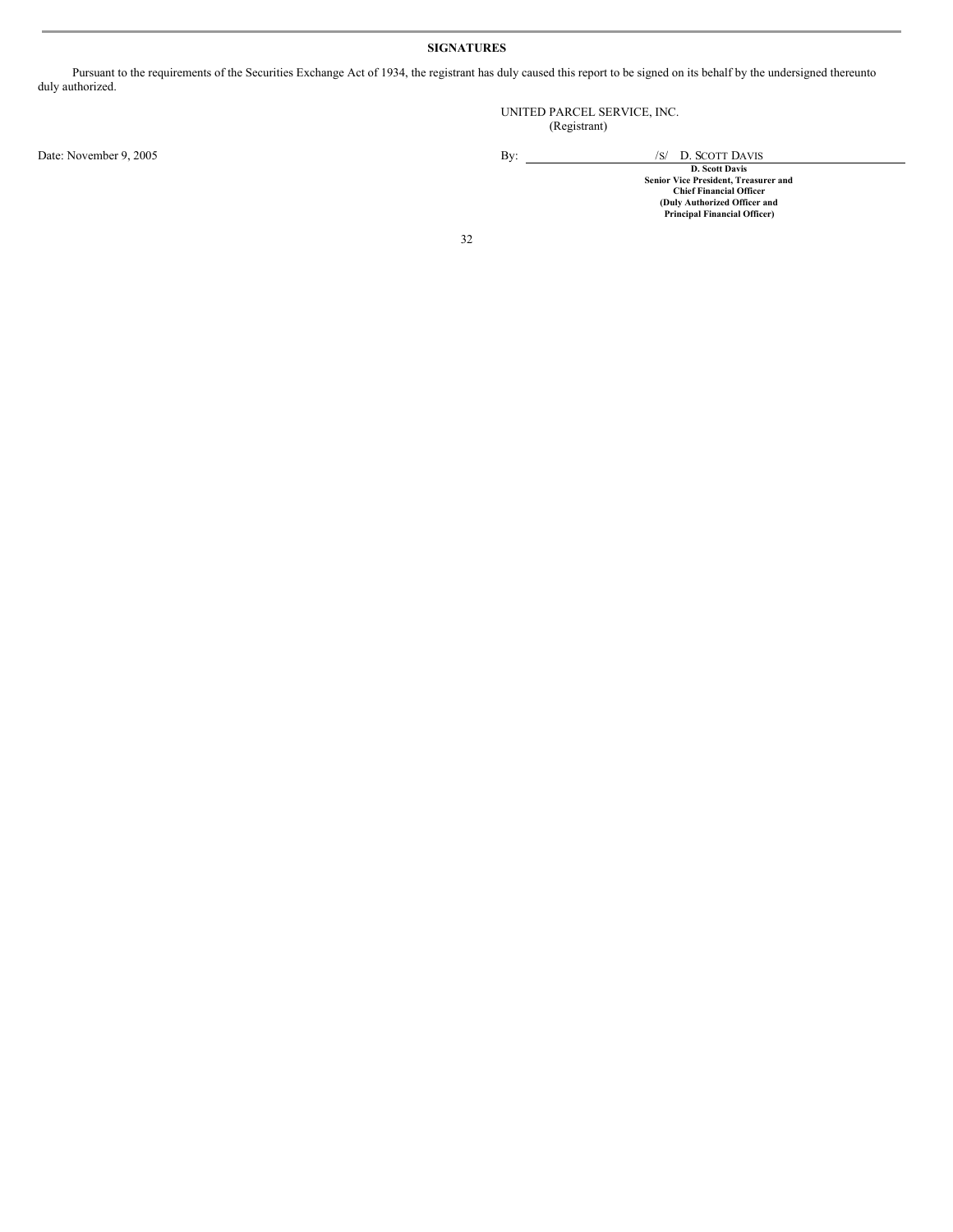#### **United Parcel Service, Inc. and Subsidiaries Ratio of Earnings to Fixed Charges**

|                                                     | <b>Nine Months Ended</b><br>September 30, |           |  |
|-----------------------------------------------------|-------------------------------------------|-----------|--|
| (in millions)                                       |                                           | 2004      |  |
| Earnings:                                           |                                           |           |  |
| Earnings before income taxes and accounting changes | \$4,408                                   | \$3,730   |  |
| Add: Interest expense                               | 120                                       | 112       |  |
| Add: One-third of rental expense (a)                | 185                                       | 171       |  |
| Total earnings                                      | \$4,713                                   | \$4,013   |  |
|                                                     |                                           |           |  |
| <b>Fixed Charges:</b>                               |                                           |           |  |
| Interest expense                                    | S<br>120                                  | S.<br>112 |  |
| Interest capitalized                                | 25                                        | 18        |  |
| One-third of rental expense (a)                     | 185                                       | 171       |  |
| Total fixed charges                                 | 330                                       | S.<br>301 |  |
|                                                     |                                           |           |  |
| Ratio of Earnings to Fixed Charges                  | 14.3                                      | 13.3      |  |

(a) Considered to be representative of interest factor in rental expense.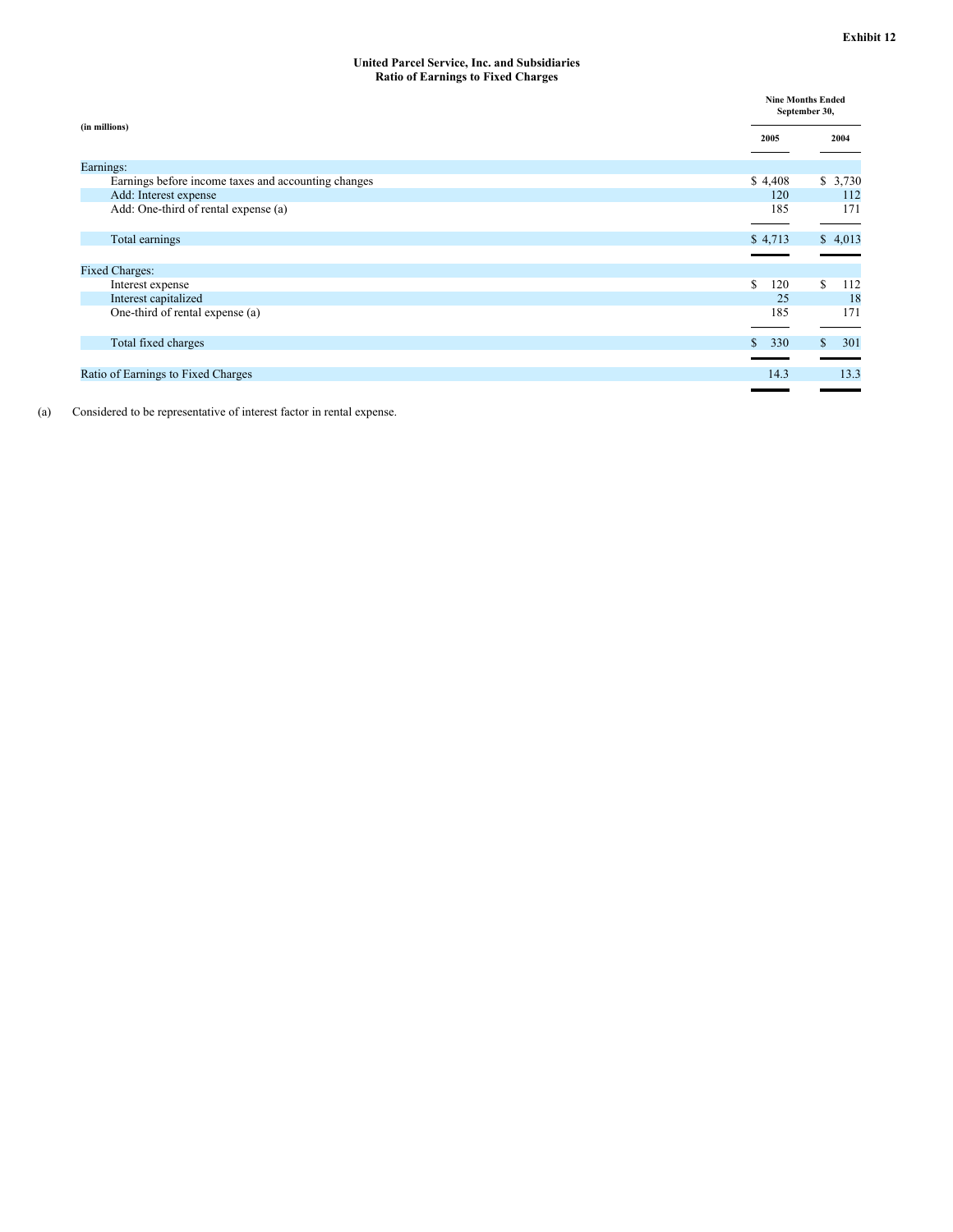# **CERTIFICATE OF CHIEF EXECUTIVE OFFICER**

I, Michael L. Eskew, certify that:

- 1. I have reviewed this quarterly report on Form 10-Q of United Parcel Service, Inc.;
- 2. Based on my knowledge, this report does not contain any untrue statement of a material fact or omit to state a material fact necessary to make the statements made, in light of the circumstances under which such statements were made, not misleading with respect to the period covered by this report;
- 3. Based on my knowledge, the financial statements, and other financial information included in this report, fairly present in all material respects the financial condition, results of operations and cash flows of the registrant as of, and for, the periods presented in this report;
- 4. The registrant's other certifying officer and I are responsible for establishing and maintaining disclosure controls and procedures (as defined in Exchange Act Rules 13a-15(e) and 15d-15(e)) and internal control over financial reporting (as defined in Exchange Act Rules 13a-15(f) and 15d-15(f)) for the registrant and have:
	- a. designed such disclosure controls and procedures, or caused such disclosure controls and procedures to be designed under our supervision, to ensure that material information relating to the registrant, including its consolidated subsidiaries, is made known to us by others within those entities, particularly during the period in which this report is being prepared;
	- b. designed such internal control over financial reporting, or caused such internal control over financial reporting to be designed under our supervision, to provide reasonable assurance regarding the reliability of financial reporting and the preparation of financial statements for external purposes in accordance with generally accepted accounting principles;
	- c. evaluated the effectiveness of the registrant's disclosure controls and procedures and presented in this report our conclusions about the effectiveness of disclosure controls and procedures, as of the end of the period covered by this report based on such evaluation; and
	- d. disclosed in this report any change in the registrant's internal control over financial reporting that occurred during the registrant's most recent fiscal quarter that has materially affected, or is reasonably likely to materially affect, the registrant's internal control over financial reporting; and
- 5. The registrant's other certifying officer and I have disclosed, based on our most recent evaluation of internal control over financial reporting, to the registrant's auditors and the audit committee of the registrant's board of directors (or persons performing the equivalent functions):
	- a. all significant deficiencies and material weaknesses in the design or operation of internal control over financial reporting which are reasonably likely to adversely affect the registrant's ability to record, process, summarize and report financial information; and
	- b. any fraud, whether or not material, that involves management or other employees who have a significant role in the registrant's internal control over financial reporting.

/s/ MICHAEL L. ESKEW

**Michael L. Eskew Chairman and Chief Executive Officer**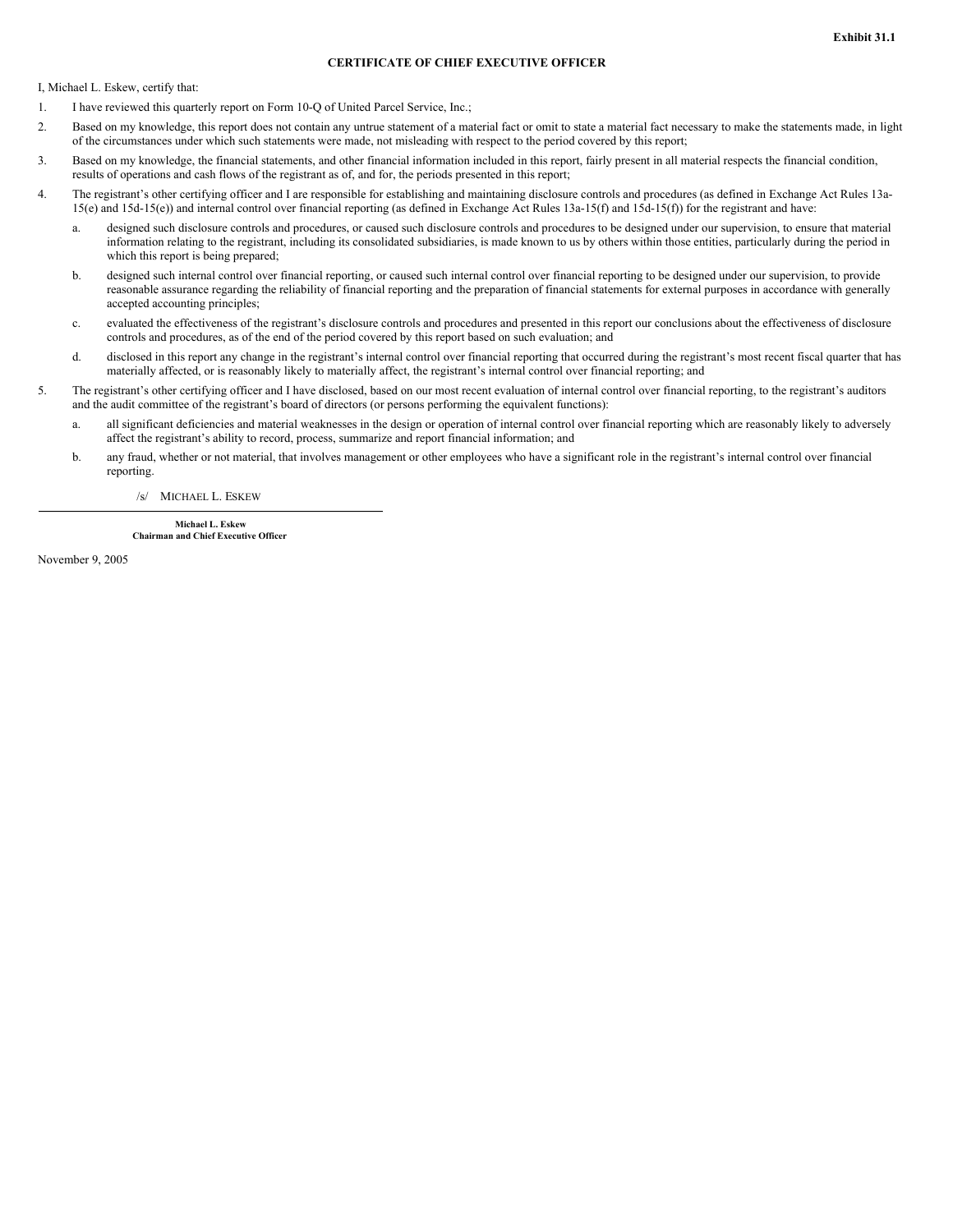# **CERTIFICATE OF CHIEF FINANCIAL OFFICER**

I, D. Scott Davis, certify that:

- 1. I have reviewed this quarterly report on Form 10-Q of United Parcel Service, Inc.;
- 2. Based on my knowledge, this report does not contain any untrue statement of a material fact or omit to state a material fact necessary to make the statements made, in light of the circumstances under which such statements were made, not misleading with respect to the period covered by this report;
- 3. Based on my knowledge, the financial statements, and other financial information included in this report, fairly present in all material respects the financial condition, results of operations and cash flows of the registrant as of, and for, the periods presented in this report;
- 4. The registrant's other certifying officer and I are responsible for establishing and maintaining disclosure controls and procedures (as defined in Exchange Act Rules 13a-15(e) and 15d-15(e)) and internal control over financial reporting (as defined in Exchange Act Rules 13a-15(f) and 15d-15(f)) for the registrant and have:
	- a. designed such disclosure controls and procedures, or caused such disclosure controls and procedures to be designed under our supervision, to ensure that material information relating to the registrant, including its consolidated subsidiaries, is made known to us by others within those entities, particularly during the period in which this report is being prepared;
	- b. designed such internal control over financial reporting, or caused such internal control over financial reporting to be designed under our supervision, to provide reasonable assurance regarding the reliability of financial reporting and the preparation of financial statements for external purposes in accordance with generally accepted accounting principles;
	- c. evaluated the effectiveness of the registrant's disclosure controls and procedures and presented in this report our conclusions about the effectiveness of disclosure controls and procedures, as of the end of the period covered by this report based on such evaluation; and
	- d. disclosed in this report any change in the registrant's internal control over financial reporting that occurred during the registrant's most recent fiscal quarter that has materially affected, or is reasonably likely to materially affect, the registrant's internal control over financial reporting; and
- 5. The registrant's other certifying officer and I have disclosed, based on our most recent evaluation of internal control over financial reporting, to the registrant's auditors and the audit committee of the registrant's board of directors (or persons performing the equivalent functions):
	- a. all significant deficiencies and material weaknesses in the design or operation of internal control over financial reporting which are reasonably likely to adversely affect the registrant's ability to record, process, summarize and report financial information; and
	- b. any fraud, whether or not material, that involves management or other employees who have a significant role in the registrant's internal control over financial reporting.

/S/ D. SCOTT DAVIS

**D. Scott Davis Chief Financial Officer**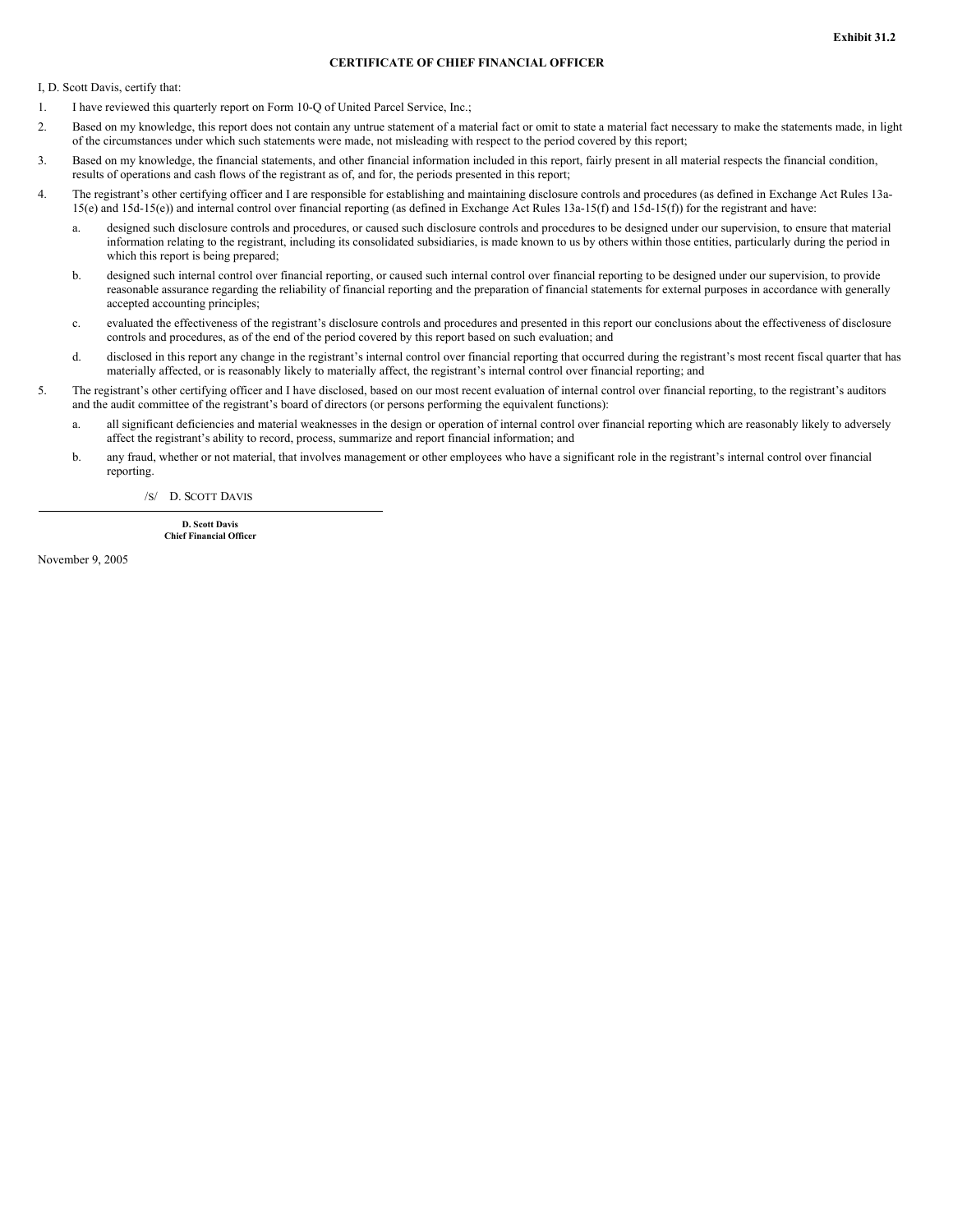#### **CERTIFICATION PURSUANT TO 18 U.S.C. SECTION 1350, AS ADOPTED PURSUANT TO SECTION 906 OF THE SARBANES-OXLEY ACT OF 2002**

Pursuant to Section 906 of the Sarbanes-Oxley Act of 2002 and in connection with the Quarterly Report on Form 10-Q of United Parcel Service, Inc. (the "Corporation") for the period ended September 30, 2005, as filed with the Securities and Exchange Commission on the date hereof (the "Report"), the undersigned, the Chairman of the Board and Chief Executive Officer of the Corporation, certifies that:

- (1) The Report fully complies with the requirements of Section 13(a) or 15(d) of the Securities Exchange Act of 1934; and
- (2) The information contained in the Report fairly presents, in all material respects, the financial condition and results of operations of the Corporation.

/S/ MICHAEL L. ESKEW **Michael L. Eskew**

**Chairman and Chief Executive Officer**